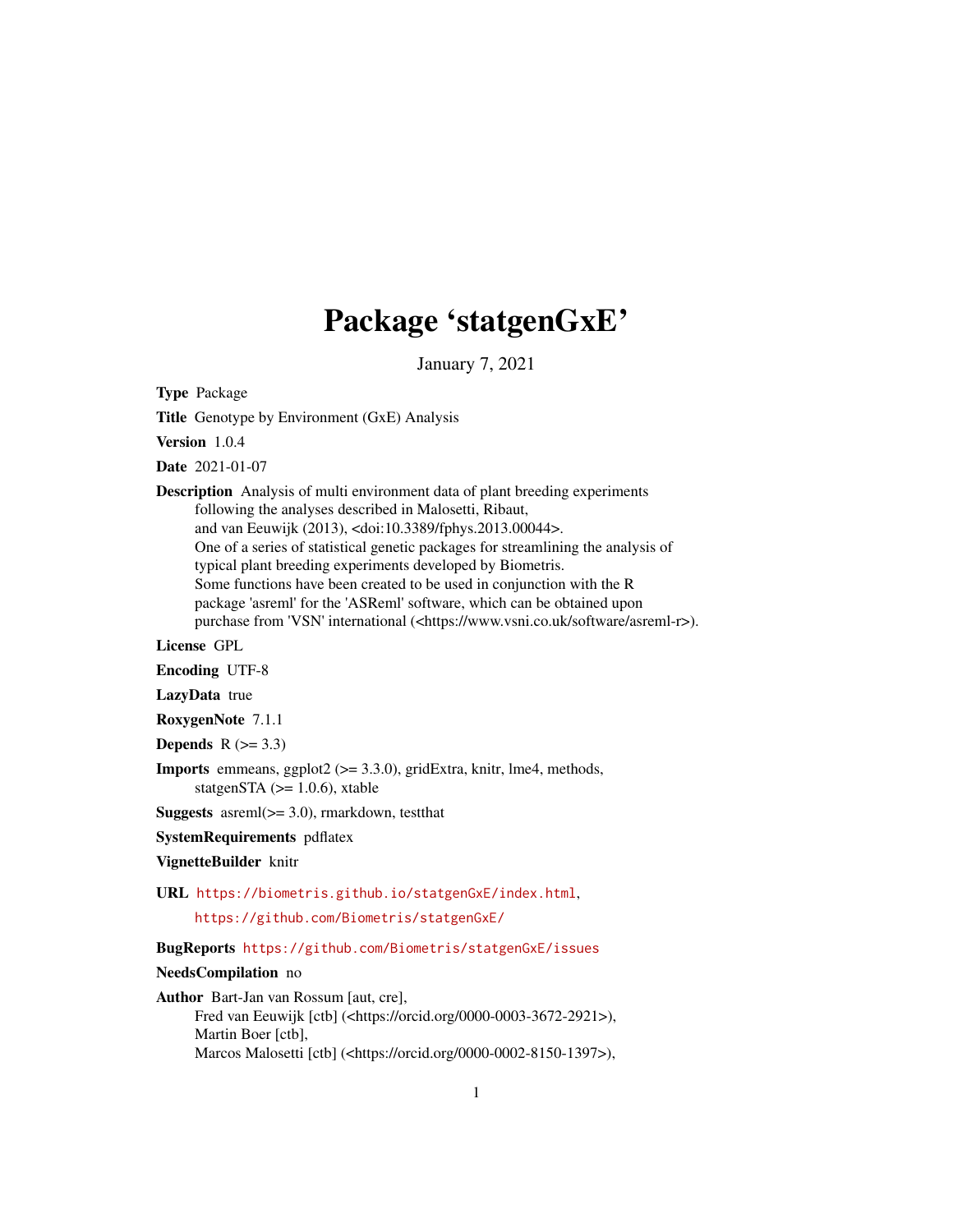```
Daniela Bustos-Korts [ctb] (<https://orcid.org/0000-0003-3827-6726>),
Emilie J Millet [ctb] (<https://orcid.org/0000-0002-2913-4892>),
Joao Paulo [ctb] (<https://orcid.org/0000-0002-4180-0763>),
Maikel Verouden [ctb] (<https://orcid.org/0000-0002-4893-3323>),
Willem Kruijer [ctb] (<https://orcid.org/0000-0001-7179-1733>),
Ron Wehrens [ctb] (<https://orcid.org/0000-0002-8798-5599>),
Choazhi Zheng [ctb] (<https://orcid.org/0000-0001-6030-3933>)
```
Maintainer Bart-Jan van Rossum <br/>bart-jan.vanrossum@wur.nl>

Repository CRAN

Date/Publication 2021-01-07 16:20:03 UTC

## R topics documented:

|                   | 3              |
|-------------------|----------------|
|                   | $\overline{4}$ |
|                   | 5              |
|                   | 5              |
|                   | 7              |
|                   | 8              |
|                   | 8              |
|                   | 9              |
|                   | 11             |
|                   | 13             |
|                   | 15             |
|                   | 16             |
|                   | 18             |
|                   | 20             |
|                   | 22             |
|                   | 23             |
|                   | 25             |
|                   |                |
|                   |                |
| $plot. stability$ | 30             |
|                   | 31             |
|                   | 32             |
|                   | -33            |
|                   | - 34           |
|                   | -35            |
|                   |                |
|                   | 37             |
|                   | 38             |
|                   | 39             |
|                   | -39            |
|                   | 40             |
|                   | 41             |
|                   | 42             |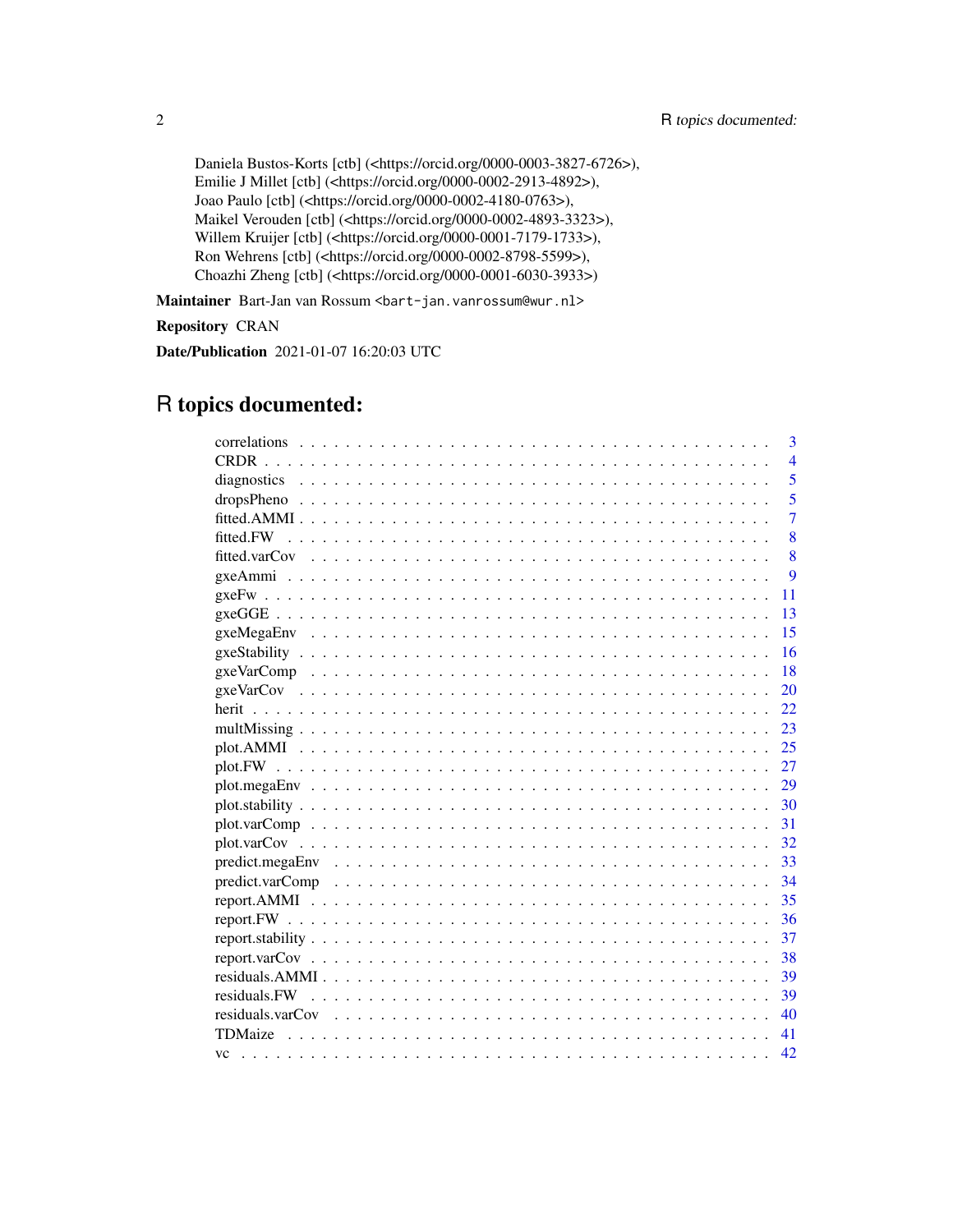#### <span id="page-2-0"></span>correlations 3

#### **Index** [43](#page-42-0)

<span id="page-2-1"></span>correlations *Compute different types of correlations.*

#### Description

Compute three types of correlations for models fitted with a nesting factor.

• correlation between scenarios or environment types:

$$
\sigma_G^2/(\sigma_G^2+\sigma_{GS}^2)
$$

• correlation between trials within scenarios or environment types:

$$
(\sigma_G^2+\sigma_{GS}^2)/(\sigma_G^2+\sigma_{GS}^2+\sigma_E^2)
$$

• correlation between trials that belong to different scenarios/environment types:

$$
\sigma_G^2/(\sigma_G^2+\sigma_{GS}^2+\sigma_E^2)
$$

In these formulas the  $\sigma$  terms stand for the standard deviations of the respective model terms. So  $\sigma_S$  is the standard deviation for the scenario term in the model,  $\sigma_{GS}$  for the standard deviation of the genotype by scenario term and  $\sigma_E$  corresponds to the residual standard deviation.

#### Usage

correlations(varComp)

## Arguments

varComp An object of class varComp.

## Value

A list with three correlations.

## See Also

Other Mixed model analysis: [CRDR\(](#page-3-1)), [diagnostics\(](#page-4-1)), [gxeVarComp\(](#page-17-1)), [herit\(](#page-21-1)), [plot.varComp\(](#page-30-1)), [predict.varComp\(](#page-33-1)), [vc\(](#page-41-1))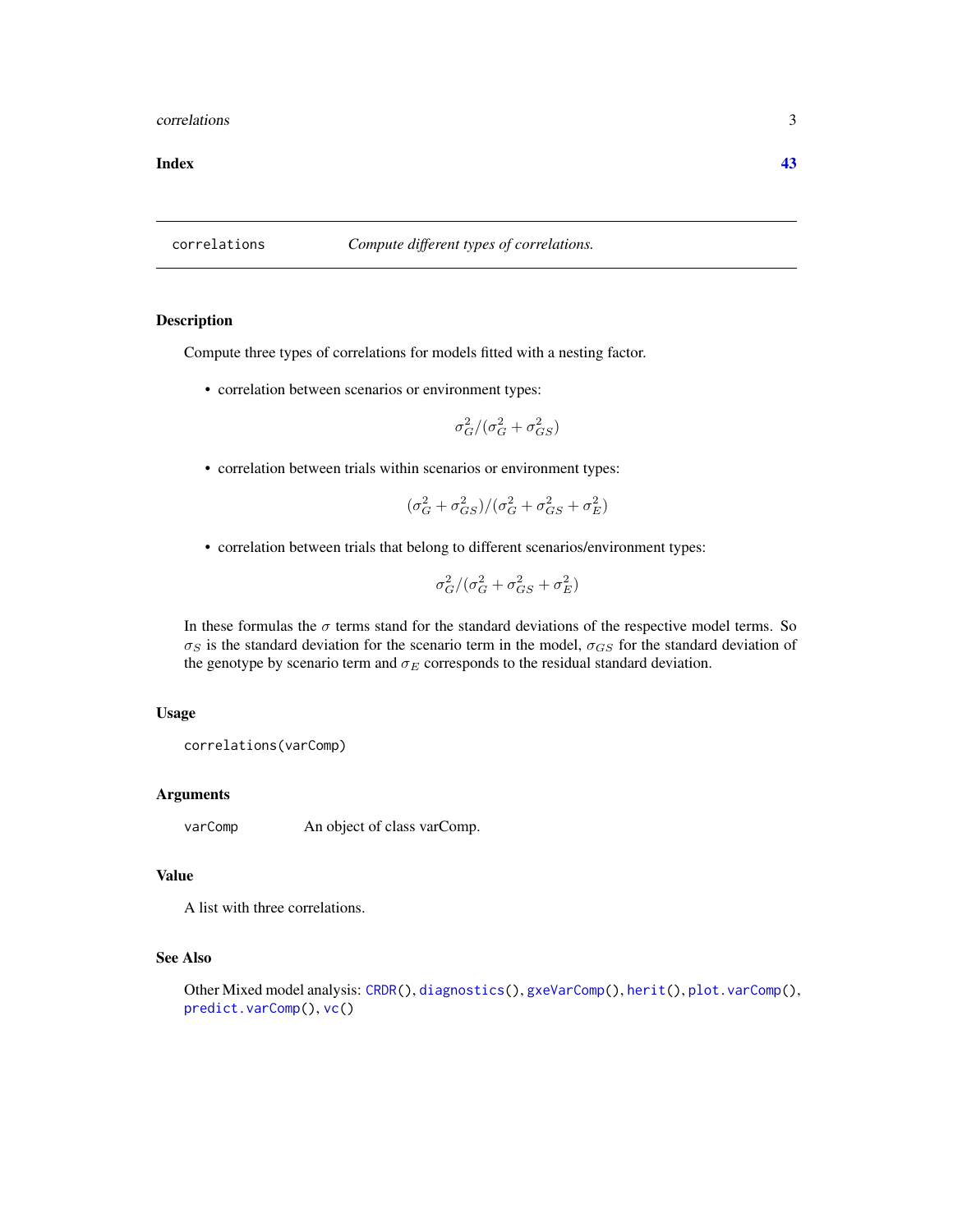<span id="page-3-1"></span><span id="page-3-0"></span>Calculate the correlated response to selection (CRDR) based on the fitted model. The CRDR is calculated as described by Atlin et al. E.g. for a model with trials nested within scenarios, which has a random part that looks like this: genotype + genotype:scenario + genotype:scenario:trial the CRDR is calculated as:

$$
H1 = \sigma_G^2/(\sigma_G^2 + \sigma_S^2/s + \sigma_{ST}^2/st + \sigma_E^2/str)
$$

$$
H2 = (\sigma_G^2 + \sigma_S^2)/(\sigma_G^2 + \sigma_S^2 + \sigma_{ST}^2/st + \sigma_E^2/str)
$$

$$
CRDR = (\sigma_G^2/(\sigma_G^2 + \sigma_S^2)) * sqrt(H1/H2)
$$

In these formulas the  $\sigma$  terms stand for the standard deviations of the respective model terms, and the lower case letters for the number of levels for the respective model terms. So  $\sigma_S$  is the standard deviation for the scenario term in the model and s is the number of scenarios.  $\sigma_E$  corresponds to the residual standard deviation and  $r$  to the number of replicates.

#### Usage

CRDR(varComp)

## Arguments

varComp An object of class varComp.

#### References

Atlin, G. N., Baker, R. J., McRae, K. B., & Lu, X. (2000). Selection response in subdivided target regions. Crop Science, 40(1), 7–13. doi: [10.2135/cropsci2000.4017](https://doi.org/10.2135/cropsci2000.4017)

## See Also

Other Mixed model analysis: [correlations\(](#page-2-1)), [diagnostics\(](#page-4-1)), [gxeVarComp\(](#page-17-1)), [herit\(](#page-21-1)), [plot.varComp\(](#page-30-1)), [predict.varComp\(](#page-33-1)), [vc\(](#page-41-1))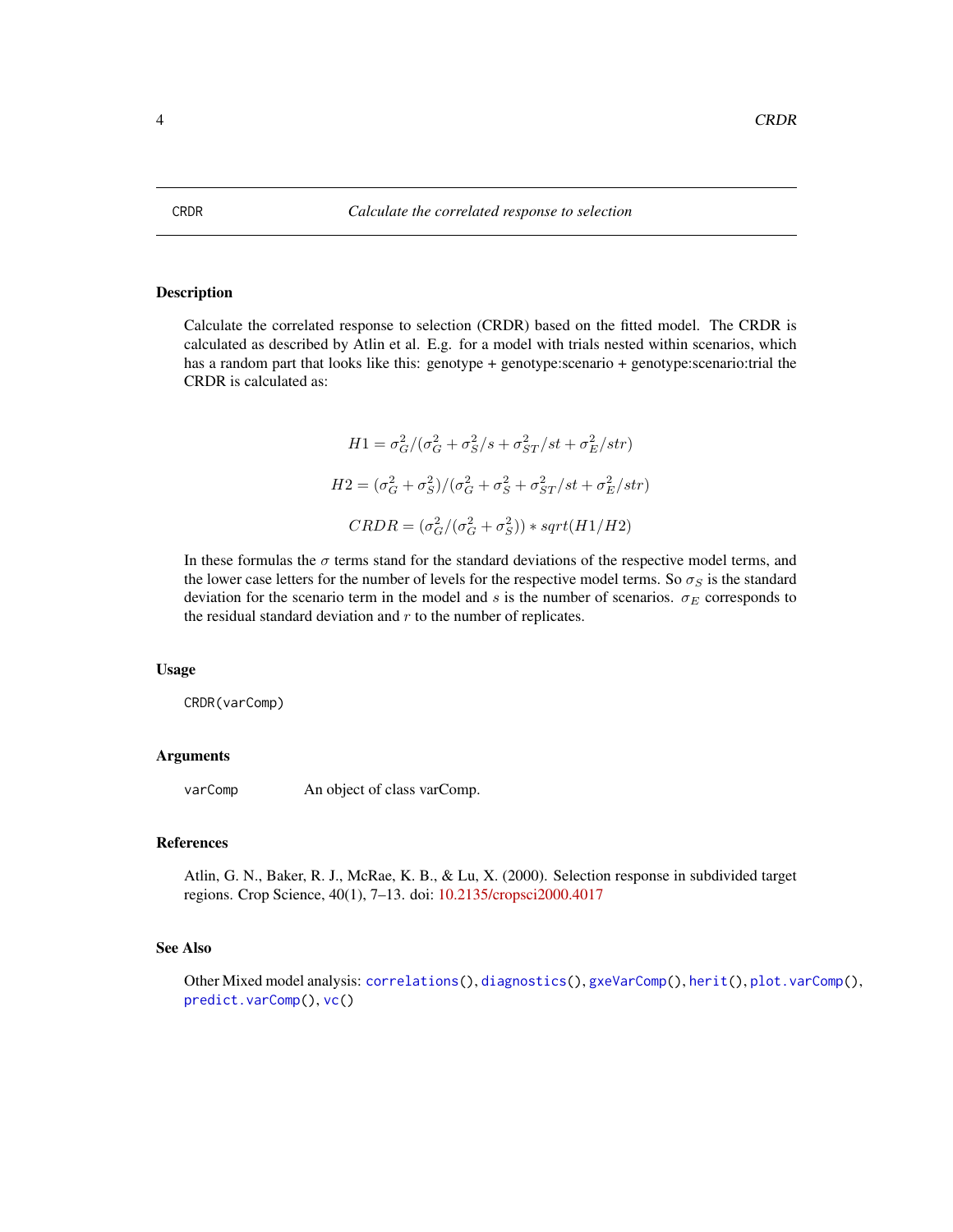<span id="page-4-1"></span><span id="page-4-0"></span>

Get the diagnostics for the model fitted. This will print a table of combinations missing in the data. For each random factor in the model a table is printed.

#### Usage

```
diagnostics(varComp)
```
#### Arguments

varComp An object of class varComp.

#### Value

A list of tables is invisibly returned.

#### See Also

Other Mixed model analysis: [CRDR\(](#page-3-1)), [correlations\(](#page-2-1)), [gxeVarComp\(](#page-17-1)), [herit\(](#page-21-1)), [plot.varComp\(](#page-30-1)), [predict.varComp\(](#page-33-1)), [vc\(](#page-41-1))

#### Examples

```
## Fit a mixed model.
geVarComp <- gxeVarComp(TD = TDMaize, trait = "yld")
```
## Display diagnostics. diagnostics(geVarComp)

dropsPheno *DROPS data set*

#### Description

This dataset comes from the European Union project DROPS (DROught-tolerant yielding PlantS). A panel of 256 maize hybrids was grown with two water regimes (irrigated or rainfed), in seven fields in 2012 and 2013, respectively, spread along a climatic transect from western to eastern Europe, plus one site in Chile in 2013. This resulted in 28 experiments defined as the combination of one year, one site and one water regime, with two and three repetitions for rainfed and irrigated treatments, respectively. A detailed environmental characterisation was carried out, with hourly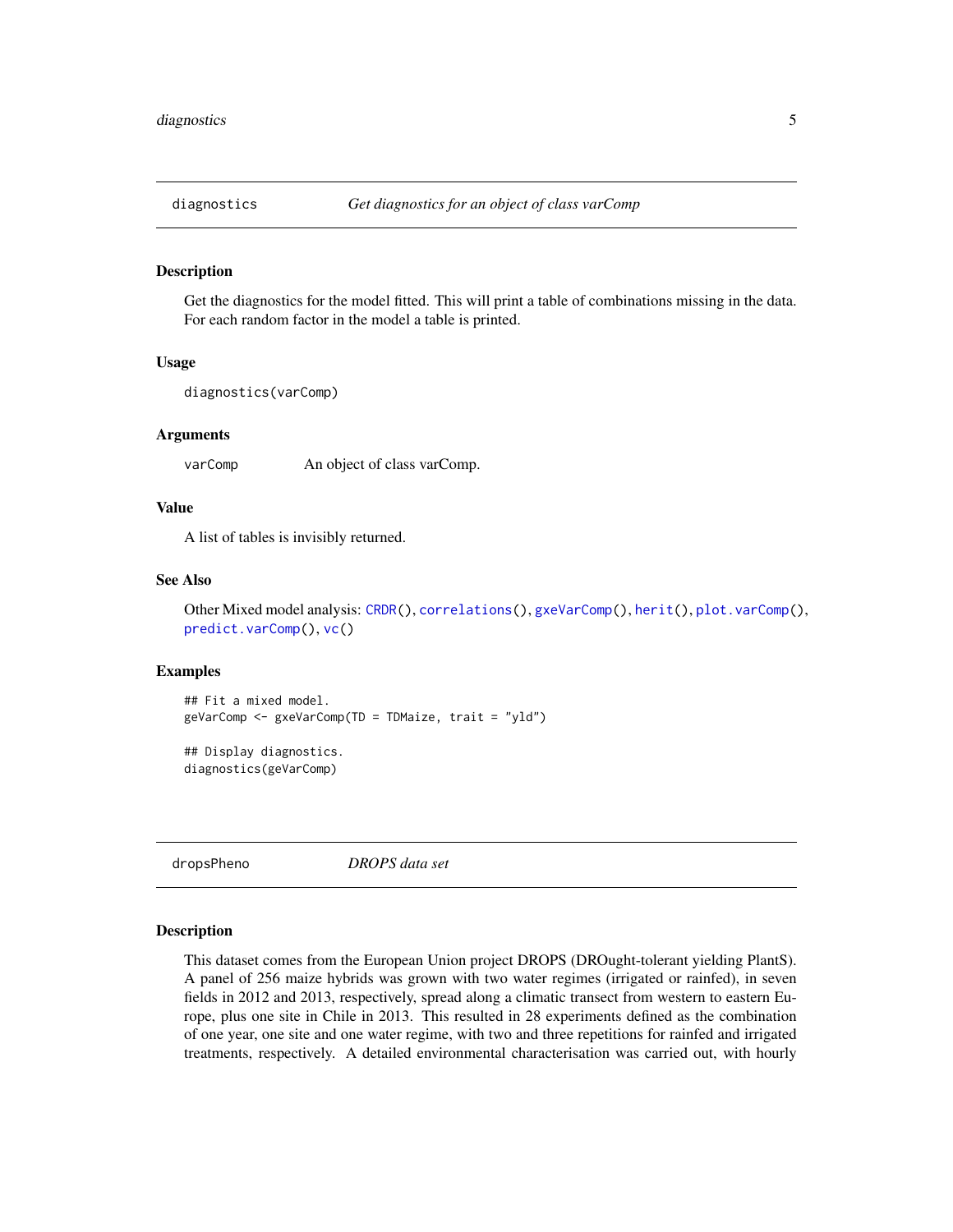records of micrometeorological data and soil water status, and associated with precise measurement of phenology. Grain yield and its components were measured at the end of the experiment. 10 experiments have been selected from the full data set, two for each of the five main environmental scenarios that were identified in the data. The scenarios have been added to the data as well as a classification of the genotypes in four genetic groups.

#### Usage

dropsPheno

#### Format

An object of class data. frame with 2460 rows and 20 columns.

## Details

The data.frame contains the genotypic means (Best Linear Unbiased Estimators, BLUEs), with one value per experiment (Location × year × water regime) per genotype. A data.frame with 2460 rows and 19 columns.

Experiment experiments ID described by the three first letters of the city's name followed by the year of experiment and the water regime with W for watered and R for rain-fed.

parent1 identifier of donor dent line

Code\_ID, Variety\_ID, Accession\_ID identifier of the genotype

geno.panel project in which the genetic material was generated

**grain.yield** genotypic mean for yield adjusted at  $15\pi$  in ton per hectare (t ha<sup> $\wedge$ </sup>-1)

**grain.number** genotypic mean for number of grain per square meter

- **grain.weight** genotypic mean for individual grain weight in milligram (mg)
- anthesis genotypic mean for male flowering (pollen shed), in thermal time cumulated since emergence  $(d_20^{\circ}C)$
- silking genotypic mean for female flowering (silking emergence), in thermal time cumulated since emergence (d\_20°C)
- plant.height genotypic mean for plant height, from ground level to the base of the flag leaf (highest) leaf in centimeter (cm)
- tassel.height genotypic mean for plant height including tassel, from ground level to the highest point of the tassel in centimeter (cm)
- **ear.height** genotypic mean for ear insertion height, from ground level to ligule of the highest ear leaf in centimeter (cm)

year year in which the experiment was performed

loc location where the experiment was performed, a three letter abbreviation

scenarioWater water scenario for the experiment, well watered (WW) or water deficit (WD)

scenarioTemp temperature scenario for the experiment, Cool, Hot or Hot(Day)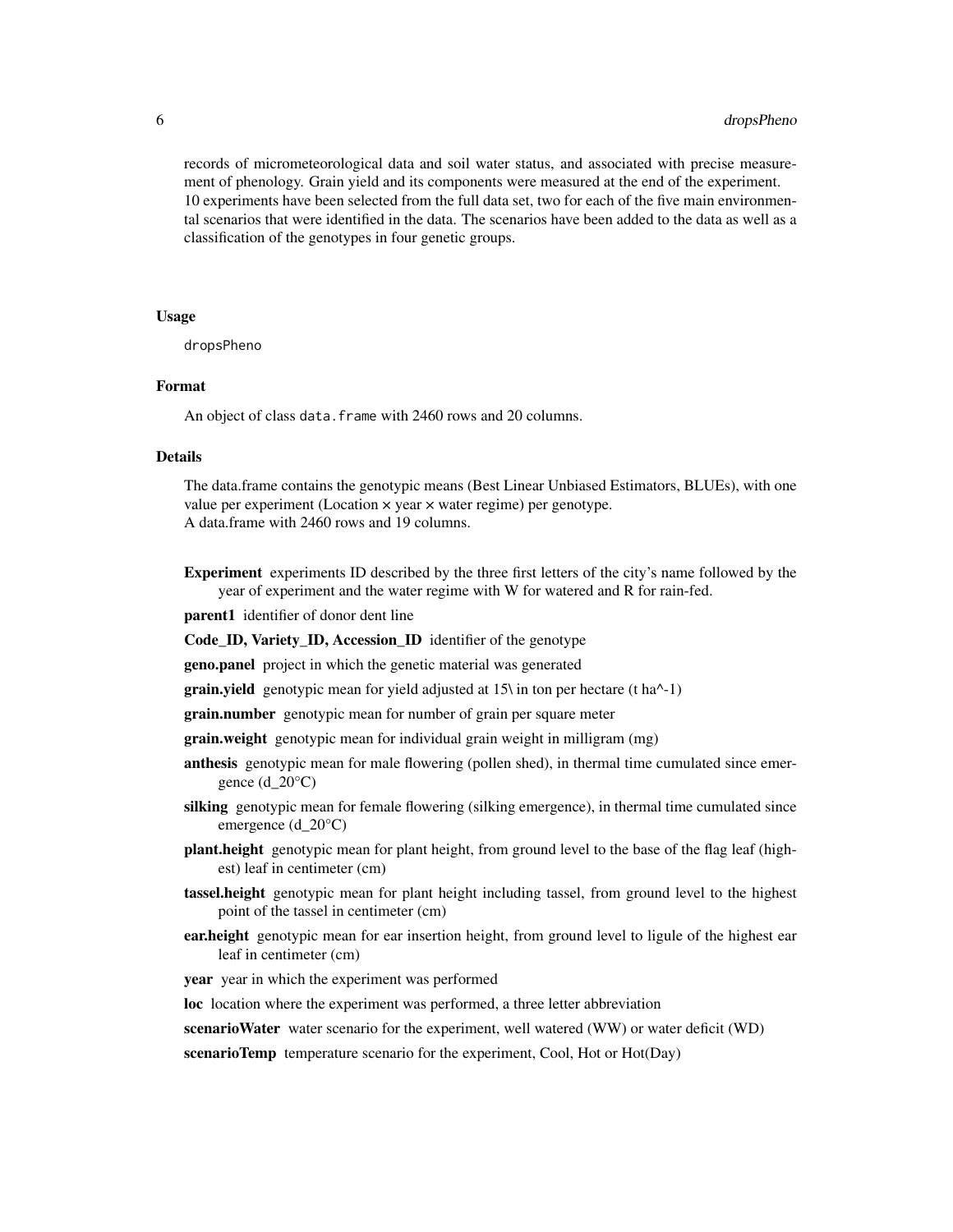<span id="page-6-0"></span>scenarioFull the full scenario for the experiment, a combination of scenarioWater and scenarioTemp

geneticGroup the genetic group to which the genotype belongs

#### Source

doi: [10.15454/IASSTN](https://doi.org/10.15454/IASSTN)

## References

Millet, E. J., Pommier, C., et al. (2019). A multi-site experiment in a network of European fields for assessing the maize yield response to environmental scenarios (Data set). doi: [10.15454/IASSTN](https://doi.org/10.15454/IASSTN)

<span id="page-6-1"></span>fitted.AMMI *Extract fitted values.*

## Description

Extract the fitted values for an object of class AMMI.

#### Usage

## S3 method for class 'AMMI' fitted(object, ...)

#### Arguments

| object   | An object of class AMMI |
|----------|-------------------------|
| $\cdots$ | Not used.               |

#### Value

A data.frame with fitted values.

#### See Also

Other AMMI: [gxeAmmi\(](#page-8-1)), [plot.AMMI\(](#page-24-1)), [report.AMMI\(](#page-34-1)), [residuals.AMMI\(](#page-38-1))

```
## Run AMMI analysis on TDMaize.
geAmmi <- gxeAmmi(TD = TDMaize, trait = "yld")
## Extract fitted values.
fitAmmi <- fitted(geAmmi)
head(fitAmmi)
```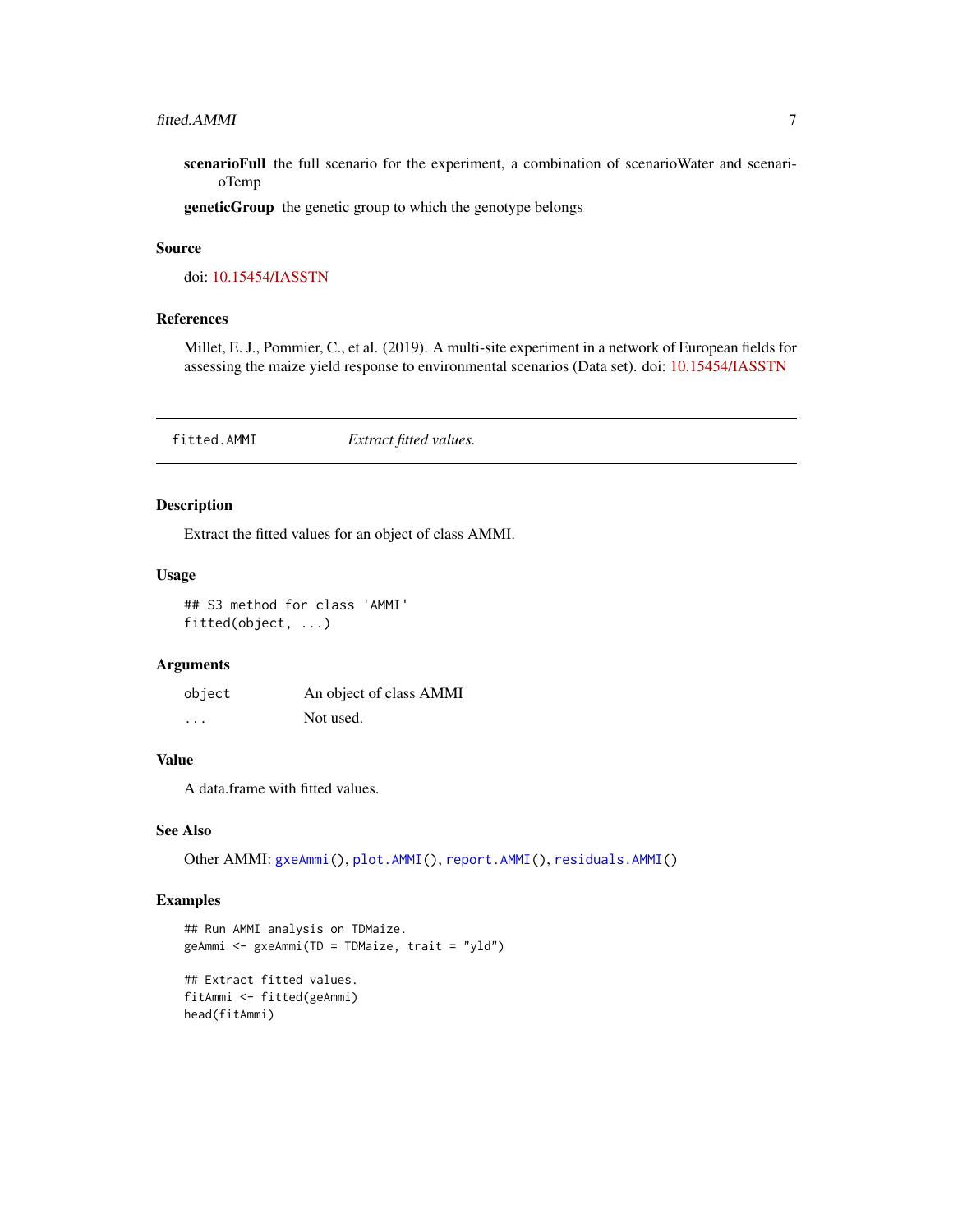<span id="page-7-1"></span><span id="page-7-0"></span>

Extract the fitted values for a fitted Finlay-Wilkinson model.

## Usage

## S3 method for class 'FW' fitted(object, ...)

## Arguments

| object   | An object of class FW |
|----------|-----------------------|
| $\cdots$ | Not used.             |

## Value

A data.frame with fitted values.

#### See Also

Other Finlay-Wilkinson: [gxeFw\(](#page-10-1)), [plot.FW\(](#page-26-1)), [report.FW\(](#page-35-1)), [residuals.FW\(](#page-38-2))

## Examples

```
## Run Finlay-Wilkinson analysis.
geFW <- gxeFw(TD = TDMaize, trait = "yld")
```

```
## Extract fitted values.
fitFW <- fitted(geFW)
head(fitFW)
```
<span id="page-7-2"></span>fitted.varCov *Extract fitted values.*

## Description

Extract the fitted values for an object of class varCov.

#### Usage

```
## S3 method for class 'varCov'
fitted(object, ...)
```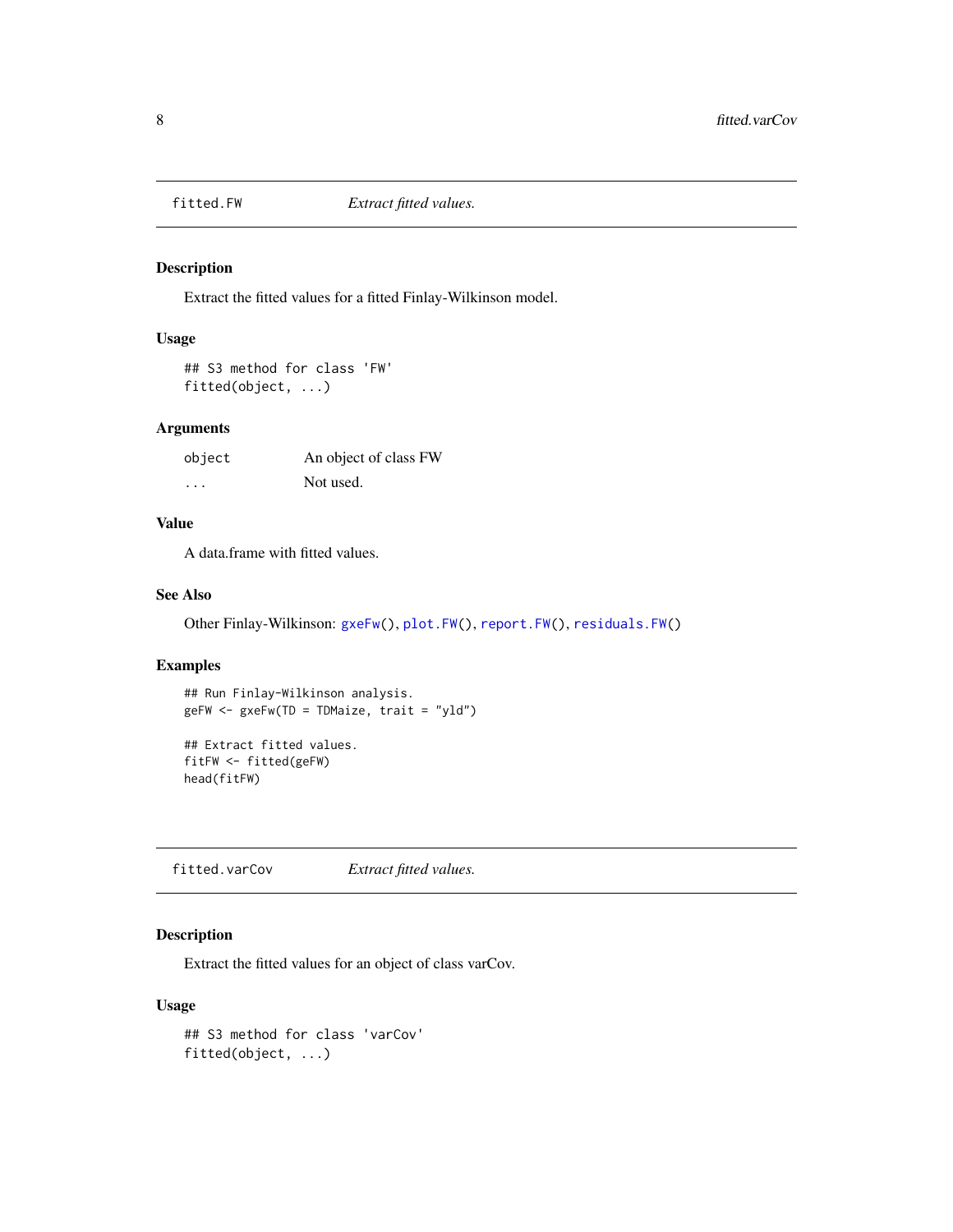#### <span id="page-8-0"></span>gxeAmmi 9

#### **Arguments**

| object  | An object of class varCov |
|---------|---------------------------|
| $\cdot$ | Not used.                 |

## Value

A data.frame with fitted values.

#### See Also

```
Other varCov: gxeVarCov(), plot.varCov(), report.varCov(), residuals.varCov()
```
## Examples

```
if (requireNamespace("asreml", quietly = TRUE)) {
 ## Select the best variance-covariance model using asreml for modeling.
 geVarCov <- gxeVarCov(TD = TDMaize, trait = "yld", engine = "asreml")
 ## Extract fitted values from the model.
 fitVarCov <- fitted(geVarCov)
 head(fitVarCov)
 }
```
<span id="page-8-1"></span>gxeAmmi *AMMI analysis*

#### Description

The Additive Main Effects and Multiplicative Interaction (AMMI) model fits a model which involves the Additive Main effects (i.e. genotype and trial) along with Multiplicative Interaction effects. The additive effects are the classical ANOVA main effects for genotype and environment, the multiplicative effects follow from a principal component analysis on the interaction residuals (= genotype by environment means after adjustment for additive genotype and environment effects). This results in an interaction characterized by Interaction Principal Components (IPCA) enabling simultaneous plotting of genotypes and trials.

The parameter nPC is used to indicate the number of principal components that is used in the principal component analysis (PCA). By setting this parameter to NULL the algorithm determines the best number of principal components (see Details).

By specifying the parameter byYear = TRUE, a separate analysis will be done for every year in the data. Combining the option with nPC = NULL may result in different numbers of principal components per year. The AMMI estimates will still be returned as a single data.frame, but the other results will be either lists or arrays.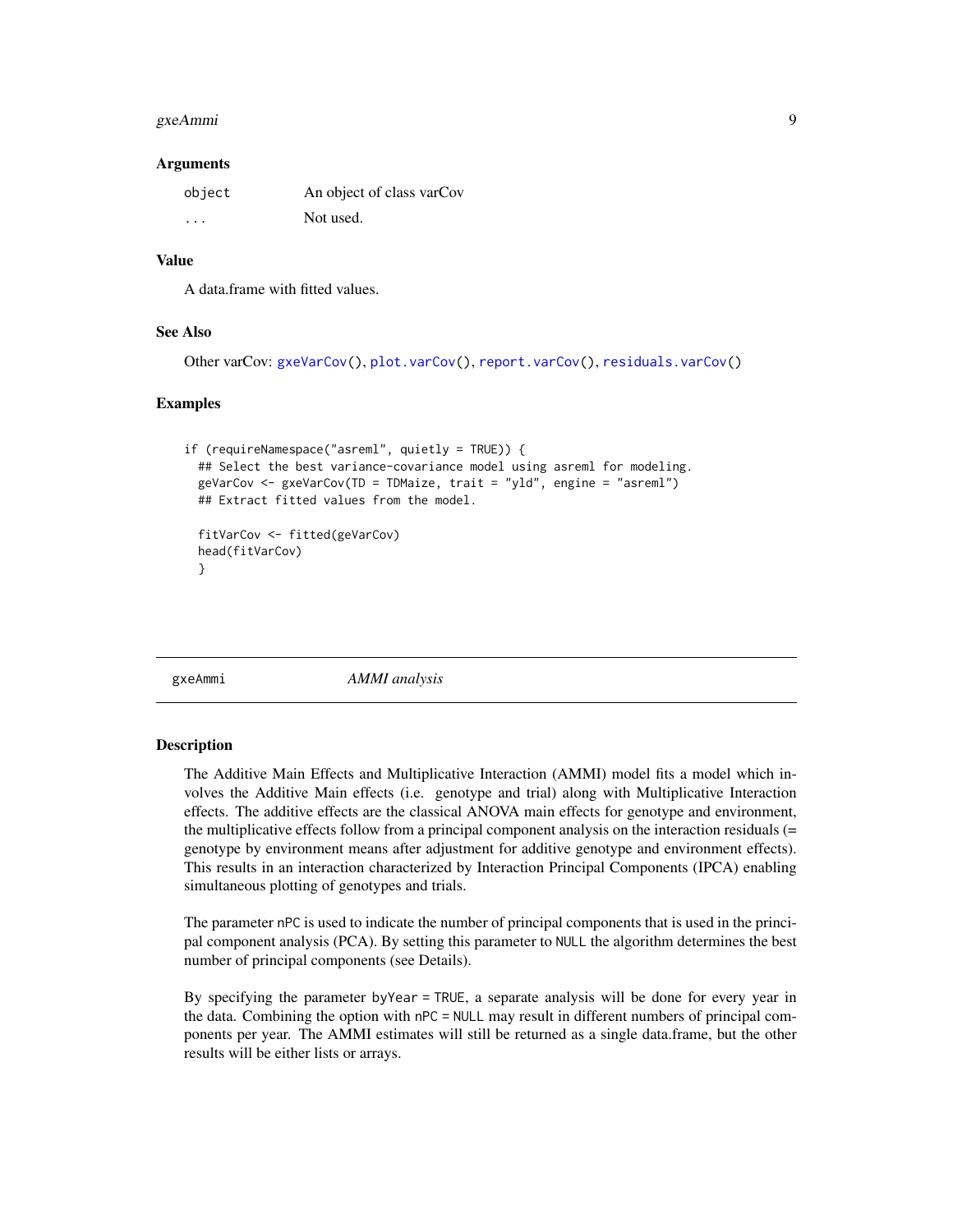## Usage

```
gxeAmmi(
  TD,
  trials = names(TD),
  trait,
  nPC = 2byYear = FALSE,
  center = TRUE,
  excludeGeno = NULL,
  useWt = FALSE
)
```
## Arguments

| TD          | An object of class TD.                                                                                                                                                                                                                          |
|-------------|-------------------------------------------------------------------------------------------------------------------------------------------------------------------------------------------------------------------------------------------------|
| trials      | A character string specifying the trials to be analyzed. If not supplied, all trials<br>are used in the analysis.                                                                                                                               |
| trait       | A character string specifying the trait to be analyzed.                                                                                                                                                                                         |
| nPC         | An integer specifying the number of principal components used as multiplicative<br>term of genotype-by-trial interaction. If NULL, the number of principal compo-<br>nents is determined by the algorithm using forward selection. See details. |
| byYear      | Should the analysis be done by year? If TRUE the data is split by the variable<br>year, analysis is performed and the results are merged together and returned.                                                                                 |
| center      | Should the variables be shifted to be zero centered?                                                                                                                                                                                            |
| excludeGeno | An optional character vector with names of genotypes to be excluded from the<br>analysis. If NULL, all genotypes are used.                                                                                                                      |
| useWt       | Should weighting be used when modeling? Requires a column wt in TD.                                                                                                                                                                             |

## Details

First a linear model  $trait = genotype + trial + \epsilon$  is fitted with both genotype and trial fixed components in the model.

The residuals from the fitted model are then used in a PCA. If nPC is not NULL a single PCA is done using [prcomp](#page-0-0) with maximum rank nPC.

In case nPC = NULL, the PCA is first done with one PC. Then using forward selection one by one the number of PCs is increased as long as the added component is significant in the analysis. AMMI estimates are then computed using the results of the PCA.

## Value

An object of class [AMMI](#page-0-0), a list containing:

| envScores  | A matrix with environmental scores.                                 |
|------------|---------------------------------------------------------------------|
| genoScores | A matrix with genotypic scores.                                     |
| importance | A data frame containing the importance of the principal components. |

<span id="page-9-0"></span>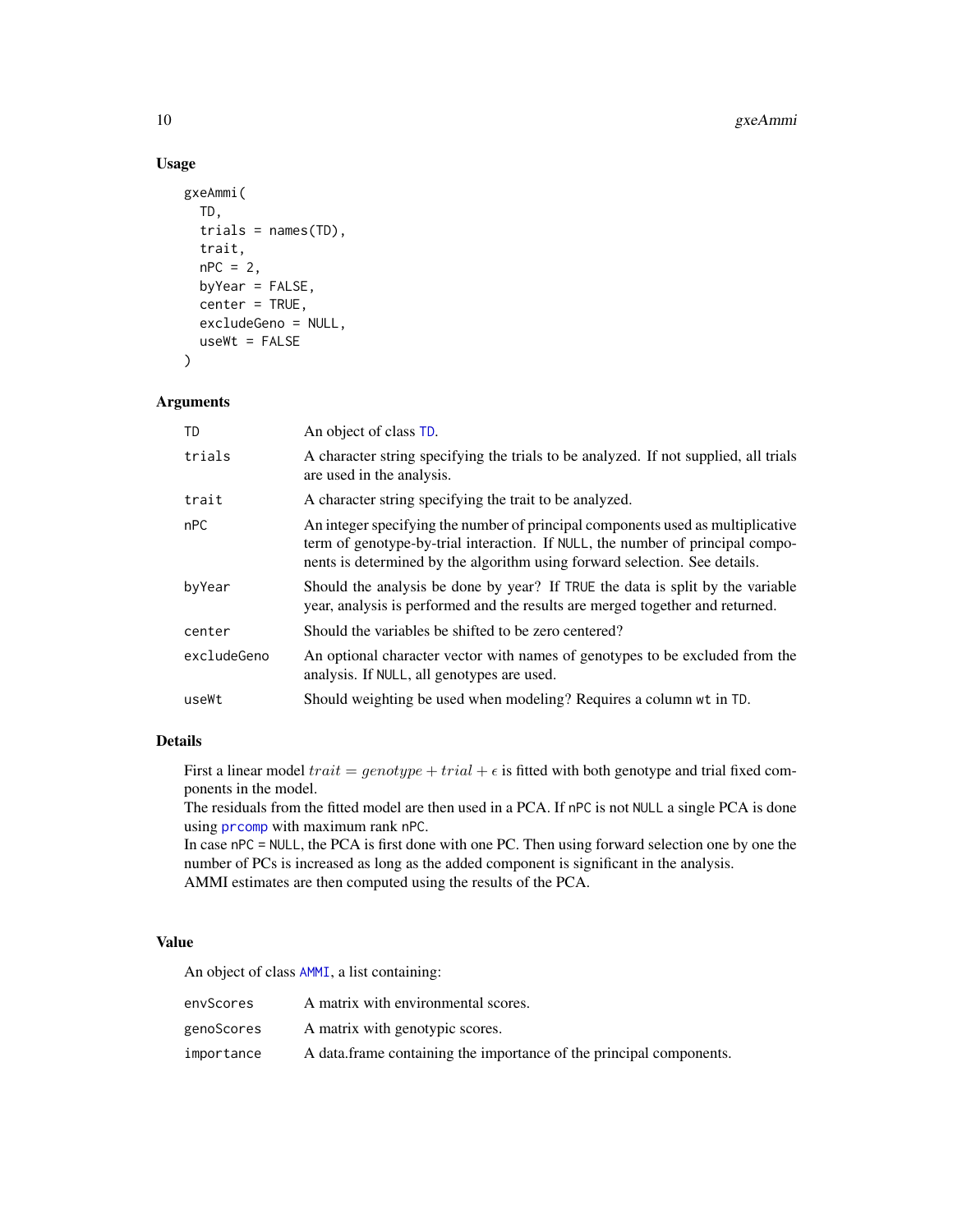#### <span id="page-10-0"></span> $gxeFw$  11

| anova       | A data frame containing anova scores of the AMMI analysis. |
|-------------|------------------------------------------------------------|
| fitted      | A data.frame containing fitted values from the AMMI model. |
| trait       | A character string containing the analyzed trait.          |
| envMean     | A numerical vector containing the environmental means.     |
| genoMean    | A numerical vector containing the genotypic means.         |
| overallMean | A numerical value containing the overall mean.             |

If byYear = TRUE, all returned items in the AMMI object except fitted will consist of a list of results by year.

## References

Gauch H.G. (1992) Statistical Analysis of Regional Yield Trials: AMMI Analysis of Factorial Designs. Elsevier, Amsterdam.

Yan, W., Kang, M. (2002). GGE Biplot Analysis. Boca Raton: CRC Press.

#### See Also

Other AMMI: [fitted.AMMI\(](#page-6-1)), [plot.AMMI\(](#page-24-1)), [report.AMMI\(](#page-34-1)), [residuals.AMMI\(](#page-38-1))

#### Examples

```
## Run AMMI analysis on TDMaize.
geAmmi <- gxeAmmi(TD = TDMaize, trait = "yld")
## Summarize results.
summary(geAmmi)
## Create a biplot of genotypes and environment interaction with PC1 and PC2.
plot(geAmmi, plotType = "AMMI2")
## Create a pdf report summarizing the results.
report(geAmmi, outfile = tempfile(fileext = ".pdf"))
```
<span id="page-10-1"></span>gxeFw *Finlay-Wilkinson analysis*

#### Description

This function performs a Finlay-Wilkinson analysis of data classified by two factors.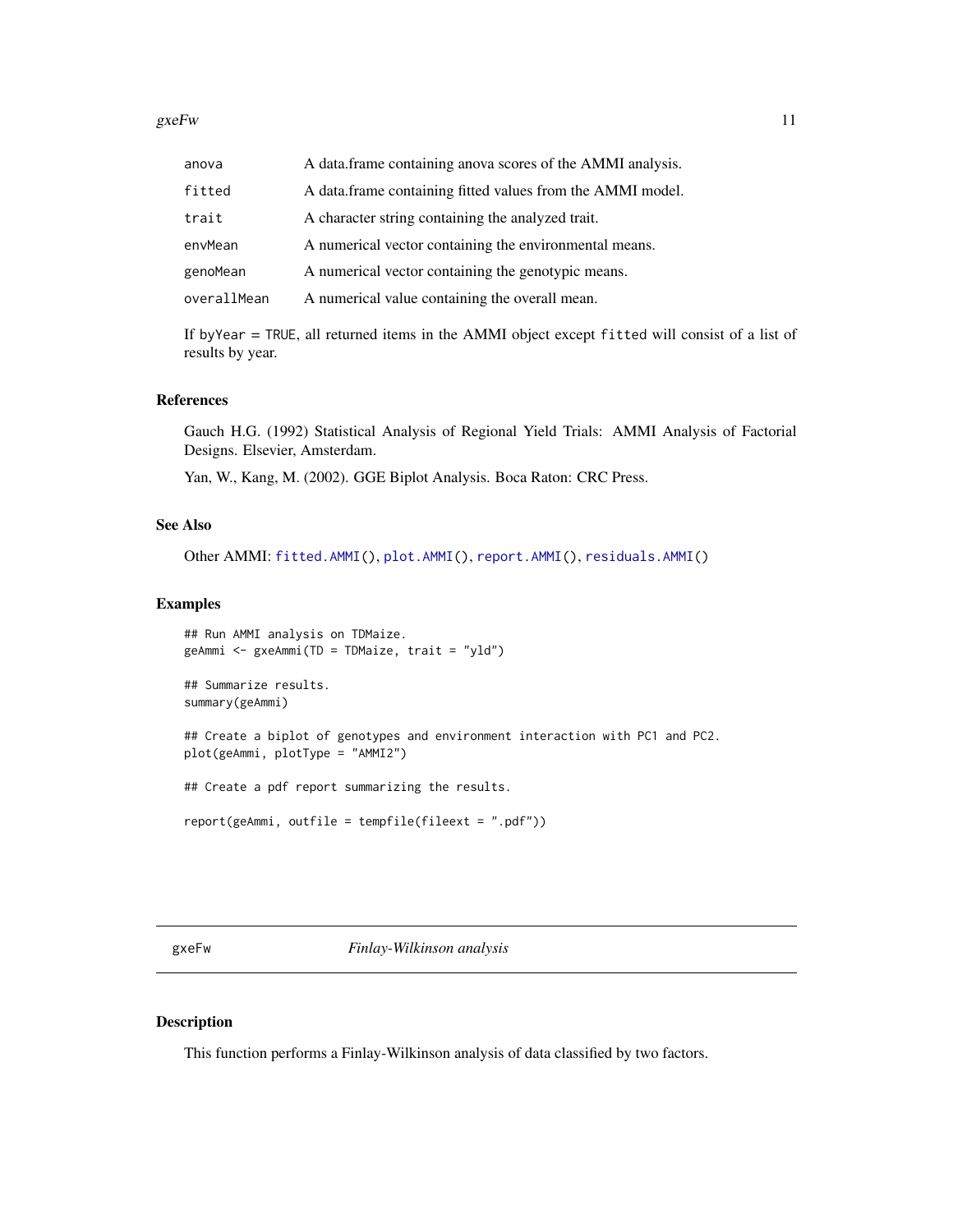## Usage

```
gxeFw(
  TD,
  trials = names(TD),
  trait,
  maxIter = 15,tol = 0.001,sorted = c("descending", "ascending", "none"),
  genotypes = NULL,
  useWt = FALSE
\mathcal{L}
```
## Arguments

| TD        | An object of class TD.                                                                                                                |
|-----------|---------------------------------------------------------------------------------------------------------------------------------------|
| trials    | A character string specifying the trials to be analyzed. If not supplied, all trials<br>are used in the analysis.                     |
| trait     | A character string specifying the trait to be analyzed.                                                                               |
| maxIter   | An integer specifying the maximum number of iterations in the algorithm.                                                              |
| tol       | A positive numerical value specifying convergence tolerance of the algorithm.                                                         |
| sorted    | A character string specifying the sorting order of the estimated values in the<br>output.                                             |
| genotypes | An optional character string containing the genotypes to which the analysis<br>should be restricted. If NULL, all genotypes are used. |
| useWt     | Should weighting be used when modeling? Requires a column wt in TD.                                                                   |

## Value

An object of class [FW](#page-0-0), a list containing:

| estimates | A data frame containing the estimated values, with the following columns:      |
|-----------|--------------------------------------------------------------------------------|
|           | • genotype The name of the genotype.                                           |
|           | • sens The estimate of the sensitivity.                                        |
|           | • se_sens The standard error of the estimate of the sensitivity.               |
|           | • genMean The estimate of the genotypic mean.                                  |
|           | • se_genMean The standard error of the estimate of the genotypic mean.         |
|           | • MS deviation The mean square deviation about the line fitted to each geno-   |
|           | type                                                                           |
|           | • rank The rank of the genotype based on its sensitivity.                      |
| anova     | A data frame containing anova scores of the FW analysis.                       |
| envEffs   | A data frame containing the environmental effects, with the following columns: |
|           | • trial The name of the trial.                                                 |
|           | • envEff The estimate of the environment effect.                               |
|           | • se envEff The standard error of the estimate of the environment effect.      |

<span id="page-11-0"></span>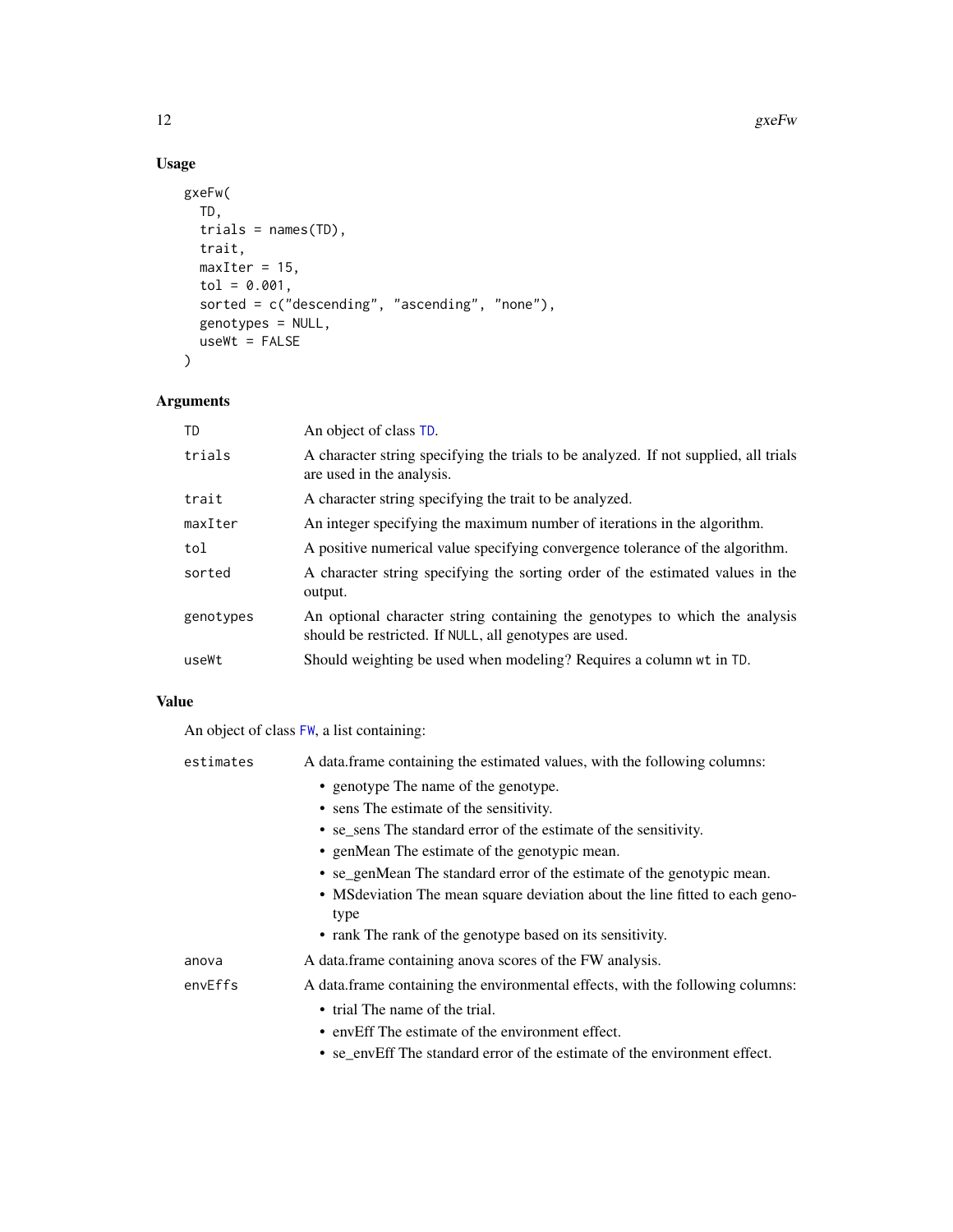#### <span id="page-12-0"></span> $\epsilon$ gxeGGE 13

|            | • envMean The estimate of the environment mean.                                          |
|------------|------------------------------------------------------------------------------------------|
|            | • rank The rank of the trial based on its mean.                                          |
| TD         | The object of class TD on which the analysis was performed.                              |
| fittedGeno | A numerical vector containing the fitted values for the genotypes.                       |
| trait      | A character string containing the analyzed trait.                                        |
| nGeno      | A numerical value containing the number of genotypes in the analysis.                    |
| nEnv       | A numerical value containing the number of environments in the analysis.                 |
| tol        | A numerical value containing the tolerance used during the analysis.                     |
| iter       | A numerical value containing the number of iterations for the analysis to con-<br>verge. |

## References

Finlay, K.W. & Wilkinson, G.N. (1963). The analysis of adaptation in a plant-breeding programme. Australian Journal of Agricultural Research, 14, 742-754.

## See Also

Other Finlay-Wilkinson: [fitted.FW\(](#page-7-1)), [plot.FW\(](#page-26-1)), [report.FW\(](#page-35-1)), [residuals.FW\(](#page-38-2))

## Examples

## Run Finlay-Wilkinson analysis on TDMaize. geFW <- gxeFw(TDMaize, trait = "yld")

## Summarize results. summary(geFW)

## Create a scatterplot of the results. plot(geFW, plotType = "scatter")

```
## Create a report summarizing the results.
report(geFW, outfile = tempfile(fileext = ".pdf"))
```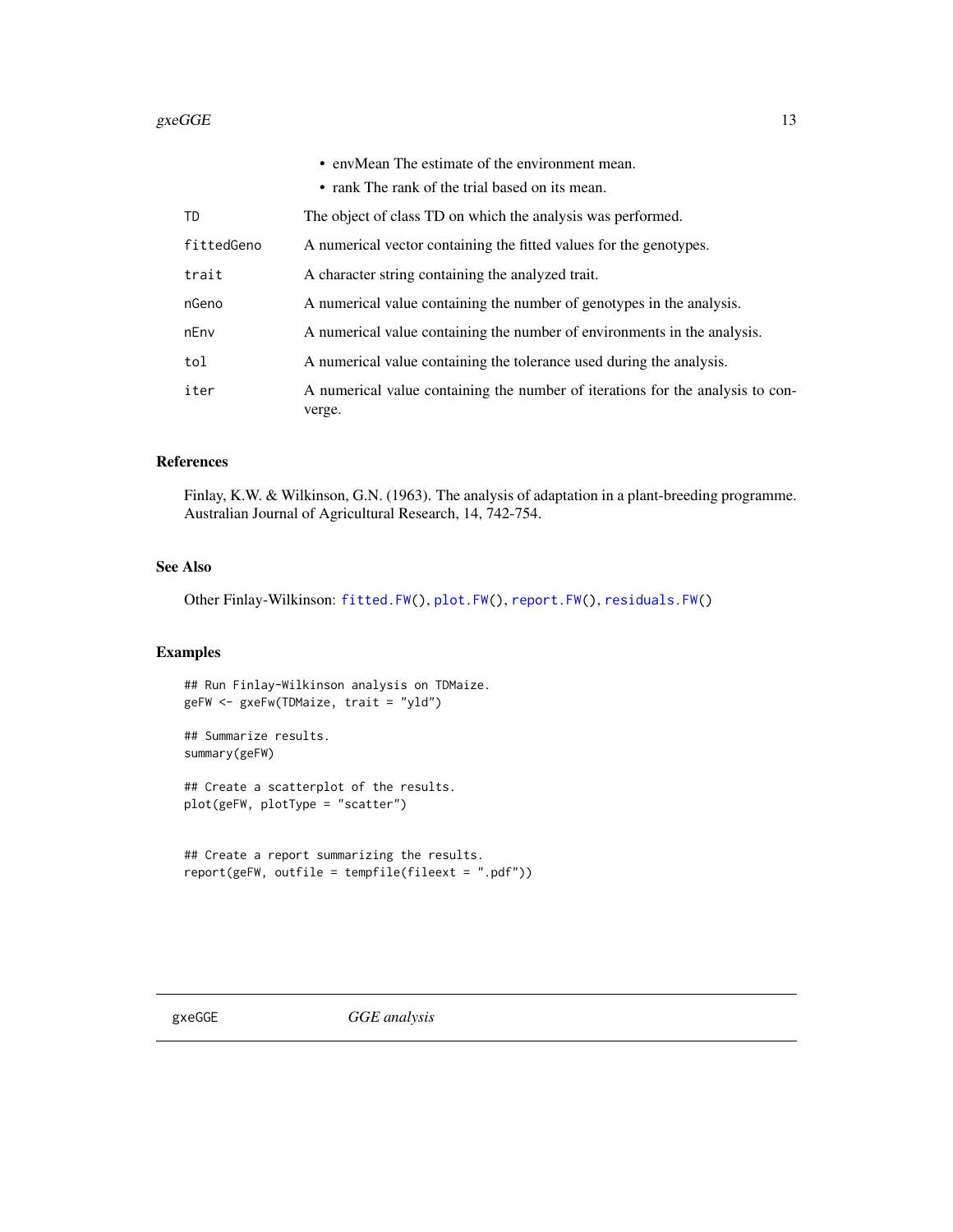<span id="page-13-0"></span>The Genotype plus Genotype by Environment interaction (GGE) model fits a model with trial as main fixed effect. Then a principal component analysis is done on the residuals. This results in an interaction characterized by Interaction Principal Components (IPCA) enabling simultaneous plotting of genotypes and trials.

The parameter nPC is used to indicate the number of principal components that is used in the principal component analysis (PCA). By setting this parameter to NULL the algorithm determines the best number of principal components (see Details).

By specifying the parameter byYear = TRUE, a separate analysis will be done for every year in the data. Combining the option with nPC = NULL may result in different numbers of principal components per year. The GGE estimates will still be returned as a single data.frame, but the other results will be either lists or arrays.

## Usage

```
gxeGGE(
  TD,
  trials = names(TD),
  trait,
  nPC = 2,
  byYear = FALSE,
  center = TRUE,
  excludeGeno = NULL,
  useWt = FALSE
)
```
## Arguments

| <b>TD</b>   | An object of class TD.                                                                                                                                                                                                                          |
|-------------|-------------------------------------------------------------------------------------------------------------------------------------------------------------------------------------------------------------------------------------------------|
| trials      | A character string specifying the trials to be analyzed. If not supplied, all trials<br>are used in the analysis.                                                                                                                               |
| trait       | A character string specifying the trait to be analyzed.                                                                                                                                                                                         |
| nPC         | An integer specifying the number of principal components used as multiplicative<br>term of genotype-by-trial interaction. If NULL, the number of principal compo-<br>nents is determined by the algorithm using forward selection. See details. |
| byYear      | Should the analysis be done by year? If TRUE the data is split by the variable<br>year, analysis is performed and the results are merged together and returned.                                                                                 |
| center      | Should the variables be shifted to be zero centered?                                                                                                                                                                                            |
| excludeGeno | An optional character vector with names of genotypes to be excluded from the<br>analysis. If NULL, all genotypes are used.                                                                                                                      |
| useWt       | Should weighting be used when modeling? Requires a column wt in TD.                                                                                                                                                                             |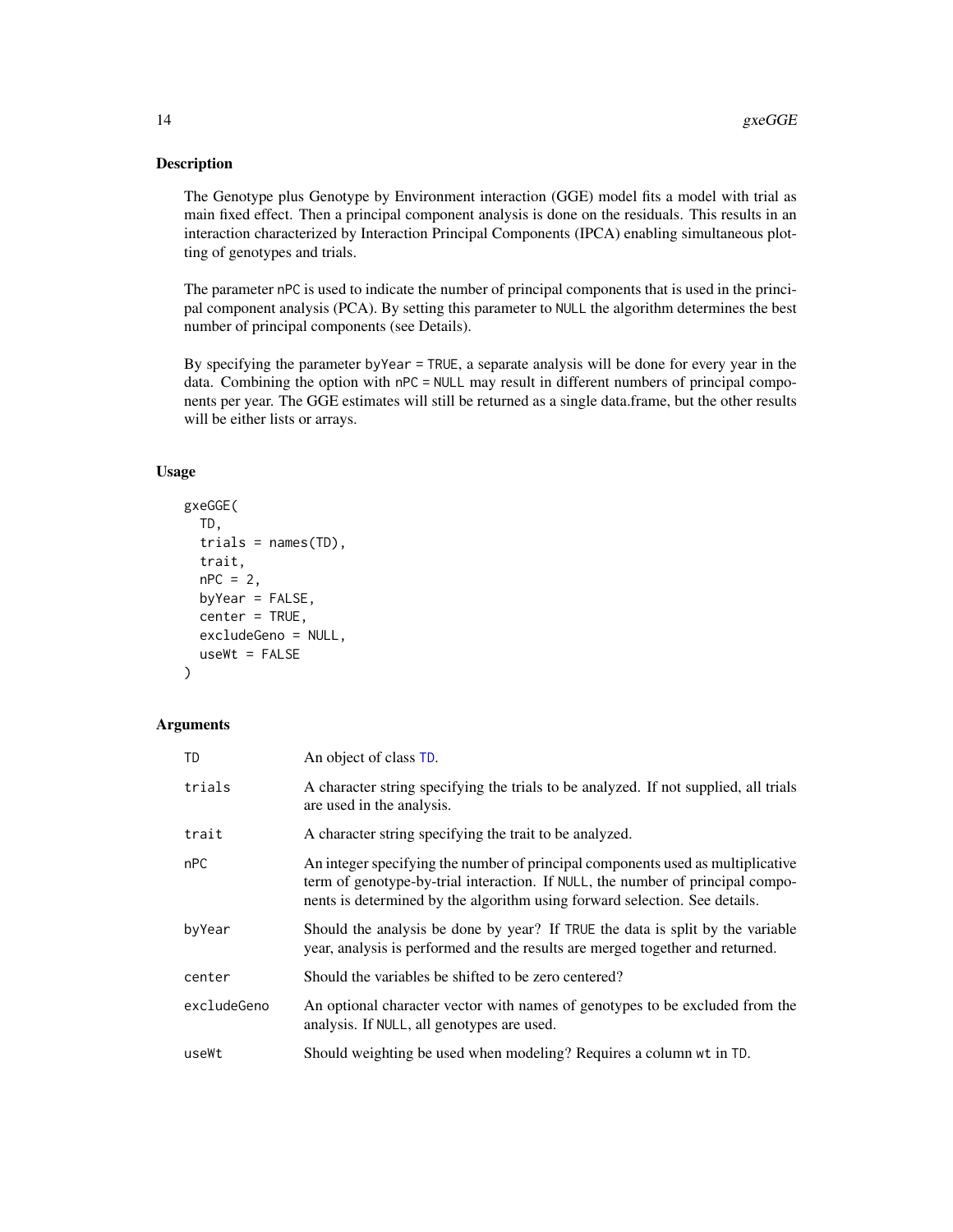## <span id="page-14-0"></span>gxeMegaEnv 15

#### Details

First a linear model  $train = trial + \epsilon$  is fitted with trial a fixed component in the model. The residuals from the fitted model are then used in a PCA. If nPC is not NULL a single PCA is done using [prcomp](#page-0-0) with maximum rank nPC.

In case nPC = NULL, the PCA is first done with one PC. Then using forward selection one by one the number of PCs is increased as long as the added component is significant in the analysis. GGE estimates are then computed using the results of the PCA.

<span id="page-14-1"></span>gxeMegaEnv *Form mega environments based on fitted values from an AMMI model*

## Description

This function fits an AMMI model and then using the fitted values produces a new factor clustering the trials. This factor is added as a column megaEnv to the input data. If a column megaEnv already exists this column is overwritten with a warning.

Mega environments are created by grouping environments based on their best performing genotype; i.e. environments that share the same best genotype belong to the same mega environment.

#### Usage

```
gxeMegaEnv(
  TD,
  trials = names(TD),trait,
 method = c("max", "min"),
 byYear = FALSE
)
```
#### Arguments

| TD     | An object of class TD.                                                                                                                                          |
|--------|-----------------------------------------------------------------------------------------------------------------------------------------------------------------|
| trials | A character string specifying the trials to be analyzed. If not supplied, all trials<br>are used in the analysis.                                               |
| trait  | A character string specifying the trait to be analyzed.                                                                                                         |
| method | A character string indicating the criterion to determine the best genotype per<br>environment, either "max" or "min".                                           |
| byYear | Should the analysis be done by year? If TRUE the data is split by the variable<br>year, analysis is performed and the results are merged together and returned. |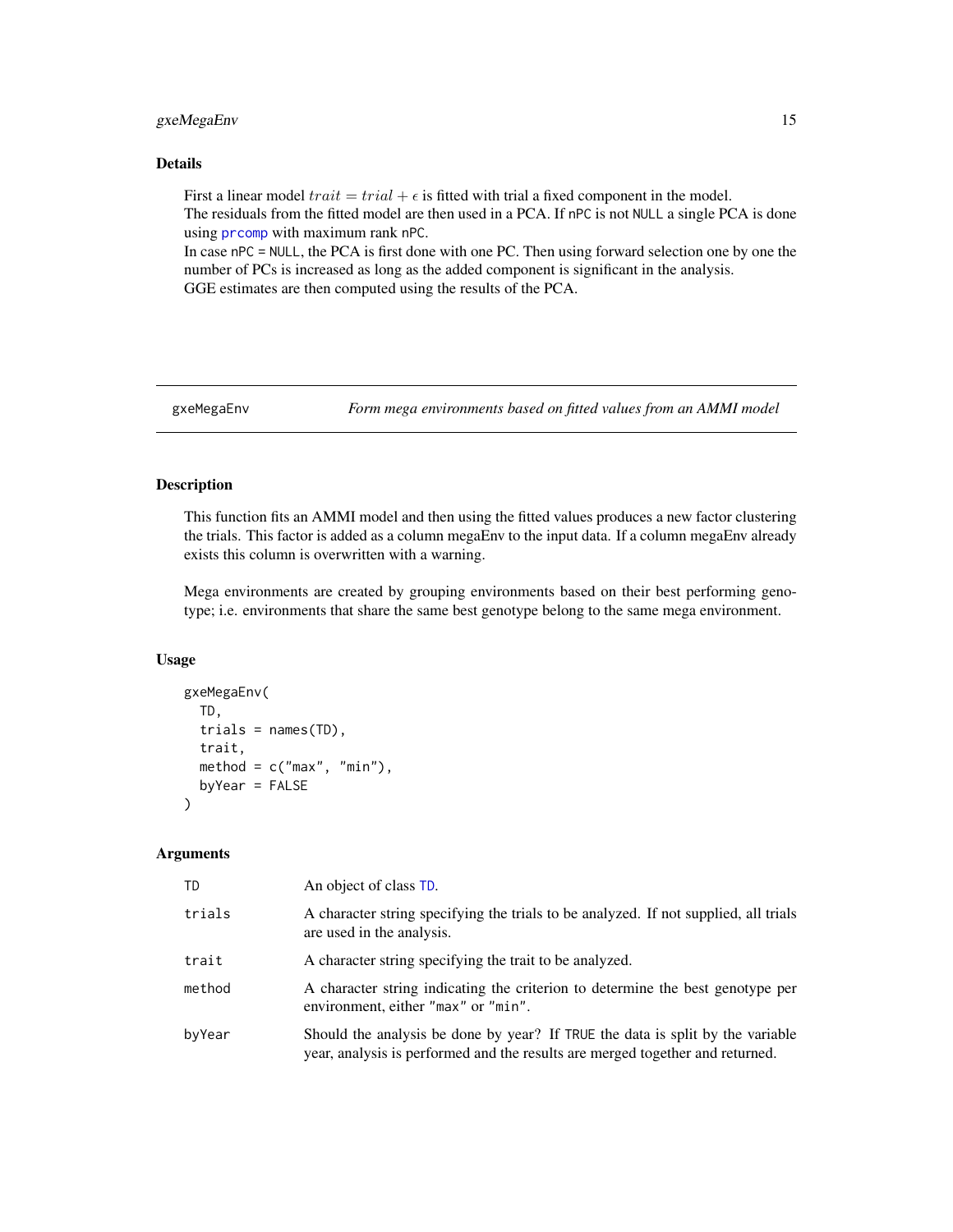#### <span id="page-15-0"></span>Value

An object of class megaEnv, a list consisting of

- TD An object of class TD, the TD object used as input to the function with an extra column megaEnv.
- **summTab** A data.frame, a summary table containing information on the trials in each mega environment.

trait The trait used for calculating the mega environments.

## References

Atlin, G. N., R. J. Baker, K. B. McRae, and X. Lu. 2000. Selection Response in Subdivided Target Regions. Crop Sci. 40:7-13. doi: [10.2135/cropsci2000.4017](https://doi.org/10.2135/cropsci2000.4017)

#### See Also

Other mega environments: [plot.megaEnv\(](#page-28-1)), [predict.megaEnv\(](#page-32-1))

#### Examples

```
## Calculate mega environments for TDMaize.
gemegaEnv <- gxeMegaEnv(TD = TDMaize, trait = "yld")
```

```
## Calculate new mega environments based on the genotypes with the lowest
## value per environment.
gemegaEnv2 <- gxeMegaEnv(TD = TDMaize, trait = "yld", method = "min")
```
<span id="page-15-1"></span>gxeStability *Calculate stability coefficients for genotype-by-environment data*

#### Description

This function calculates different measures of stability, the cultivar-superiority measure of Lin  $\&$ Binns (1988), Shukla's (1972) stability variance and Wricke's (1962) ecovalence.

#### Usage

```
gxeStability(
 TD,
  trials = names(TD),
  trait,
 method = c("superiority", "static", "wricke"),
 bestMethod = c("max", "min"),
  sorted = c("descending", "ascending", "none")
)
```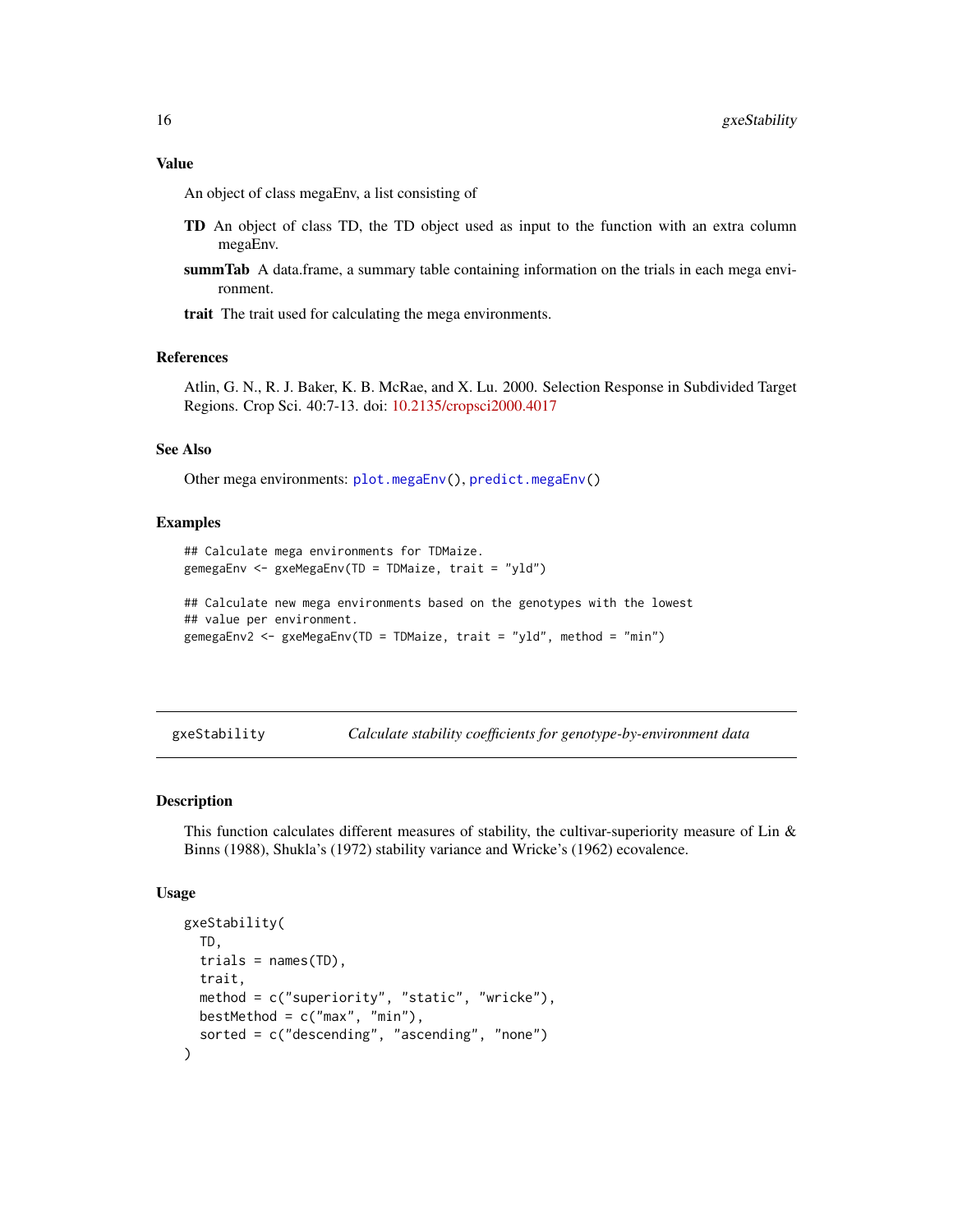## <span id="page-16-0"></span>gxeStability 17

#### Arguments

| TD         | An object of class TD.                                                                                                                                                                                                |
|------------|-----------------------------------------------------------------------------------------------------------------------------------------------------------------------------------------------------------------------|
| trials     | A character string specifying the trials to be analyzed. If not supplied, all trials<br>are used in the analysis.                                                                                                     |
| trait      | A character string specifying the trait to be analyzed.                                                                                                                                                               |
| method     | A character vector specifying the measures of stability to be calculated. Op-<br>tions are "superiority" (cultivar-superiority measure), "static" (Shukla's stability<br>variance) or "wricke" (wricke's ecovalence). |
| bestMethod | A character string specifying the criterion to define the best genotype. Either<br>"max" or "min".                                                                                                                    |
| sorted     | A character string specifying the sorting order of the results.                                                                                                                                                       |

## Value

An object of class [stability](#page-0-0), a list containing:

| superiority | A data frame containing values for the cultivar-superiority measure of Lin and<br>Binns. |
|-------------|------------------------------------------------------------------------------------------|
| static      | A data.frame containing values for Shukla's stability variance.                          |
| wricke      | A data frame containing values for Wricke's ecovalence.                                  |
| trait       | A character string indicating the trait that has been analyzed.                          |

## References

Lin, C. S. and Binns, M. R. 1988. A superiority measure of cultivar performance for cultivar x location data. Can. J. Plant Sci. 68: 193-198

Shukla, G.K. 1972. Some statistical aspects of partitioning genotype-environmental components of variability. Heredity 29:237-245

Wricke, G. Uber eine method zur erfassung der okologischen streubreit in feldversuchen. Zeitschrift für Pflanzenzucht, v. 47, p. 92-96, 1962

## See Also

Other stability: [plot.stability\(](#page-29-1)), [report.stability\(](#page-36-1))

```
## Compute three stability measures for TDMaize.
geStab <- gxeStability(TD = TDMaize, trait = "yld")
```

```
## Summarize results.
summary(geStab)
```

```
## Create plot of the computed stability measures against the means.
plot(geStab)
```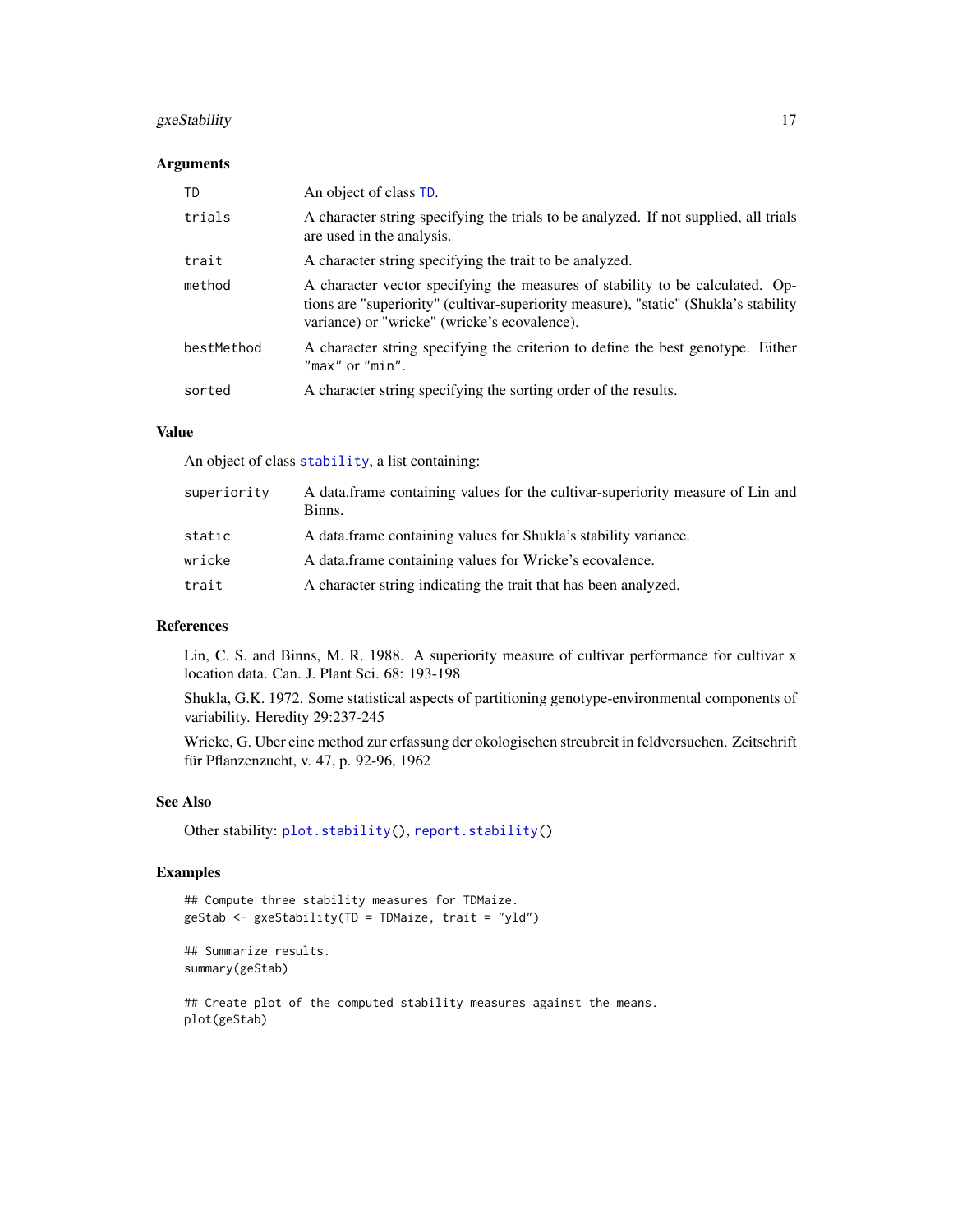```
## Create a .pdf report summarizing the stability measures.
report(geStab, outfile = tempfile(fileext = ".pdf"))
## Compute Wricke's ecovalance for TDMaize with minimal values for yield as
## the best values. Sort results in ascending order.
geStab2 <- gxeStability(TD = TDMaize, trait = "yld", method = "wricke",
                      bestMethod = "min", sorted = "ascending")
summary(geStab2)
```
<span id="page-17-1"></span>

gxeVarComp *Mixed model analysis of GxE table of means*

#### Description

This function fits a mixed model best fitting to the data in a TD object. The exact model fitted is determined by both the structure of the genotype by environment table of observations and the chosen parameters.

Six different types of models can be fitted depending on the structure of the environments in the data. These models are described in the table below, together with the function parameters used in gxeVarComp to fit the model.

| Structure of environments                                  | Model                                                                                                                                    |
|------------------------------------------------------------|------------------------------------------------------------------------------------------------------------------------------------------|
| Environments correspond to trials                          | $\mathbf{train} = \text{trial} + \text{genotype} + \text{genotype}:\mathbf{trial}$                                                       |
| Trials form a factorial structure of locations x years     | $\text{trait} = \text{year} + \text{location} + \text{year} \cdot \text{location} + \text{genotype} + \text{genotype} \cdot \text{year}$ |
| Trials are nested within year                              | $\text{train} = \text{year} + \text{year}$ :trial + genotype + genotype:year + genotype                                                  |
| Trials are nested within locations                         | $\text{train} = \text{location} + \text{location:trial} + \text{genotype} + \text{genotype:location}$                                    |
| Trials correspond to locations within regions across years | $\text{trait} = \text{region} + \text{region}:\text{location} + \text{year} + \text{region}:\text{year} + \text{region}:\text{locz}$     |
| Trials are nested within scenarios                         | $\text{train} = \text{scenario} + \text{scenario: trial} + \text{genotype} + \text{genotype:scenario}$                                   |

In the models above the random part of the model is printed bold. For data in the form of GxE means, the last random term in all models above will become a residual term. If the GxE means are provided together with weights, then a residual term will be added to the models above.

The function first fits a model where all model terms are included as fixed terms. Based on the ANOVA table of this model, terms in the fixed part of the model that are likely to give a problem when fitting the mixed model are removed because of the reduced connectivity and number of available observations to estimate that model term. Also a warning is printed if the mean sum of squares for a model term points to a possible zero variance component in the mixed model.

Then a model is fitted where all model terms are included as random terms. Based on the variance components in this model the percentage of variance explained by each of the model components is determined. The percentages of variance are printed in the model summary, together with the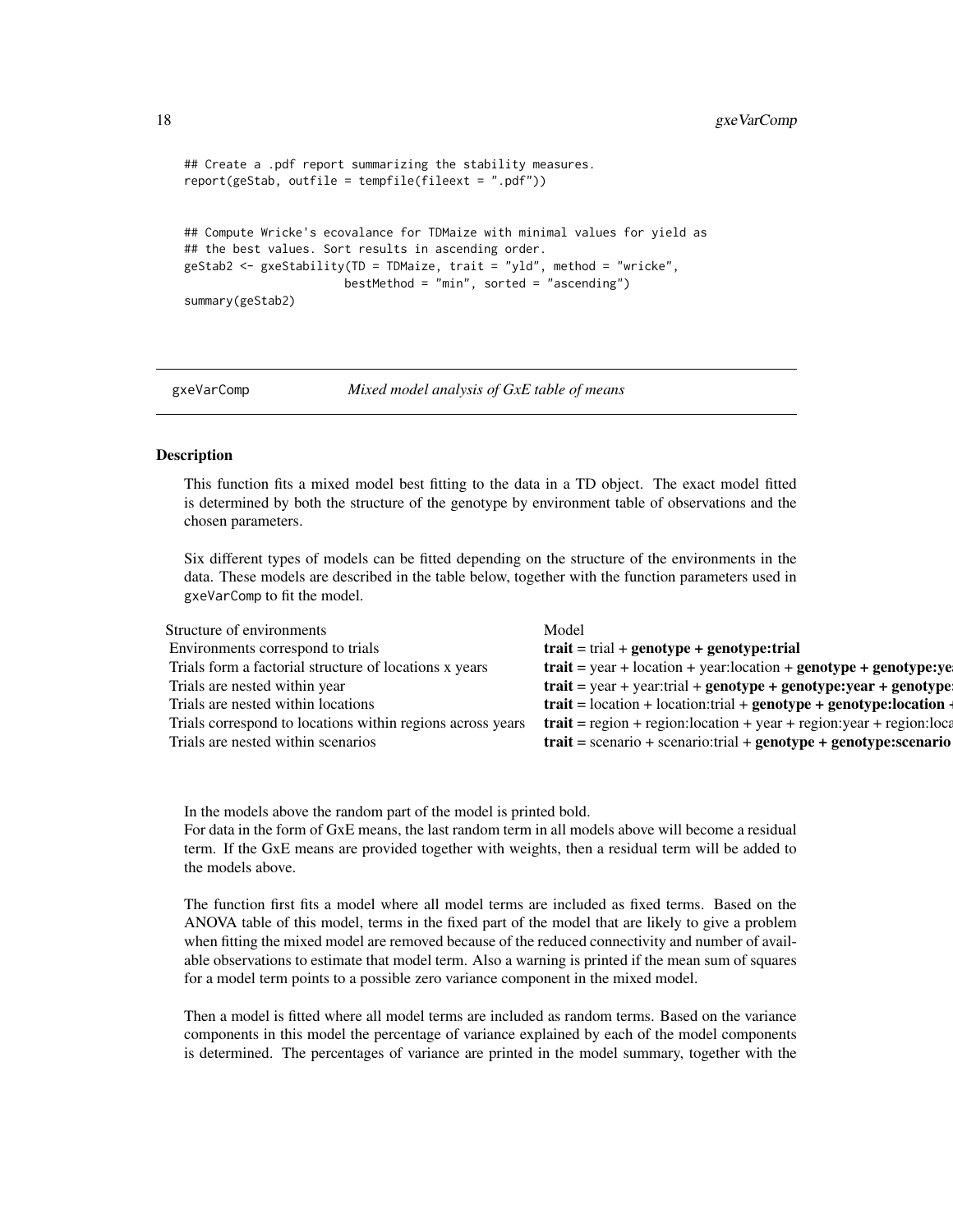## <span id="page-18-0"></span>gxeVarComp 19

variance components. The latter are presented on a standard deviation scale.

Finally a mixed model is fitted as specified in the overview above. Based on this mixed model variance components can be computed using [vc](#page-41-1), [herit](#page-21-1)abilies can be computed using herit and predictions can be made using [predict.varComp](#page-33-1). Predictions of genotypic performance can be made at the level of individual trials, or for groups of trials by using predictLevel.

## Usage

```
gxeVarComp(
  TD,
  trials = names(TD),
  trait,
  engine = c("lme4", "asreml"),
  locationYear = FALSE,
  nestingFactor = NULL,
  regionLocationYear = FALSE,
  useWt = FALSE,
  diagnostics = FALSE
\lambda
```
#### Arguments

| <b>TD</b>          | An object of class TD.                                                                                                                                                                                                                |  |
|--------------------|---------------------------------------------------------------------------------------------------------------------------------------------------------------------------------------------------------------------------------------|--|
| trials             | A character string specifying the trials to be analyzed. If not supplied, all trials<br>are used in the analysis.                                                                                                                     |  |
| trait              | A character string specifying the trait to be analyzed.                                                                                                                                                                               |  |
| engine             | A character string specifying the engine used for modeling. Either "lme4" or<br>"asreml".                                                                                                                                             |  |
| locationYear       | Should a model be fitted assuming a factorial structure of locations x years?                                                                                                                                                         |  |
| nestingFactor      | A character string specifying a column in TD specifying the nesting structure of<br>the trials.                                                                                                                                       |  |
| regionLocationYear |                                                                                                                                                                                                                                       |  |
|                    | Should a model be fitted assuming locations within regions across years?                                                                                                                                                              |  |
| useWt              | Should the model be fitted using weights? Doing so requires a column wt in the<br>data. If use Wt = FALSE, the default, and the data contains no replicates, the last<br>model term will be dropped and used as homogeneous residual. |  |
| diagnostics        | Should diagnostics on missing combinations of model variables be printed?                                                                                                                                                             |  |

## Value

An object of class varComp, a list containing:

| fitMod        | The fitted model.                                             |
|---------------|---------------------------------------------------------------|
| modDat        | A data frame containing the data used when fitting the model. |
| nestingFactor | A name of the variable used as nesting variable in the model. |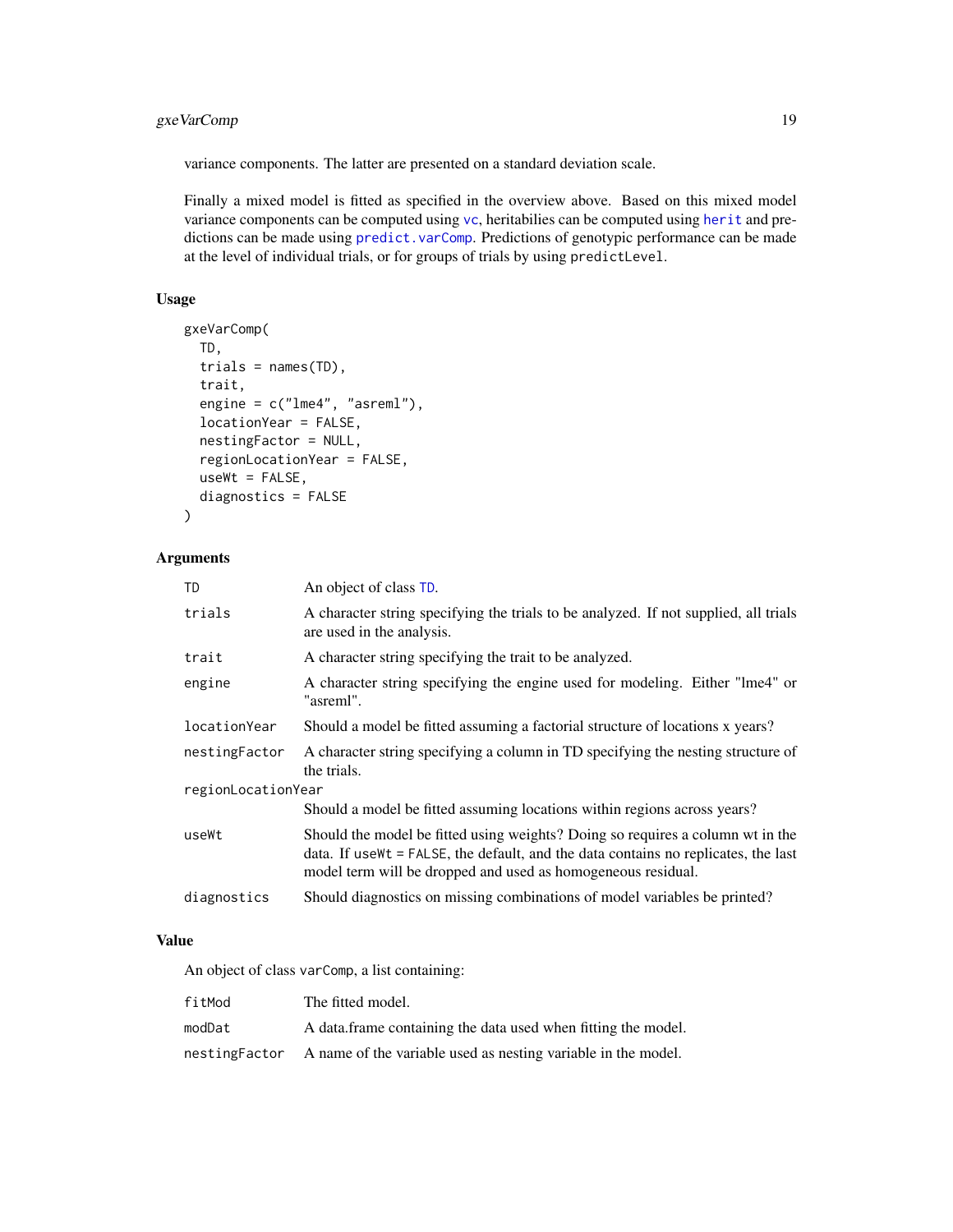<span id="page-19-0"></span>

| useLocYear      | A boolean specifying if a model containing location x year interaction was fitted.                                      |  |
|-----------------|-------------------------------------------------------------------------------------------------------------------------|--|
| fullRandVC      | A data frame containing the variance components for the fully random model.                                             |  |
| aovFullMixedMod |                                                                                                                         |  |
|                 | A data frame containing the ANOVA table for the fully fixed model.                                                      |  |
| engine          | The engine used for fitting the model.                                                                                  |  |
| diagTabs        | A list of data.frame, one for each random model term, containing the missing<br>combinations in the data for that term. |  |

#### See Also

Other Mixed model analysis: [CRDR\(](#page-3-1)), [correlations\(](#page-2-1)), [diagnostics\(](#page-4-1)), [herit\(](#page-21-1)), [plot.varComp\(](#page-30-1)), [predict.varComp\(](#page-33-1)), [vc\(](#page-41-1))

#### Examples

## Fit a mixed model. geVarComp <- gxeVarComp(TD = TDMaize, trait = "yld")

## Summarize results. summary(geVarComp)

## Plot the standard deviations. plot(geVarComp)

```
## Generate predictions
pred <- predict(geVarComp, predictLevel = "trial")
head(pred)
```
<span id="page-19-1"></span>gxeVarCov *Selects the best variance-covariance model for a set of trials*

## Description

This function selects the best covariance structure for genetic correlations between trials. It fits a range of variance-covariance models (identity, compound symmetry (cs), diagonal, simple correlation with heterogeneous variance (outside), heterogeneous compound symmetry (hcs), first order factor analytic (fa), second order factor analytic (fa2) and unstructured), and selects the best one using a goodness-of-fit criterion. See details for the exact models fitted.

## Usage

```
gxeVarCov(
  TD,
  trials = names(TD),
  trait,
  engine = c("1me4", "asrem1"),
```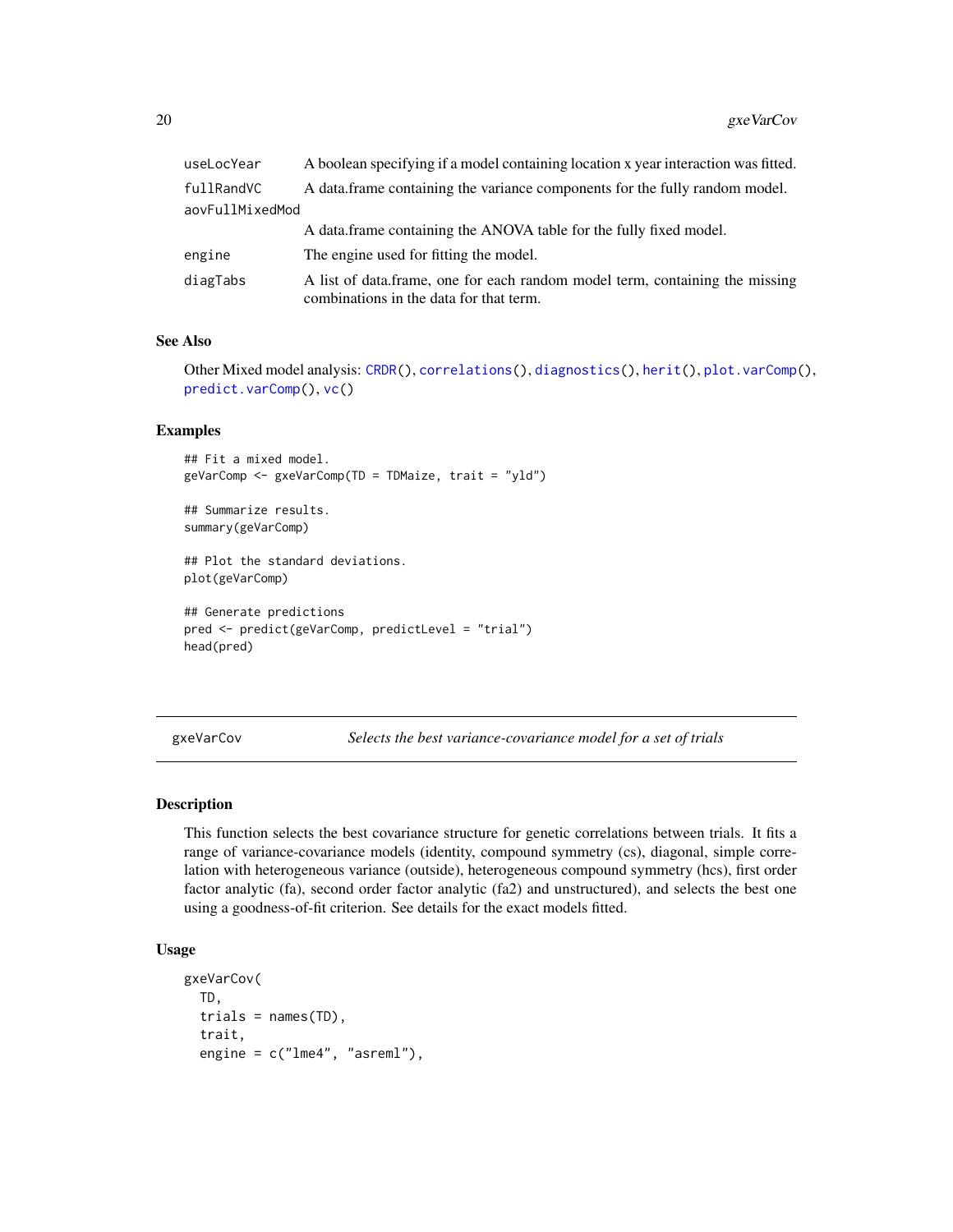## <span id="page-20-0"></span>gxeVarCov 21

```
criterion = c("BIC", "AIC"),
...
```
#### Arguments

 $\lambda$ 

| TD                | An object of class TD.                                                                                            |
|-------------------|-------------------------------------------------------------------------------------------------------------------|
| trials            | A character string specifying the trials to be analyzed. If not supplied, all trials<br>are used in the analysis. |
| trait             | A character string specifying the trait to be analyzed.                                                           |
| engine            | A character string specifying the engine used for modeling. Either "lme4" or<br>"asreml".                         |
| criterion         | A string specifying a goodness-of-fit criterion. Either "AIC" or "BIC".                                           |
| $\cdot\cdot\cdot$ | Further arguments to be passed to the modeling engine.                                                            |

## Details

The models fitted are of the form  $y_{ij} = \mu_j + \epsilon_{ij}$ , where  $y_{ij}$  is the phenotypic value of genotype i in environment j,  $\mu_j$  is the environmental mean, and  $\epsilon_{ij}$  represents mainly genetic variation, although some non-genetic variation may be included as well. The random term  $\epsilon_{ij}$  is modeled in eight ways as described in the table below.

| Model                  | Description                       | $var(g_{ii})$                                                                                               | $cov(g_{ij};g_{ik})$                                  | Number of parameters |
|------------------------|-----------------------------------|-------------------------------------------------------------------------------------------------------------|-------------------------------------------------------|----------------------|
| identity               | identity                          |                                                                                                             |                                                       |                      |
| $\mathbf{c}\mathbf{s}$ | compound symmetry                 |                                                                                                             | 2                                                     |                      |
| diagonal               | diagonal matrix (heteroscedastic) | $\begin{array}{l} \sigma_G^2 \ \sigma_G^2 + \sigma_{GE}^2 \mid \sigma_{GE}^2 \ \sigma_{GE_j}^2 \end{array}$ |                                                       |                      |
| hcs                    | heterogeneous compound symmetry   | $\sigma_G^2 + \sigma_{GE_i}^2$                                                                              | $\sigma_G^2$                                          | $J+1$                |
| outside                | heterogeneity outside             | $\sigma_{G_i}^2$                                                                                            |                                                       | $J+1$                |
| fa                     | first order factor analytic       | $\frac{\lambda_{1j}^2+\sigma_{GE_j}^2}{\lambda_{1j}^2+\lambda_{2j}^2+\sigma_{GE_j}^2}$                      | $\lambda_{1j}\lambda_{1k}$                            | 2J                   |
| fa <sub>2</sub>        | second order factor analytic      |                                                                                                             | $\lambda_{1j}\lambda_{1k} + \lambda_{2j}\lambda_{2k}$ | $3J - 1$             |
| unstructured           | unstructured                      | $\sigma_{G_i}^2$                                                                                            | $\sigma^2_{G_{j,k}}$                                  | $J(J+1)/2$           |

In this table J is the number of environments,  $\sigma_G^2$  the variance component for the genotype main effects,  $\sigma_{GE}^2$  the variance component for GxE interactions.  $\sigma_{G_j}^2$  and  $\sigma_{GE_j}^2$  are the environment specific variance components for the genotype main effects and  $\overline{G}xE$  interaction in environment j.  $\sigma_{G_{j,k}}^2$  is the genetic covariance between environments j and k.  $\theta$  is the common correlation between environments and  $\lambda_{1j}$  and  $\lambda_{2j}$  are environment specific multiplicative parameters.

#### Value

An object of class [varCov](#page-0-0), a list object containing:

| <b>STA</b> | An object of class STA containing the best fitted model. |
|------------|----------------------------------------------------------|
| choice     | A character string indicating the best fitted model.     |
| summary    | A data.frame with a summary of the fitted models.        |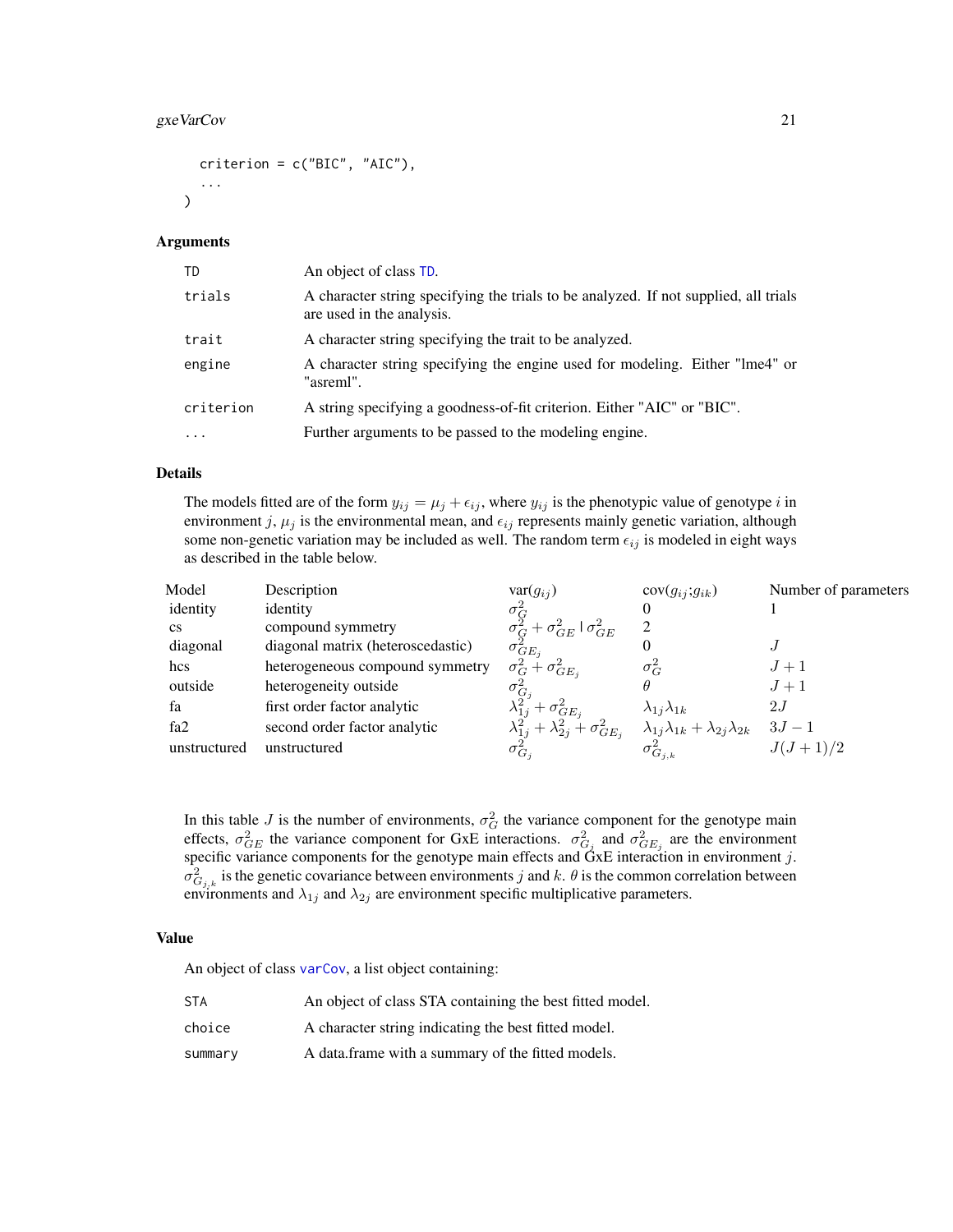<span id="page-21-0"></span>

| <b>VCOV</b> | The covariance matrix of the best fitted model.                                                                            |
|-------------|----------------------------------------------------------------------------------------------------------------------------|
| criterion   | A character string indicating the goodness-of-fit criterion used for determining<br>the best model, either "AIC" or "BIC". |
| engine      | A character string containing the engine used for the analysis.                                                            |
| trait       | A character string containing the trait analyzed.                                                                          |
| dat         | A data frame with the full data set used for the analysis.                                                                 |

## Note

If engine = "lme4", only the compound symmetry model can be fitted.

#### See Also

Other varCov: [fitted.varCov\(](#page-7-2)), [plot.varCov\(](#page-31-1)), [report.varCov\(](#page-37-1)), [residuals.varCov\(](#page-39-1))

#### Examples

```
## Select the best variance-covariance model using lme4 for modeling.
geVarCov <- gxeVarCov(TD = TDMaize, trait = "yld")
```
## Summarize results. summary(geVarCov)

```
## Create a pdf report summarizing the results.
report(geVarCov, outfile = tempfile(fileext = ".pdf"))
```

```
if (requireNamespace("asreml", quietly = TRUE)) {
 ## Select the best variance-covariance model using asreml for modeling.
 ## Use BIC as a goodness-of-fit criterion.
 geVarCov2 <- gxeVarCov(TD = TDMaize, trait = "yld", engine = "asreml",
                        criterion = "BIC")
```
summary(geVarCov2)

```
## Plot a heatmap of the correlation matrix for the best model.
plot(geVarCov2)
}
```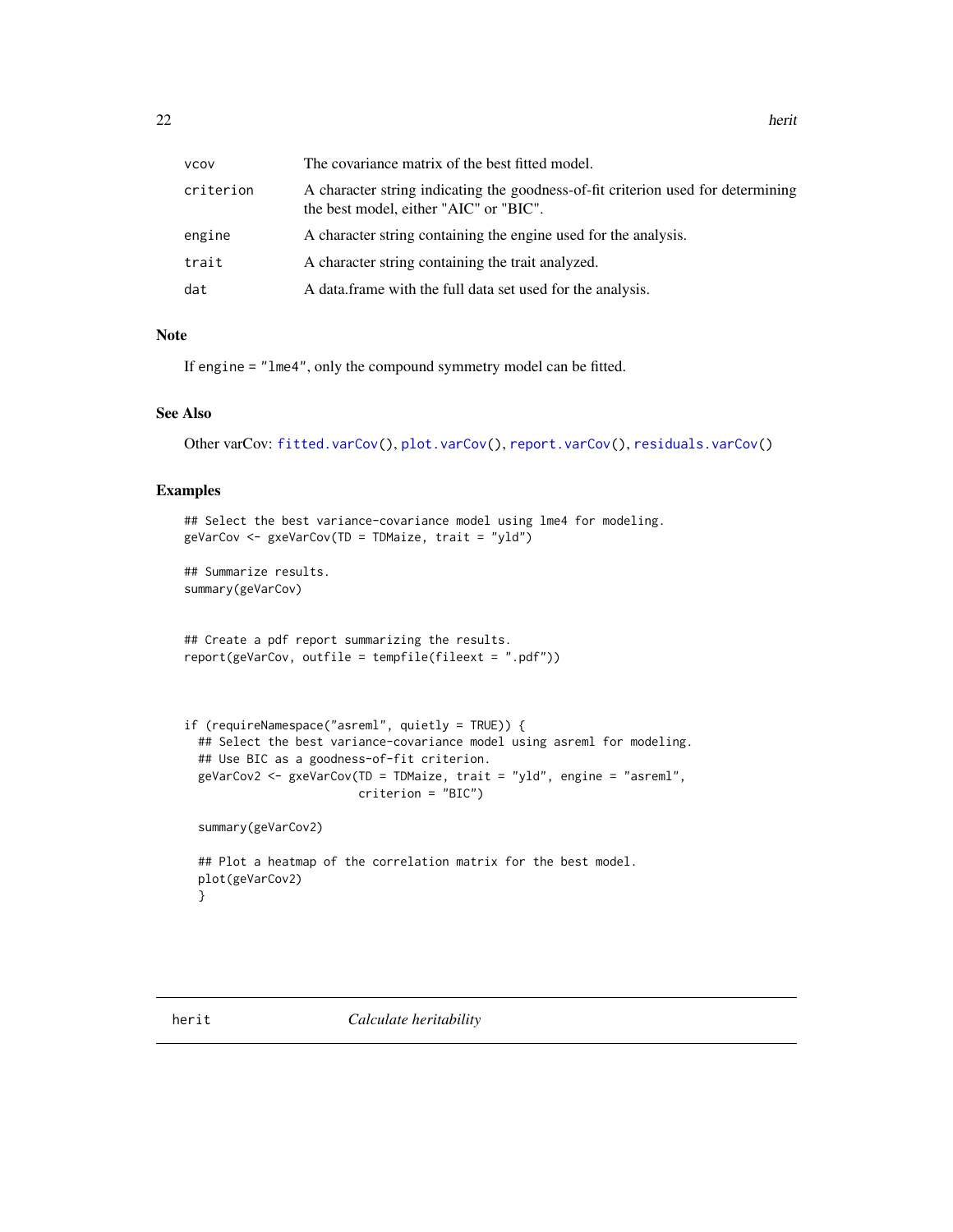#### <span id="page-22-0"></span>multMissing 23

#### Description

Calculate the heritability based on the fitted model. The heritability is calculated as described by Atlin et al. E.g. for a model with trials nested within locations, which has a random part that looks like this: genotype + genotype:location + genotype:location:trial the heritability is computed as

$$
\sigma_G^2/(\sigma_G^2 + \sigma_L^2/l + \sigma_{LT}^2/lt + \sigma_E^2/ltr)
$$

In this formula the  $\sigma$  terms stand for the standard deviations of the respective model terms, and the lower case letters for the number of levels for the respective model terms. So  $\sigma_L$  is the standard deviation for the location term in the model and l is the number of locations.  $\sigma_E$  corresponds to the residual standard deviation and  $r$  to the number of replicates.

#### Usage

herit(varComp)

#### Arguments

varComp An object of class varComp.

#### References

Atlin, G. N., Baker, R. J., McRae, K. B., & Lu, X. (2000). Selection response in subdivided target regions. Crop Science, 40(1), 7–13. doi: [10.2135/cropsci2000.4017](https://doi.org/10.2135/cropsci2000.4017)

#### See Also

Other Mixed model analysis: [CRDR\(](#page-3-1)), [correlations\(](#page-2-1)), [diagnostics\(](#page-4-1)), [gxeVarComp\(](#page-17-1)), [plot.varComp\(](#page-30-1)), [predict.varComp\(](#page-33-1)), [vc\(](#page-41-1))

## Examples

```
## Fit a mixed model.
geVarComp <- gxeVarComp(TD = TDMaize, trait = "yld")
```
## Compute heritability. herit(geVarComp)

multMissing *Estimate missing values in multivariate data*

## Description

This function estimates missing values for units in a multivariate dataset, using an iterative regression technique.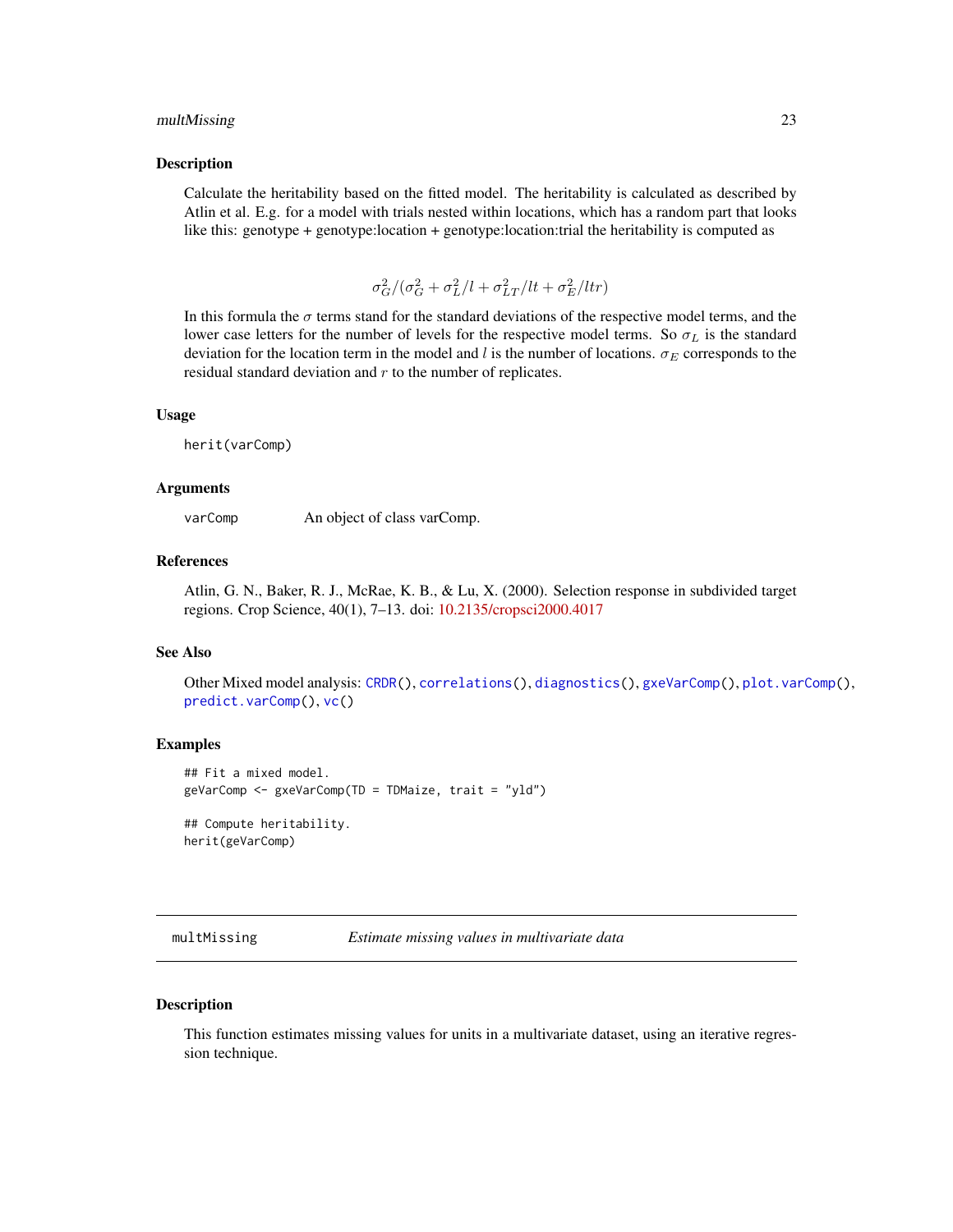#### Usage

multMissing(Y, maxIter = 10, naStrings = NULL)

#### Arguments

|           | A matrix, data frame or vector of multivariate data.                    |
|-----------|-------------------------------------------------------------------------|
| maxIter   | An integer specifying the maximum number of iterations.                 |
| naStrings | A character vector of strings which are to be interpreted as NA values. |

#### Details

Initial estimates of the missing values in each variate are formed from the variate means using the values for units that have no missing values for any variate. Estimates of the missing values for each variate are then recalculated as the fitted values from the multiple regression of that variate on all the other variates. When all the missing values have been estimated the variate means are recalculated. If any of the means differs from the previous mean by more than a tolerance (the initial standard error divided by 1000) the process is repeated, subject to a maximum number of repetitions defined by maxIter option. The default maximum number of iterations (10) is usually sufficient when there are few missing values, say two or three. If there are many more, 20 or so, it may be necessary to increase the maximum number of iterations to around 30. The method is similar to that of Orchard & Woodbury (1972), but does not adjust for bias in the variance-covariance matrix as suggested by Beale & Little (1975).

## Value

An object of the same class as the input Y with the missing values replaced by their estimates.

#### References

Beale, E.M.L. & Little, R.J.A. (1975). Missing values in multivariate analysis. Journal of the Royal Statistical Society, Series B, 37, 129-145.

Orchard, T. & Woodbury, M.A. (1972). A missing information principle: theory and applications. In: Proceedings of the 6th Berkeley Symposium in Mathematical Statistics and Probability, Vol I, 697-715.

```
M <- matrix(c("1", "2", "3", NA, "b", "5", "6",
              "6", "5", "b", NA, "3", "2", "1"), nrow = 7, ncol = 2)
```

```
## Estimate missing values treating "b" as NA.
multMissing(M, naStrings = "b")
```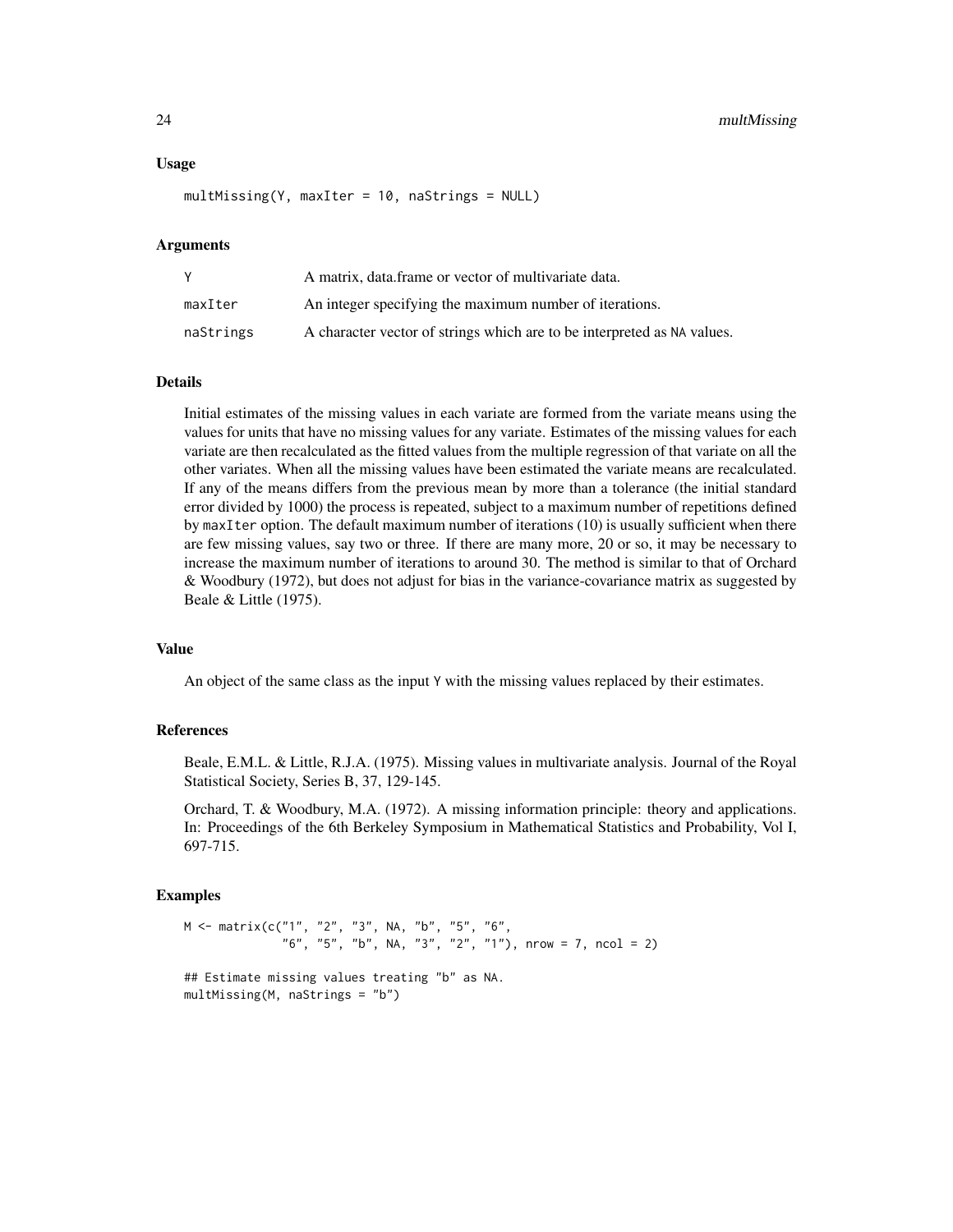<span id="page-24-1"></span><span id="page-24-0"></span>

Two types of biplot can be made. A plot of genotype and environment means vs PC1 (AMMI1) or a biplot of genotypes and environment interaction with PC1 and PC2 (AMMI2).

If the AMMI analysis was done by year, a separate plot will be made for every year in the data. For some years the number of principal components may be lower than the number specified on the secondary axis. If this is the case this year is skipped when plotting. If this happens for all years the function returns an error.

#### Usage

```
## S3 method for class 'AMMI'
plot(
  x,
  ...,
  plotType = c("AMMI1", "AMMI2", "GGE2"),
  scale = 1,
  plotGeno = TRUE,
  colorGenoBy = NULL,
  colGeno = NULL,
  sizeGeno = \theta,
 plotConvHull = FALSE,
 plotEnv = TRUE,
  colorEnvBy = NULL,
  colEnv = NULL,
  sizeEnv = 3,
  envFactor = 1,
  primAxis = "PC1",
  secAxis = "PC2",title = NULL,
  output = TRUE)
```
#### Arguments

| <b>X</b>                | An object of class AMMI                                                                                                                                                                                                                                                                                                                        |
|-------------------------|------------------------------------------------------------------------------------------------------------------------------------------------------------------------------------------------------------------------------------------------------------------------------------------------------------------------------------------------|
| $\cdot$ $\cdot$ $\cdot$ | Not used.                                                                                                                                                                                                                                                                                                                                      |
| plotType                | A character string indicating which plot should be made. Either "AMMI1" for<br>an AMMI1 plot (genotype and environment means vs PC1) or "AMMI2" for<br>an AMMI2 biplot (genotypes and environment interaction with PC1 and PC2)<br>respectively. For results of a GGE analysis only an GGE2 biplot can be made<br>and plotType may be ignored. |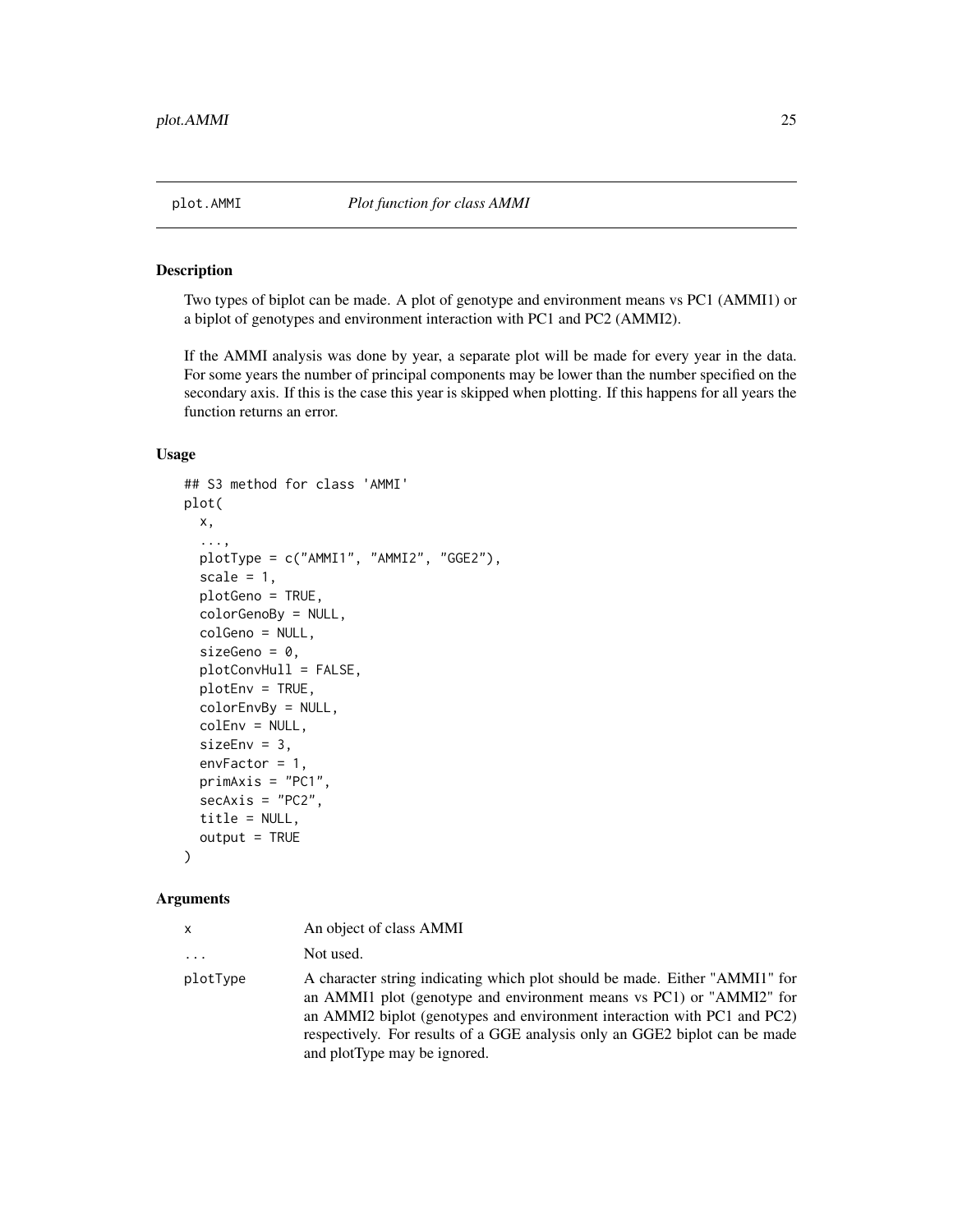<span id="page-25-0"></span>

| scale        | A numerical value. The variables are scaled by lambda ^ scale and the observa-<br>tions by lambda ^ (1 -scale) where lambda are the singular values computed<br>by princomp in gxeAmmi. Normally $0 \le$ scale $\le$ 1, and a warning will be<br>issued if the specified scale is outside this range. |
|--------------|-------------------------------------------------------------------------------------------------------------------------------------------------------------------------------------------------------------------------------------------------------------------------------------------------------|
| plotGeno     | Should genotypes be plotted?                                                                                                                                                                                                                                                                          |
| colorGenoBy  | A character string indicating a column in the TD used as input for the AMMI<br>analysis by which the genotypes should be colored. If NULL all genotypes will<br>be colored in black.                                                                                                                  |
| colGeno      | A character vector with plot colors for the genotypes. A single color when<br>colorGenoBy = NULL, a vector of colors otherwise.                                                                                                                                                                       |
| sizeGeno     | An numerical value indicating the text size for plotting the genotypes. Use<br>sizeGeno = $\theta$ for plotting genotypes as points instead of using their names.                                                                                                                                     |
| plotConvHull | Should a convex hull be plotted around the genotypes. If TRUE a convex hull is<br>plotted. For GGE2 biplots lines from the origin of the plot perpendicular to the<br>edges of the hull are added. Only valid for AMMI2 and GGE2 biplots.                                                             |
| plotEnv      | Should environments be plotted?                                                                                                                                                                                                                                                                       |
| colorEnvBy   | A character string indicating a column in the TD used as input for the AMMI<br>analysis by which the environments should be colored. If NULL all genotypes<br>will be colored in red.                                                                                                                 |
| colEnv       | A character string with plot colors for the environments. A single color when<br>colorEnvBy = NULL, a vector of colors otherwise.                                                                                                                                                                     |
| sizeEnv      | An integer indicating the text size for plotting the environments.                                                                                                                                                                                                                                    |
| envFactor    | A positive numerical value giving a factor by which to blow up the environ-<br>mental scores. Providing a value between 0 and 1 will effectively blow up the<br>genotypic scores.                                                                                                                     |
| primAxis     | A character string indicating the principal component to be plotted on the pri-<br>mary axis of the AMMI2 plot. Has to be given as "PCn" where n is the number<br>of the principal component.                                                                                                         |
| secAxis      | A character string indicating the principal component to be plotted on the sec-<br>ondary axis of the AMMI2 plot. Has to be given as "PCn" where n is the number<br>of the principal component. n Has to differ from primaxis.                                                                        |
| title        | A character string used a title for the plot.                                                                                                                                                                                                                                                         |
| output       | Should the plot be output to the current device? If FALSE only a list of ggplot<br>objects is invisibly returned.                                                                                                                                                                                     |
|              |                                                                                                                                                                                                                                                                                                       |

## Value

A biplot depending on plotType. The ggplot object for the biplot is returned invisibly.

## See Also

Other AMMI: [fitted.AMMI\(](#page-6-1)), [gxeAmmi\(](#page-8-1)), [report.AMMI\(](#page-34-1)), [residuals.AMMI\(](#page-38-1))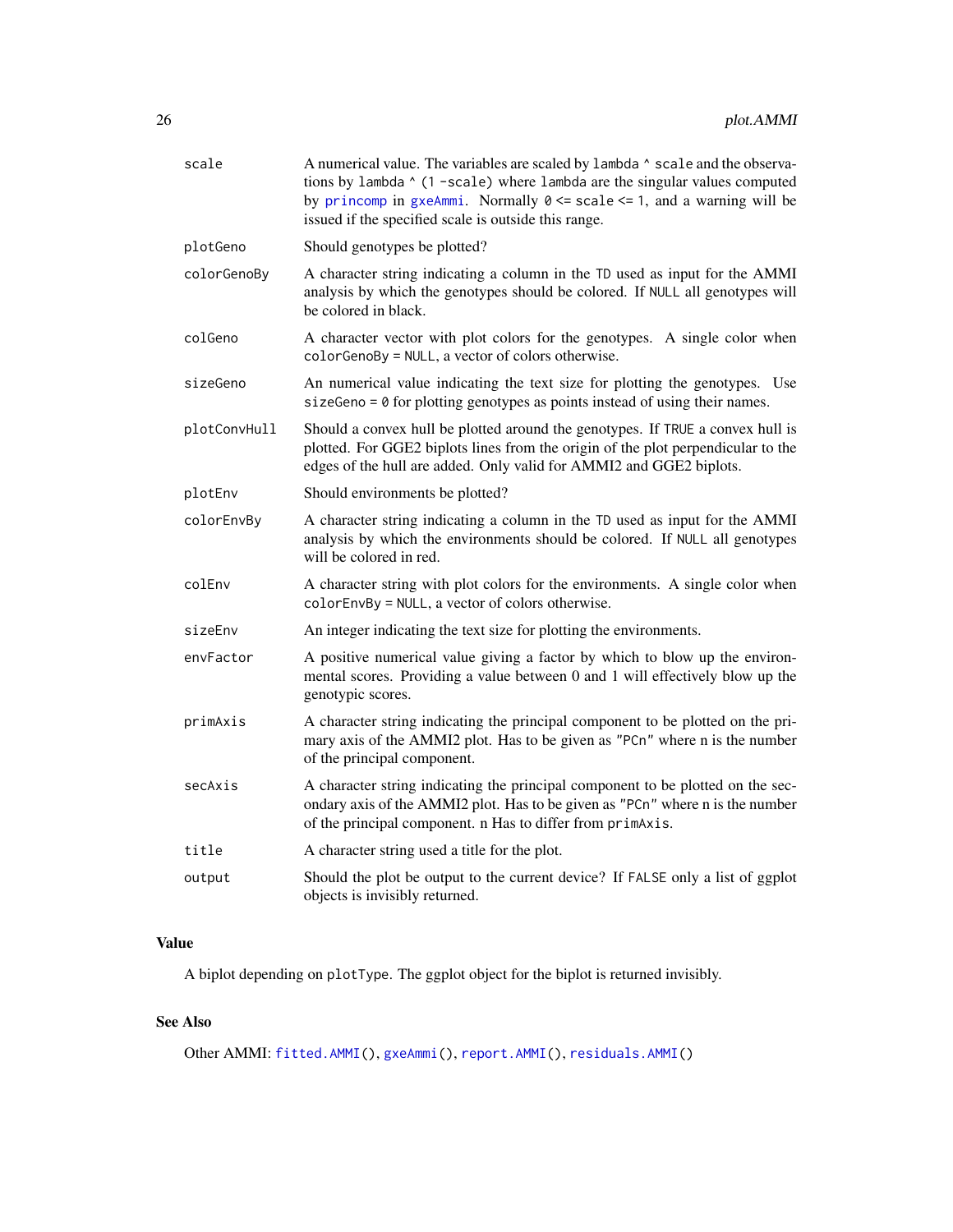#### <span id="page-26-0"></span>plot.FW 27

#### Examples

```
## Run AMMI analysis.
geAmmi <- gxeAmmi(TD = TDMaize, trait = "yld")
## Create an AMMI1 biplot.
plot(geAmmi)
## Create an AMMI2 biplot.
plot(geAmmi, plotType = "AMMI2")
## Run GGE analysis.#'
geGGE <- gxeGGE(TD = TDMaize, trait = "yld")
## Create an GGE2 biplot.
## Add a convex hull.
plot(geAmmi, plotType = "AMMI2", plotConvHull = TRUE)
```
#### <span id="page-26-1"></span>plot.FW *Plot function for class FW*

#### Description

Four types of plot can be made. A scatter plot for genotypic mean, square root of mean squared deviation and sensitivity, a line plot with fitted lines for each genotype, a trellis plot with individual slopes per genotype and a scatter plot of fitted values in the worst and best trial.

It is possible to select genotypes for the trellis plot using the genotypes parameter. If there are more than 64 genotypes, only the first 64 are plotted in the trellis plot.

## Usage

```
## S3 method for class 'FW'
plot(
  x,
  ...,
  plotType = c("scatter", "line", "trellis", "scatterFit"),
  order = c("ascending", "descending"),
  response = c("predicted", "observed"),
  colorGenoBy = NULL,
  colGeno = NULL,
  genotypes = NULL,
  title = paste("Finlay & Wilkinson analysis for", x$trait),
  output = TRUE)
```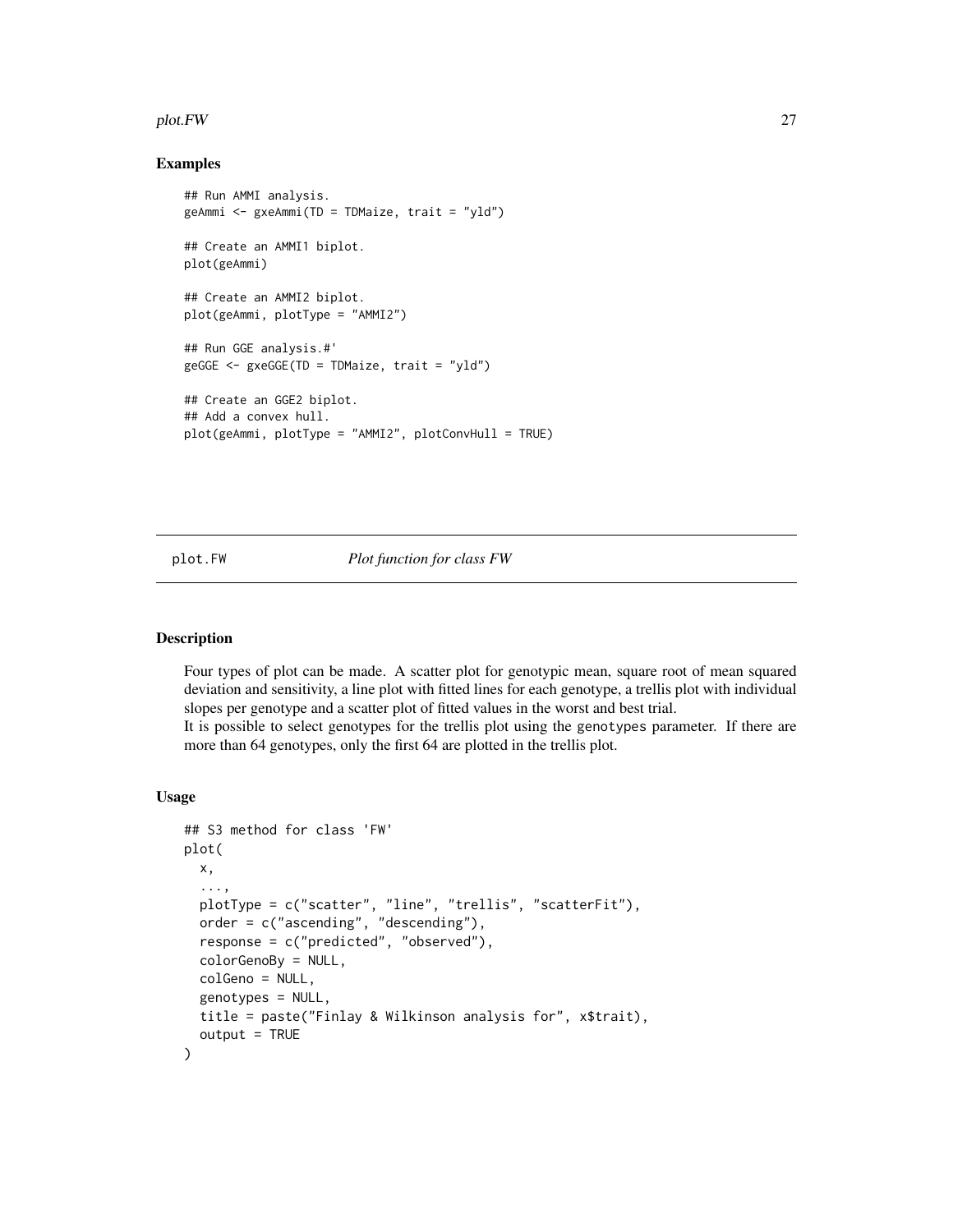## <span id="page-27-0"></span>Arguments

| X           | An object of class FW.                                                                                                                                                                                                                                                                    |
|-------------|-------------------------------------------------------------------------------------------------------------------------------------------------------------------------------------------------------------------------------------------------------------------------------------------|
| $\cdots$    | Not used.                                                                                                                                                                                                                                                                                 |
| plotType    | A character string indicating which plot should be made. Either "scatter", "line"<br>or "trellis" for creating a scatter plot of genotypic means, mse and sensitivities,<br>a plot of fitted lines for each genotype or a trellis plot of the individual genotype<br>slopes respectively. |
| order       | A character string specifying whether the results in the line plot should be or-<br>dered in an increasing (or decreasing) order of sensitivities. Ignored if plotType<br>is not "line".                                                                                                  |
| response    | A character string specifying whether in the line plot the "predicted" or the "ob-<br>served" data should be plotted. Ignored if plotType is not "line".                                                                                                                                  |
| colorGenoBy | A character string indicating a column in the TD used as input for the Finlay<br>Wilkinson analysis by which the genotypes should be colored. If NULL all geno-<br>types will be colored differently.                                                                                     |
| colGeno     | A character vector with plot colors for the genotypes. A single color when<br>$colorGenoBy = NULL$ , a vector of colors otherwise.                                                                                                                                                        |
| genotypes   | An optional character string containing the genotypes to be plotted in the trellis<br>plot. If NULL all genotypes are plotted. If more than 64 genotypes are selected,<br>only the first 64 are plotted.                                                                                  |
| title       | A character string used a title for the plot.                                                                                                                                                                                                                                             |
| output      | Should the plot be output to the current device? If FALSE, only a list of ggplot<br>objects is invisibly returned.                                                                                                                                                                        |

## Value

A plot depending on plotType.

#### See Also

Other Finlay-Wilkinson: [fitted.FW\(](#page-7-1)), [gxeFw\(](#page-10-1)), [report.FW\(](#page-35-1)), [residuals.FW\(](#page-38-2))

## Examples

```
## Run Finlay-Wilkinson analysis.
geFW <- gxeFw(TD = TDMaize, trait = "yld")
```

```
## Create a scatter plot.
plot(geFW)
```
## Create a line plot. plot(geFW, plotType = "line")

```
## Create a line plot showing observed data value for genotypes and fitted lines.
## Display trials in descending order.
plot(geFW, plotType = "line", order = "descending", response = "observed")
```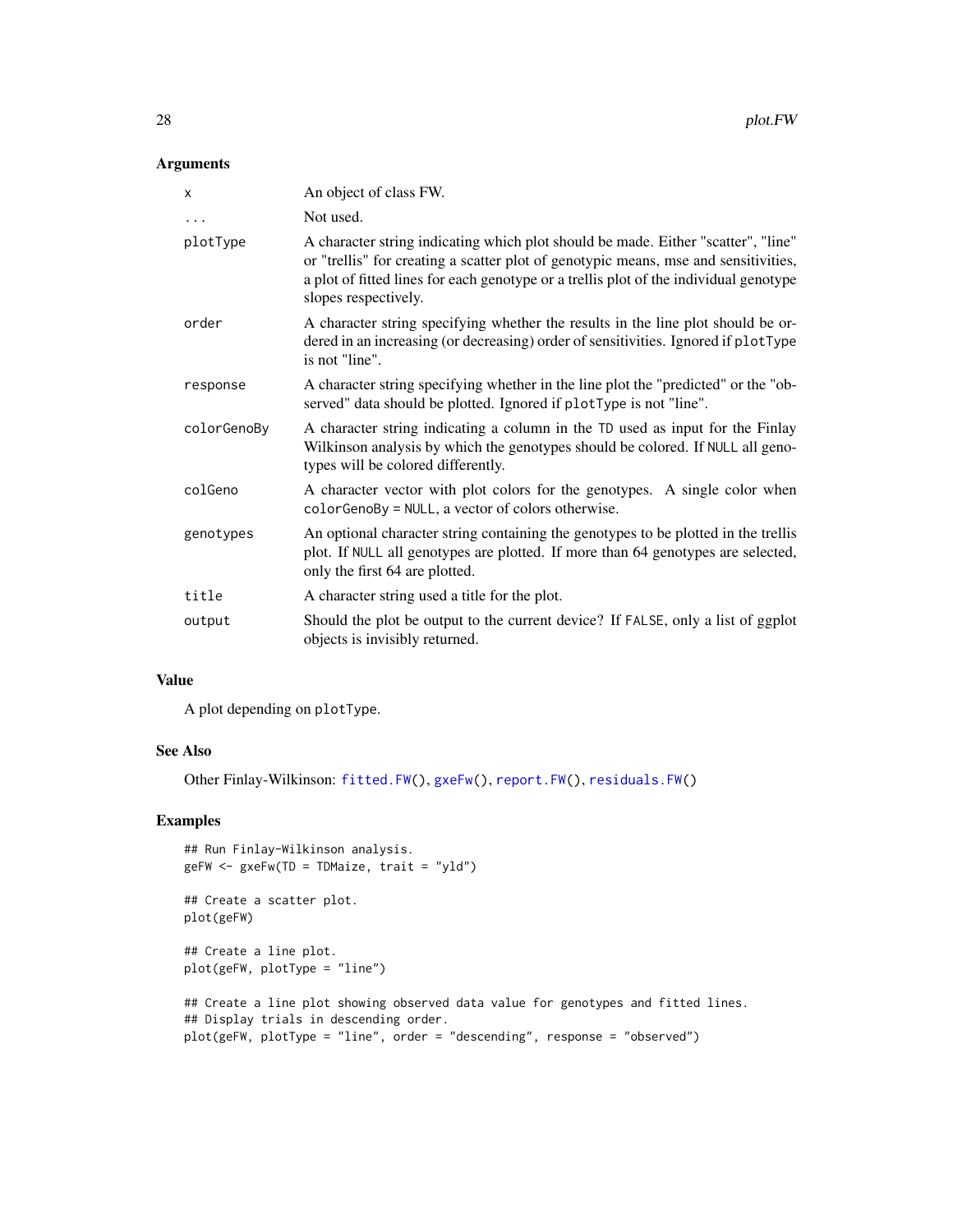## <span id="page-28-0"></span>plot.megaEnv 29

```
## Create a trellis plot.
plot(geFW, plotType = "trellis")
## Create a scatter plot of fitted values for the worst and best trials.
plot(geFW, plotType = "scatterFit")
```
<span id="page-28-1"></span>plot.megaEnv *Plot function for class megaEnv*

## Description

Function for creating scatter plots of predicted values in computed mega environments.

## Usage

```
## S3 method for class 'megaEnv'
plot(
 x,
  ...,
 engine = c("lme4", "asreml"),
 colorGenoBy = NULL,
 title = paste("Scatterplot of mega environments for", x$trait),
 output = TRUE)
```
## Arguments

| $\mathsf{x}$ | An object of class megaEnv.                                                                                                                            |
|--------------|--------------------------------------------------------------------------------------------------------------------------------------------------------|
| $\cdot$      | Further arguments to be passed on to underlying plot functions.                                                                                        |
| engine       | A character string specifying the engine used for making the predictions on<br>which the plots are based.                                              |
| colorGenoBy  | A character string indicating a column in TD by which the genotypes in the<br>scatter plots are colored. If NULL all genotypes are displayed in black. |
| title        | A character string used a title for the plot.                                                                                                          |
| output       | Should the plot be output to the current device? If FALSE only a ggtable object<br>is invisibly returned.                                              |

## See Also

Other mega environments: [gxeMegaEnv\(](#page-14-1)), [predict.megaEnv\(](#page-32-1))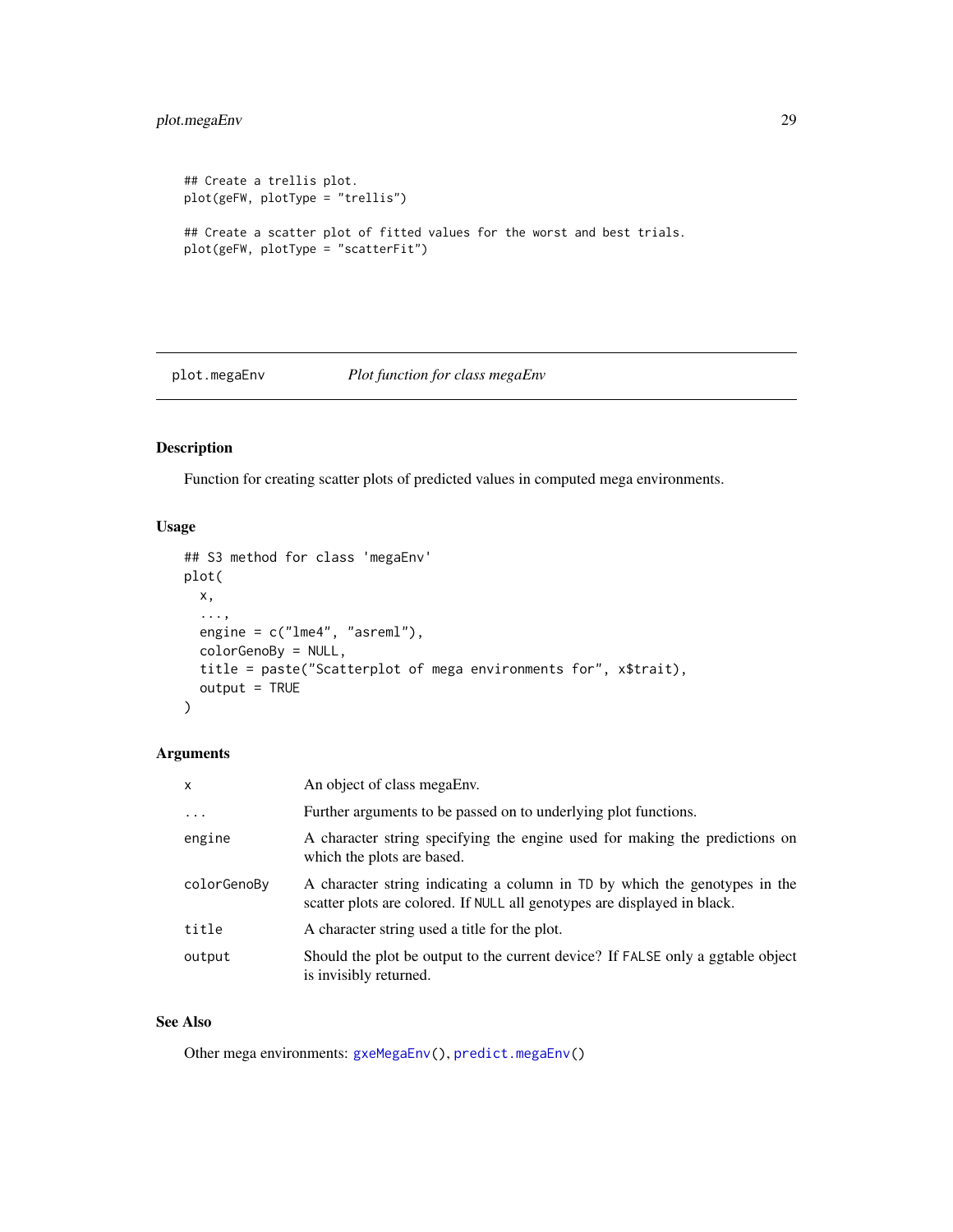## Examples

```
## Compute mega environments for TDMaize.
geMegaEnv <- gxeMegaEnv(TD = TDMaize, trait = "yld")
## Create a scatter plot of predicted values.
plot(geMegaEnv)
```
<span id="page-29-1"></span>plot.stability *Plot function for class stability*

## Description

Function for creating scatter plots of the square roots of the computed stability measures against the means.

## Usage

```
## S3 method for class 'stability'
plot(
 x,
  ...,
 colorGenoBy = NULL,
 colGeno = NULL,
 title = paste("Stability coefficients for", x$trait),
 output = TRUE)
```
## Arguments

| X           | An object of class stability.                                                                                                                                                          |
|-------------|----------------------------------------------------------------------------------------------------------------------------------------------------------------------------------------|
| $\ddots$ .  | Not used.                                                                                                                                                                              |
| colorGenoBy | A character string indicating a column in the TD used as input for the stability<br>analysis by which the genotypes should be colored. If NULL all genotypes will<br>be colored black. |
| colGeno     | A character vector with plot colors for the genotypes. A single color when<br>$colorGenoBy = NULL$ , a vector of colors otherwise.                                                     |
| title       | A character string used a title for the plot.                                                                                                                                          |
| output      | Should the plot be output to the current device? If FALSE only a list of ggplot<br>objects is invisibly returned.                                                                      |

#### Value

A list of ggplot object is invisibly returned.

<span id="page-29-0"></span>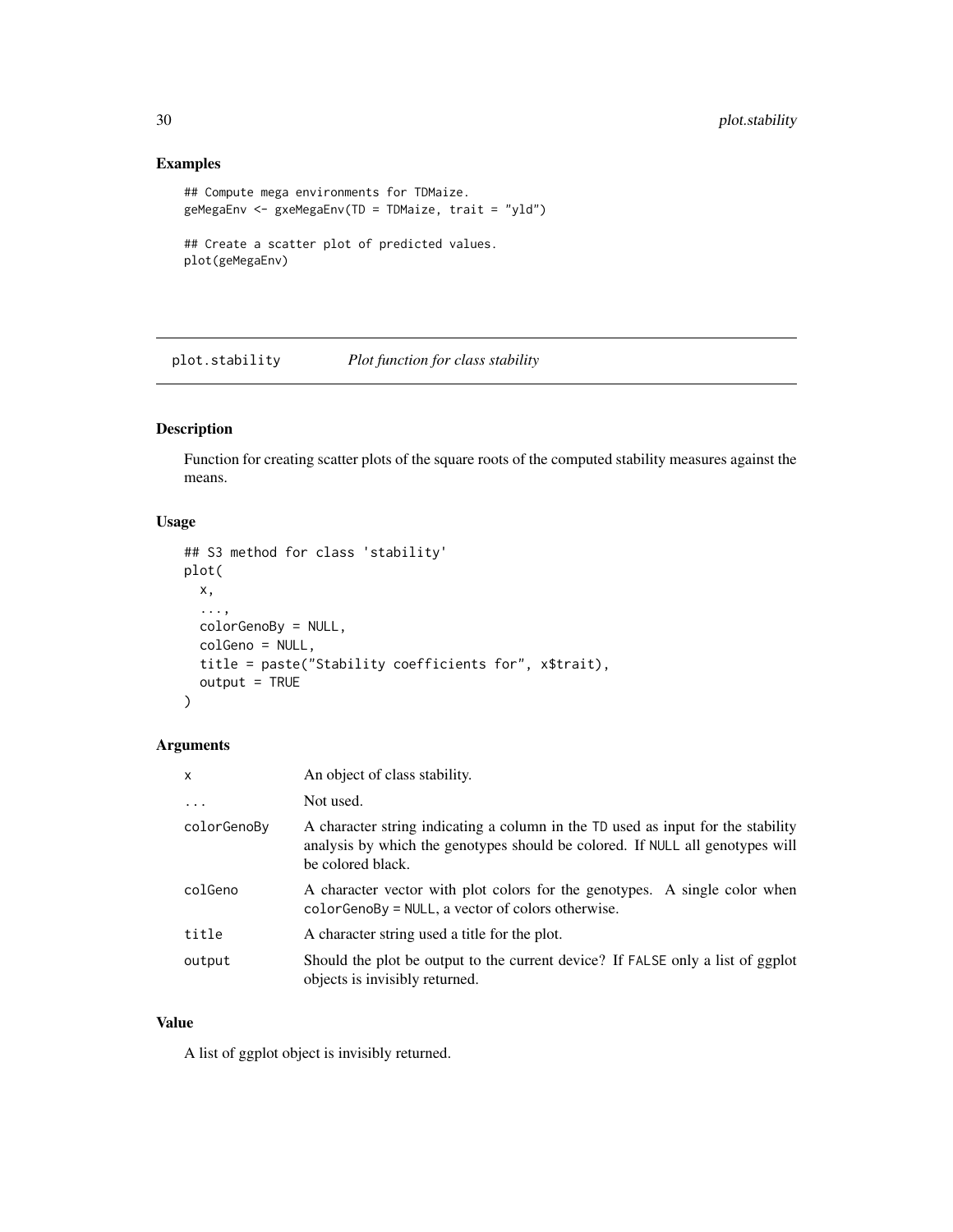## <span id="page-30-0"></span>plot.varComp 31

## See Also

Other stability: [gxeStability\(](#page-15-1)), [report.stability\(](#page-36-1))

#### Examples

```
## Compute three stability measures for TDMaize.
geStab <- gxeStability(TD = TDMaize, trait = "yld")
```

```
## Create scatter plots of the computed stability measures against the means.
plot(geStab)
```
<span id="page-30-1"></span>plot.varComp *Plot function for class varComp*

## Description

A plot is created of either the standard deviations of each of the terms in the fitted model or the percentage of variance explained by each of the terms in the fitted model. Also the degrees of freedom for each of the terms is shown in the plot.

## Usage

```
## S3 method for class 'varComp'
plot(x, ..., plotType = c("sd", "percVar"), title = NULL, output = TRUE)
```
## Arguments

| x        | An object of class varComp                                                                                                                                                             |
|----------|----------------------------------------------------------------------------------------------------------------------------------------------------------------------------------------|
| $\cdots$ | Not used.                                                                                                                                                                              |
| plotType | A character string. Either "sd" to plot the standard deviation of the variance<br>components, or "percVar" to plot the percentage of variance explained by each<br>variance component. |
| title    | A character string used a title for the plot.                                                                                                                                          |
| output   | Should the plot be output to the current device? If FALSE only a ggplot object is<br>invisibly returned.                                                                               |

## Value

A ggplot object is invisibly returned.

#### See Also

```
Other Mixed model analysis: CRDR(), correlations(), diagnostics(), gxeVarComp(), herit(),
predict.varComp(), vc()
```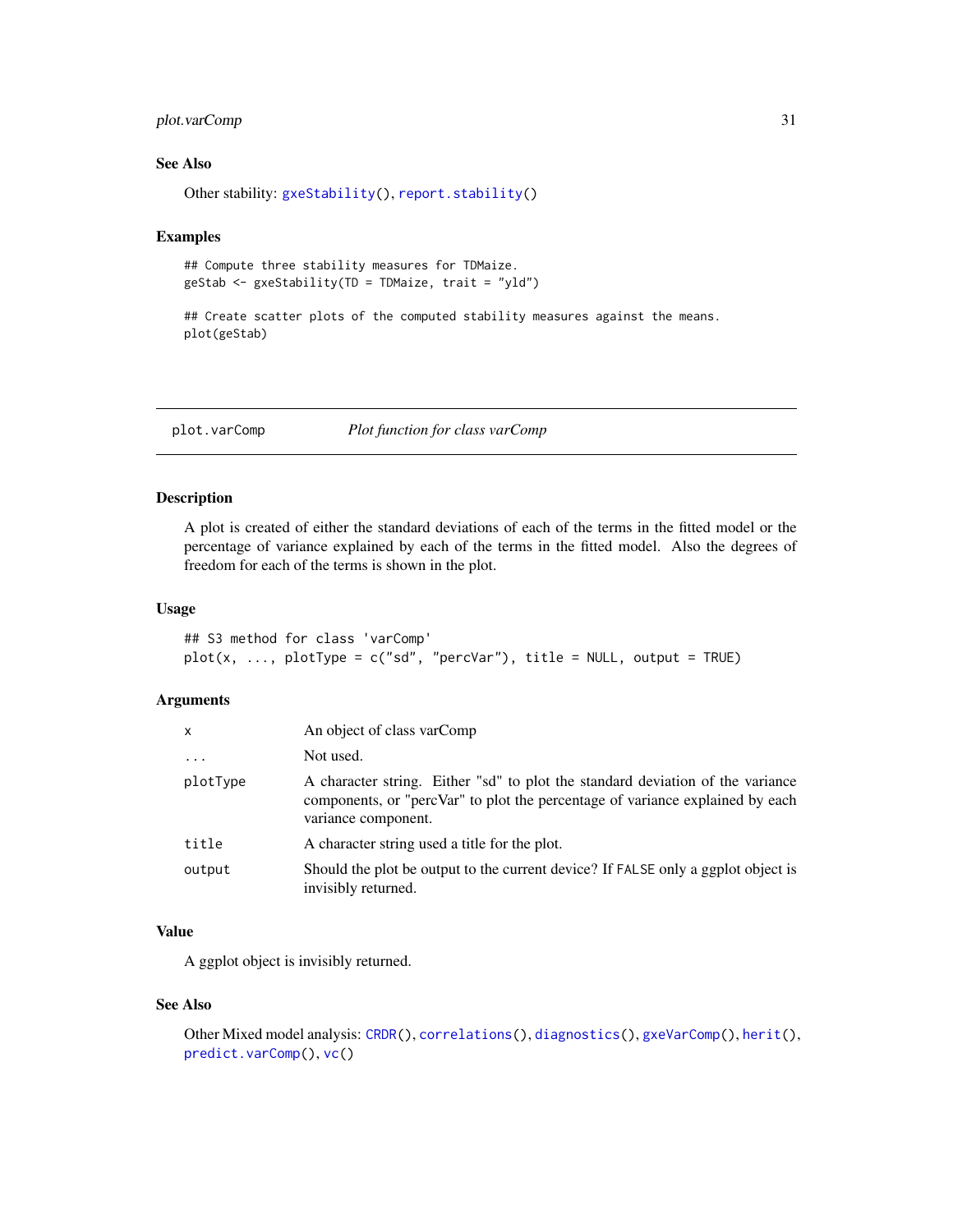#### Examples

```
## Fit a mixed model.
geVarComp <- gxeVarComp(TD = TDMaize, trait = "yld")
## Plot the standard deviations.
plot(geVarComp)
## Plot the percentage of variance explained.
plot(geVarComp, plotType = "percVar")
```
<span id="page-31-1"></span>

plot.varCov *Plot function for class varCov*

## Description

Function for plotting a heatmap of the correlation matrix for objects of class varCov.

## Usage

```
## S3 method for class 'varCov'
plot(x, title = paste("Heatmap for model:", x$choice), ..., output = TRUE)
```
#### Arguments

| X        | An object of class varCov                                                                                |
|----------|----------------------------------------------------------------------------------------------------------|
| title    | A character string used a title for the plot.                                                            |
| $\cdots$ | Not used.                                                                                                |
| output   | Should the plot be output to the current device? If FALSE only a ggplot object is<br>invisibly returned. |

## See Also

Other varCov: [fitted.varCov\(](#page-7-2)), [gxeVarCov\(](#page-19-1)), [report.varCov\(](#page-37-1)), [residuals.varCov\(](#page-39-1))

```
if (requireNamespace("asreml", quietly = TRUE)) {
 ## Select the best variance-covariance model using asreml for modeling.
 geVarCov <- gxeVarCov(TD = TDMaize, trait = "yld", engine = "asreml")
 ## Create a heatmap of the correlation matrix for the best model.
 plot(geVarCov)
 }
```
<span id="page-31-0"></span>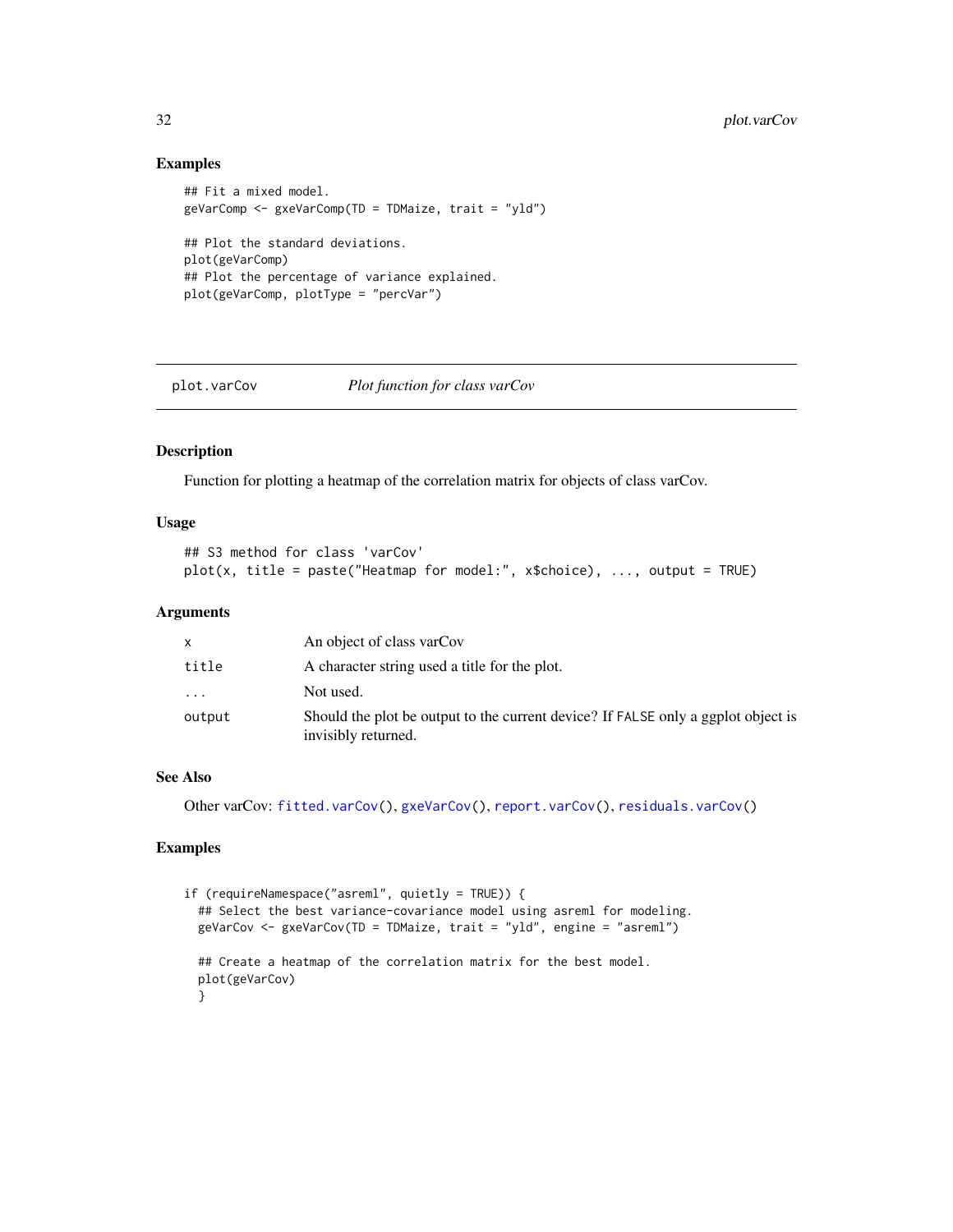<span id="page-32-1"></span><span id="page-32-0"></span>

This function calculates Best Linear Unbiased Predictors (BLUPS) and associated standard errors based on a set of mega environments.

#### Usage

```
## S3 method for class 'megaEnv'
predict(
 object,
  ...,
  trials = names(object$TD),
  useYear = FALSE,
  engine = c("lme4", "asreml")
)
```
#### Arguments

| object  | An object of class megaEnv.                                                                                       |
|---------|-------------------------------------------------------------------------------------------------------------------|
| .       | Further parameters passed to either as reml or lmer.                                                              |
| trials  | A character string specifying the trials to be analyzed. If not supplied, all trials<br>are used in the analysis. |
| useYear | Should year be used for modeling (as years within trials). If TRUE, TD should<br>contain a column "year".         |
| engine  | A character string specifying the engine used for modeling.                                                       |

## Value

A list consisting of two data.frames, predictedValue containing BLUPs per genotype per mega environment and standardError containing standard errors for those BLUPs.

#### See Also

Other mega environments: [gxeMegaEnv\(](#page-14-1)), [plot.megaEnv\(](#page-28-1))

```
## Compute mega environments for TDMaize.
geMegaEnv <- gxeMegaEnv(TD = TDMaize, trait = "yld")
## Compute BLUPS and standard errors for those mega environments.
megaEnvPred <- predict(geMegaEnv)
head(megaEnvPred$predictedValue)
head(megaEnvPred$standardError)
```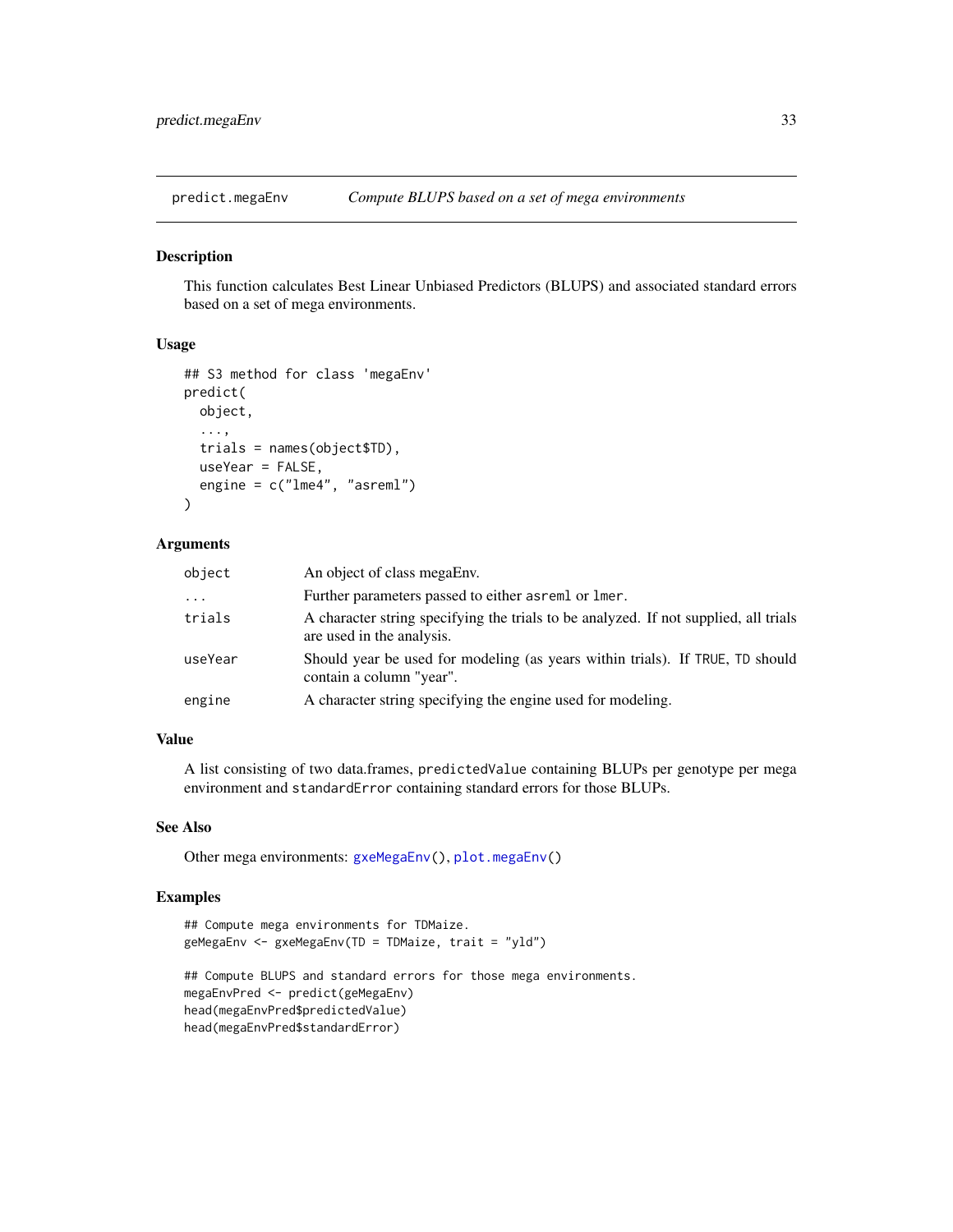<span id="page-33-1"></span><span id="page-33-0"></span>

Predictions are made based on the fitted model in the varComp object. These predictions can be at genotype level, at genotype x trial level or at the level of genotype x nestingFactor. If the model was fitted with trial as year x location then genotype x trial level becomes genotype x year x location.

#### Usage

```
## S3 method for class 'varComp'
predict(
 object,
  ...,
 predictLevel = c("genotype", "trial", object$nestingFactor)
)
```
## Arguments

| object                  | An object of class varComp.                                                                                                                                                                                                                                                                |
|-------------------------|--------------------------------------------------------------------------------------------------------------------------------------------------------------------------------------------------------------------------------------------------------------------------------------------|
| $\cdot$ $\cdot$ $\cdot$ | Not used.                                                                                                                                                                                                                                                                                  |
| predictLevel            | A character string, the level at which prediction should be made. Either "geno-<br>type" for prediction at genotype level, "trial" for predictions at genotype x trial<br>level or the variable used as nesting factor for predictions at the level of genotype<br>x nesting Factor level. |

#### Value

A data.frame with predictions.

#### See Also

```
Other Mixed model analysis: CRDR(), correlations(), diagnostics(), gxeVarComp(), herit(),
plot.varComp(), vc()
```

```
## Fit a mixed model.
geVarComp <- gxeVarComp(TD = TDMaize, trait = "yld")
```

```
## Predictions at genotype level.
predGeno <- predict(geVarComp)
head(predGeno)
```

```
## Predictions at genotype x trial level.
predGenoTrial <- predict(geVarComp, predictLevel = "trial")
head(predGenoTrial)
```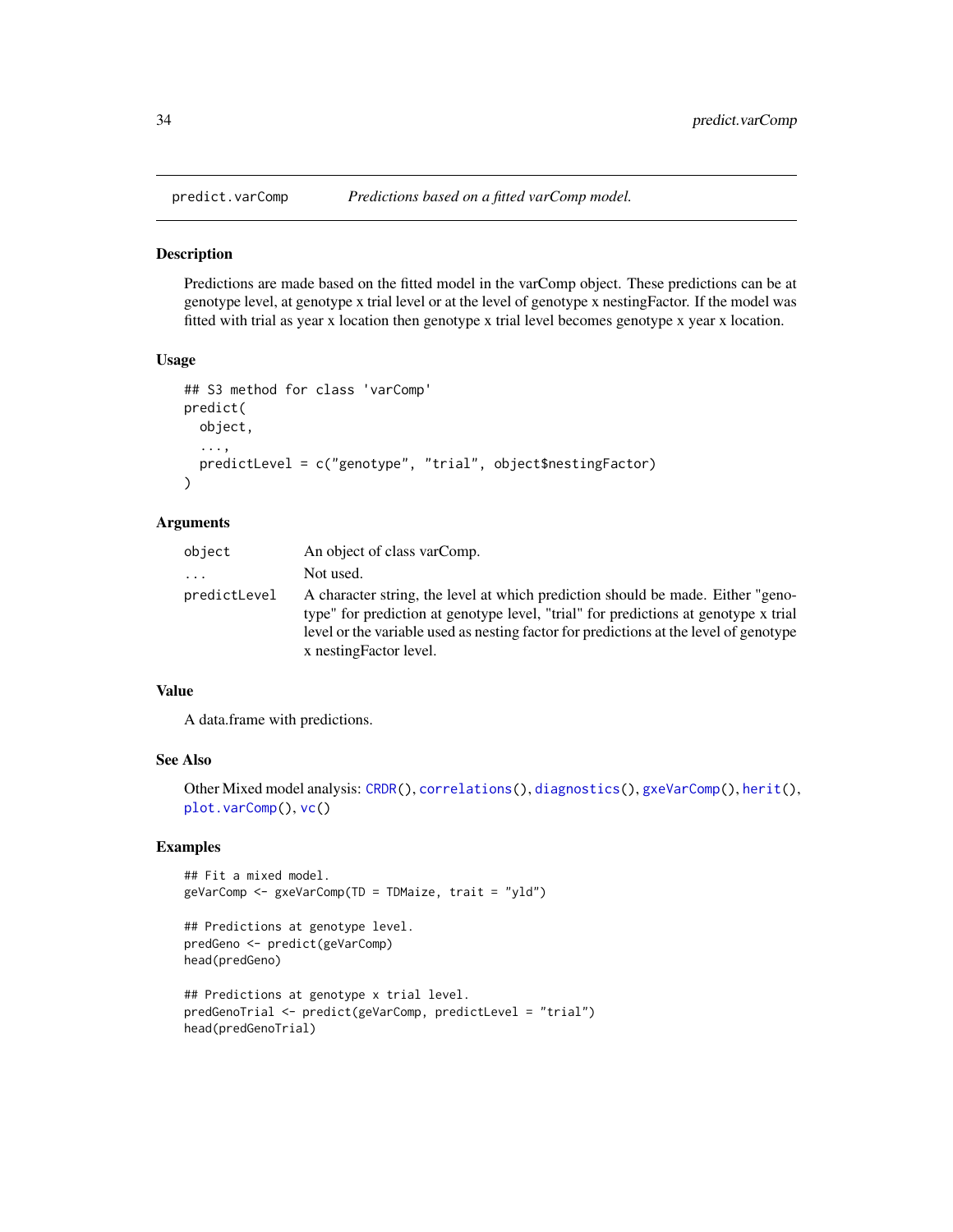<span id="page-34-1"></span><span id="page-34-0"></span>

A pdf report will be created containing a summary of an AMMI object. Simultaneously the same report will be created as a tex file.

#### Usage

```
## S3 method for class 'AMMI'
report(x, ..., outfile = NULL)
```
## Arguments

| x                       | An object of class AMMI.                                                                                                                                                               |
|-------------------------|----------------------------------------------------------------------------------------------------------------------------------------------------------------------------------------|
| $\cdot$ $\cdot$ $\cdot$ | Not used.                                                                                                                                                                              |
| outfile                 | A character string, the name and location of the output pdf and tex file for<br>the report. If NULL, a report with a default name will be created in the current<br>working directory. |

#### Value

A pdf and tex report.

## See Also

Other AMMI: [fitted.AMMI\(](#page-6-1)), [gxeAmmi\(](#page-8-1)), [plot.AMMI\(](#page-24-1)), [residuals.AMMI\(](#page-38-1))

## Examples

```
## Run AMMI analysis on TDMaize.
geAmmi <- gxeAmmi(TD = TDMaize, trait = "yld")
```
## Create a pdf report summarizing the results. report(geAmmi, outfile = tempfile(fileext = ".pdf"))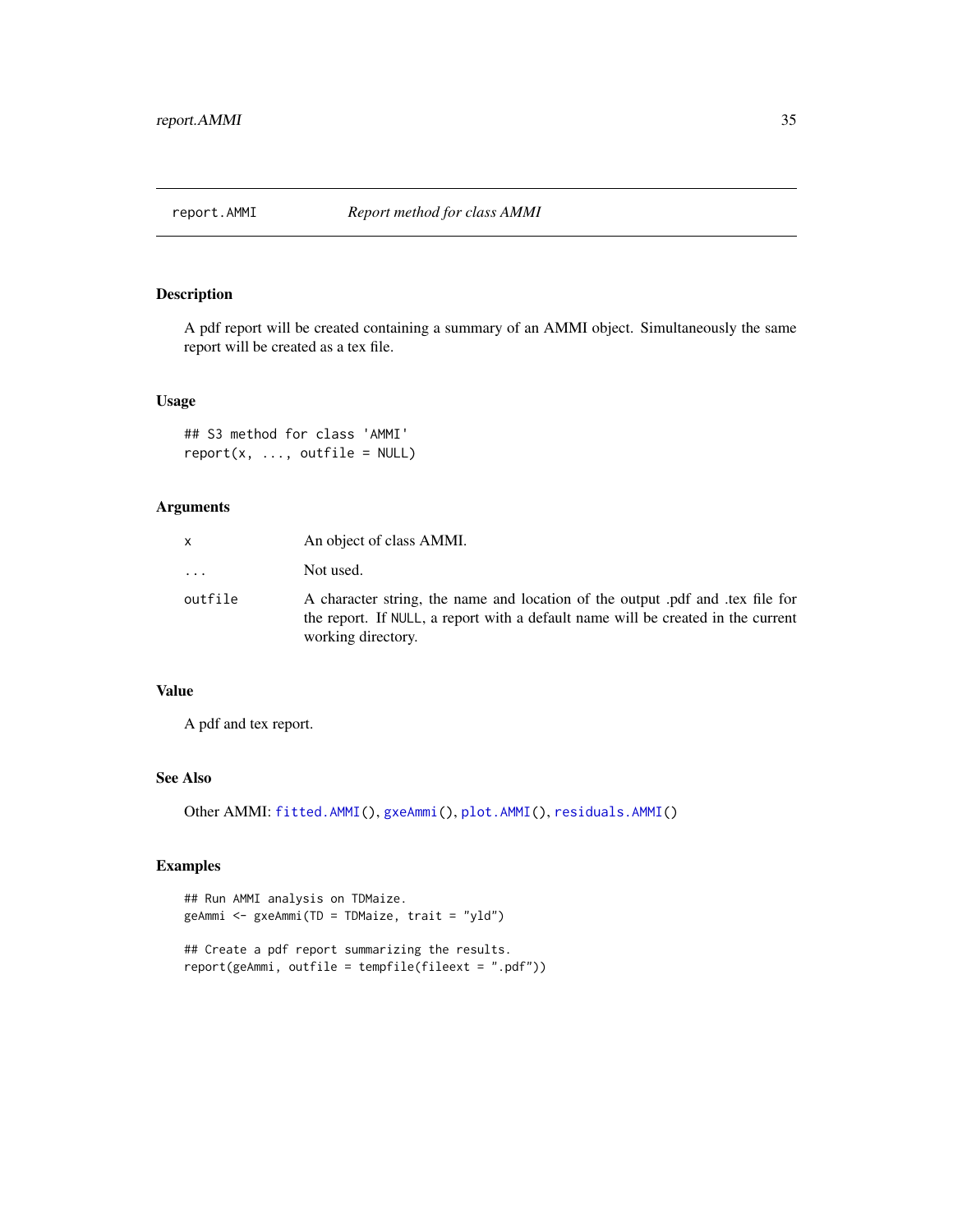<span id="page-35-1"></span><span id="page-35-0"></span>

A pdf report will be created containing a summary of an FW object. Simultaneously the same report will be created as a tex file.

## Usage

```
## S3 method for class 'FW'
report(x, sortBy = c("sens", "genMean", "mse"), ..., outfile = NULL)
```
## Arguments

| x        | An object of class FW.                                                                                                                                                                 |
|----------|----------------------------------------------------------------------------------------------------------------------------------------------------------------------------------------|
| sortBy   | A character string indicating by which variable the estimates should be sorted.<br>Either sens (itivity), genMean (genotypic Mean) or mse (mean squared error).                        |
| $\cdots$ | Not used.                                                                                                                                                                              |
| outfile  | A character string, the name and location of the output pdf and tex file for<br>the report. If NULL, a report with a default name will be created in the current<br>working directory. |

## Value

A pdf and tex report.

## See Also

Other Finlay-Wilkinson: [fitted.FW\(](#page-7-1)), [gxeFw\(](#page-10-1)), [plot.FW\(](#page-26-1)), [residuals.FW\(](#page-38-2))

```
## Run Finlay-Wilkinson analysis on TDMaize.
geFW <- gxeFw(TDMaize, trait = "yld")
```

```
## Create a report summarizing the results.
report(geFW, outfile = tempfile(fileext = ".pdf"))
```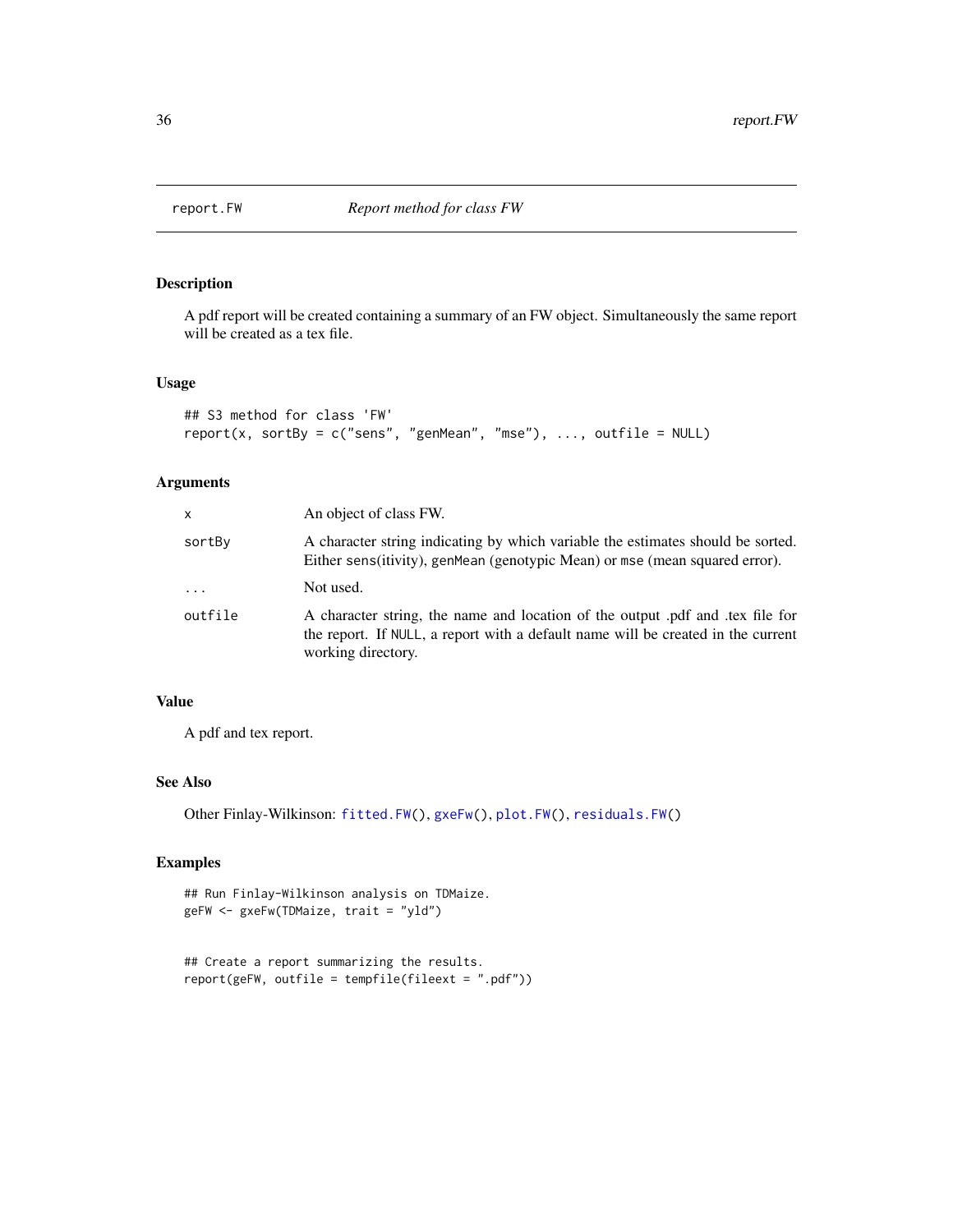<span id="page-36-1"></span><span id="page-36-0"></span>A pdf report will be created containing a summary of an object of class stability. Simultaneously the same report will be created as a tex file.

#### Usage

```
## S3 method for class 'stability'
report(x, ..., outfile = NULL)
```
## Arguments

| x                       | An object of class stability.                                                                                                                                                          |
|-------------------------|----------------------------------------------------------------------------------------------------------------------------------------------------------------------------------------|
| $\cdot$ $\cdot$ $\cdot$ | Not used.                                                                                                                                                                              |
| outfile                 | A character string, the name and location of the output pdf and tex file for<br>the report. If NULL, a report with a default name will be created in the current<br>working directory. |

#### Value

A pdf and tex report.

## See Also

Other stability: [gxeStability\(](#page-15-1)), [plot.stability\(](#page-29-1))

```
## Compute three stability measures for TDMaize.
geStab <- gxeStability(TD = TDMaize, trait = "yld")
```

```
## Create a .pdf report summarizing the stability measures.
report(geStab, outfile = tempfile(fileext = ".pdf"))
```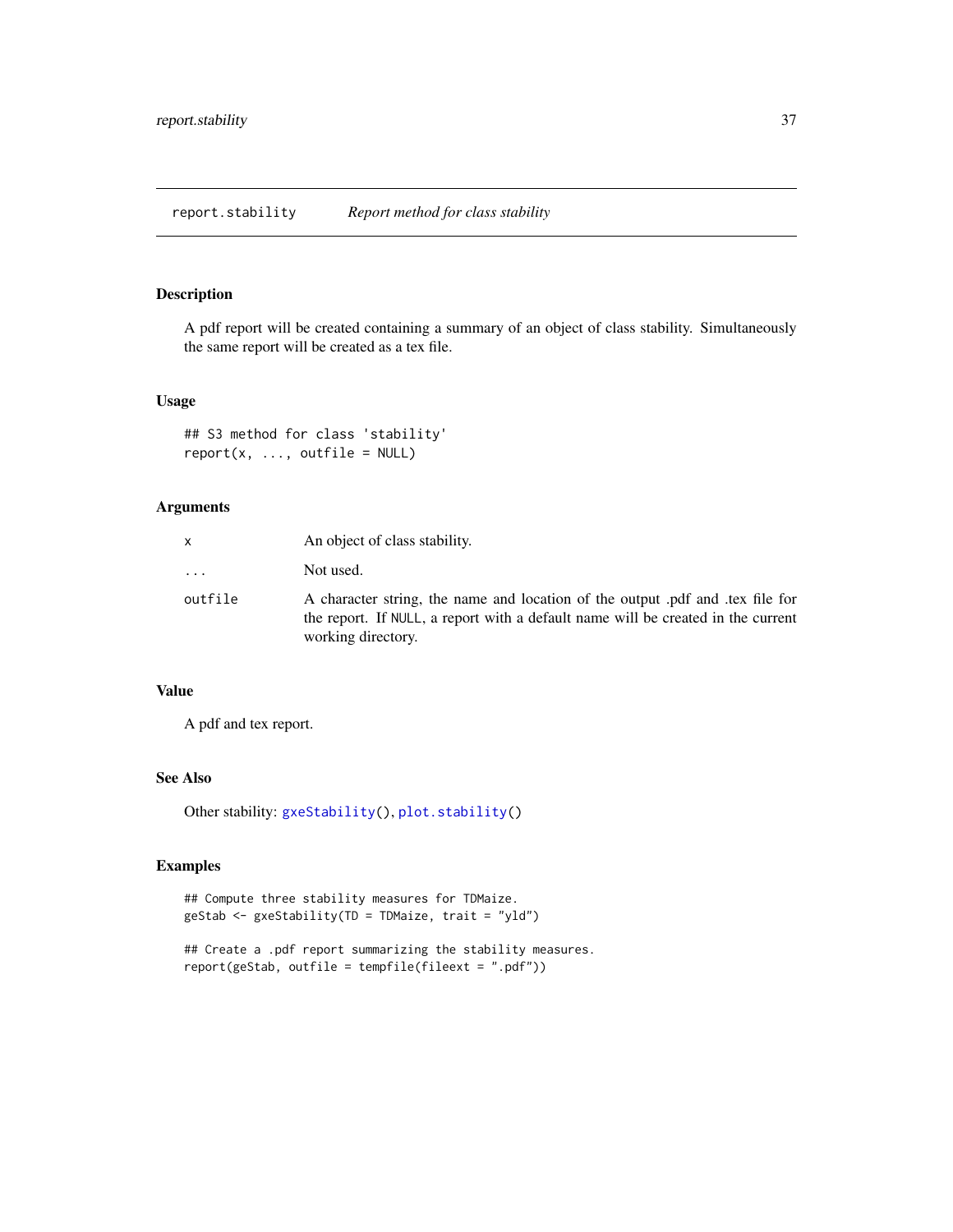<span id="page-37-1"></span><span id="page-37-0"></span>

A pdf report will be created containing a summary of an object of class varCov. Simultaneously the same report will be created as a tex file.

#### Usage

## S3 method for class 'varCov'  $report(x, ..., outfile = NULL)$ 

## Arguments

|         | An object of class varCov.                                                                                                                                                             |
|---------|----------------------------------------------------------------------------------------------------------------------------------------------------------------------------------------|
| .       | Not used.                                                                                                                                                                              |
| outfile | A character string, the name and location of the output pdf and tex file for<br>the report. If NULL, a report with a default name will be created in the current<br>working directory. |

#### Value

A pdf and tex report.

#### See Also

Other varCov: [fitted.varCov\(](#page-7-2)), [gxeVarCov\(](#page-19-1)), [plot.varCov\(](#page-31-1)), [residuals.varCov\(](#page-39-1))

```
## Select the best variance-covariance model using asreml for modeling.
if (requireNamespace("asreml", quietly = TRUE)) {
 geVarCov <- gxeVarCov(TD = TDMaize, trait = "yld", engine = "asreml")
 ## Create a pdf report summarizing the results.
 report(geVarCov, outfile = tempfile(fileext = ".pdf"))
 }
```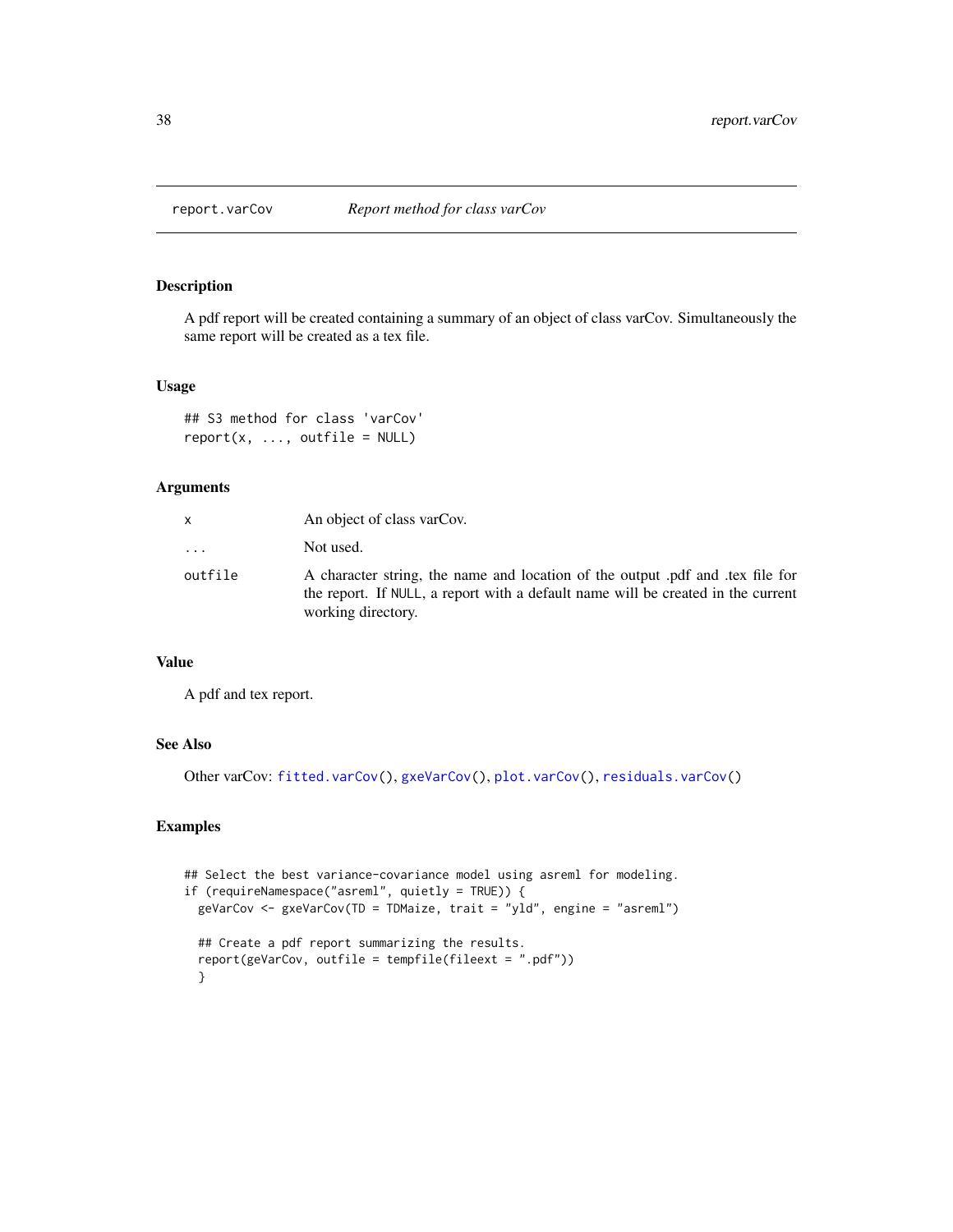<span id="page-38-1"></span><span id="page-38-0"></span>residuals.AMMI *Extract residuals.*

## Description

Extract the residuals for the fitted AMMI model.

#### Usage

```
## S3 method for class 'AMMI'
residuals(object, ...)
```
## Arguments

| object | An object of class AMMI |
|--------|-------------------------|
| .      | Not used.               |

## Value

A data.frame with residuals.

#### See Also

Other AMMI: [fitted.AMMI\(](#page-6-1)), [gxeAmmi\(](#page-8-1)), [plot.AMMI\(](#page-24-1)), [report.AMMI\(](#page-34-1))

## Examples

```
## Run AMMI analysis on TDMaize.
geAmmi <- gxeAmmi(TD = TDMaize, trait = "yld")
## Extract residuals.
```
residAmmi <- residuals(geAmmi) head(residAmmi)

<span id="page-38-2"></span>residuals.FW *Extract residuals.*

## Description

Extract the residuals for a fitted Finlay-Wilkinson model.

#### Usage

```
## S3 method for class 'FW'
residuals(object, ...)
```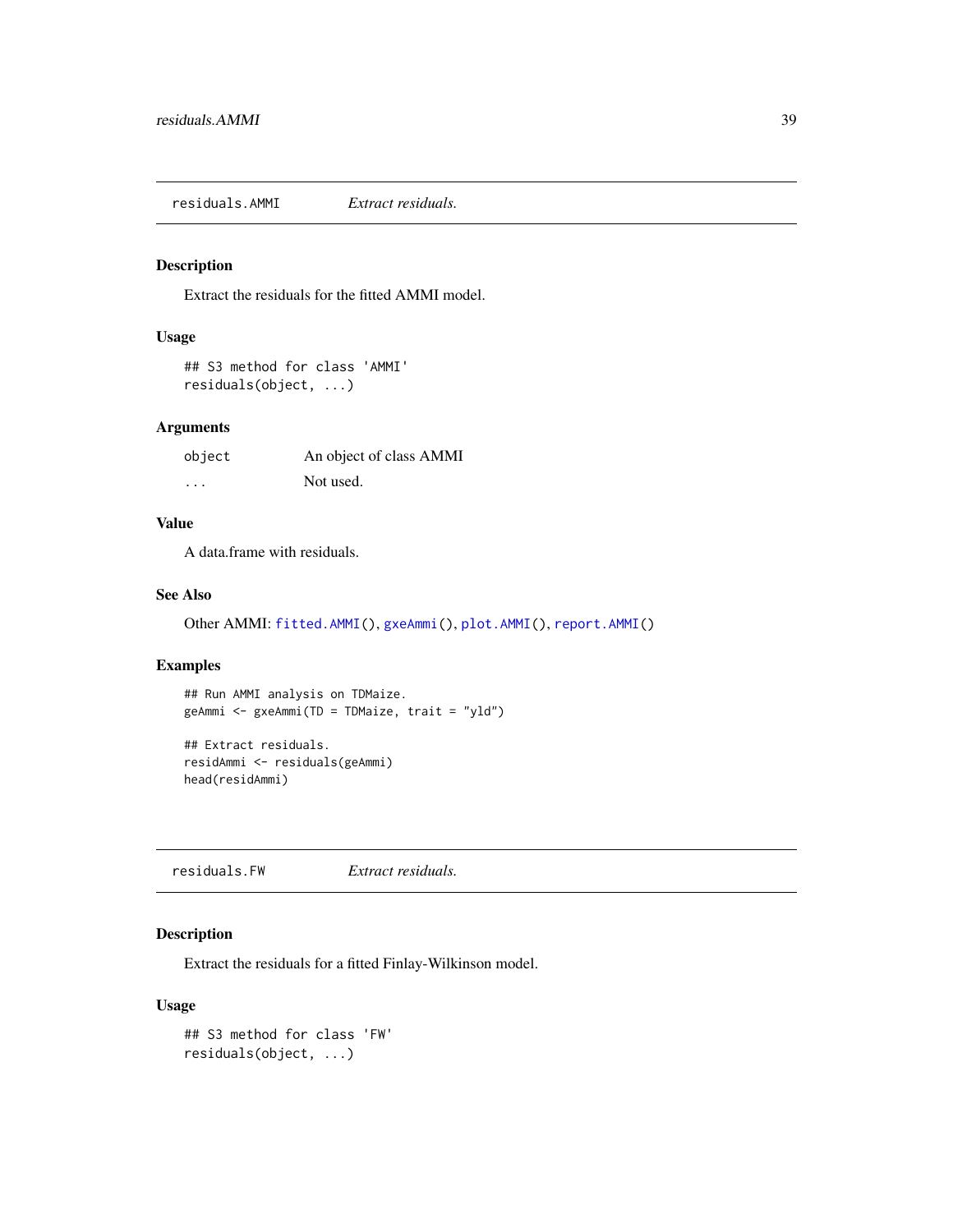#### <span id="page-39-0"></span>Arguments

| object  | An object of class FW |
|---------|-----------------------|
| $\cdot$ | Not used.             |

## Value

A data.frame with residuals.

## See Also

Other Finlay-Wilkinson: [fitted.FW\(](#page-7-1)), [gxeFw\(](#page-10-1)), [plot.FW\(](#page-26-1)), [report.FW\(](#page-35-1))

## Examples

```
## Run Finlay-Wilkinson analysis.
geFW <- gxeFw(TD = TDMaize, trait = "yld")
## Extract residuals.
residFW <- residuals(geFW)
```
head(residFW)

<span id="page-39-1"></span>residuals.varCov *Extract residuals.*

## Description

Extract the residuals for the best model.

#### Usage

```
## S3 method for class 'varCov'
residuals(object, ...)
```
## Arguments

| object   | An object of class varCov |
|----------|---------------------------|
| $\cdots$ | Not used.                 |

## Value

A data.frame with residuals.

## See Also

Other varCov: [fitted.varCov\(](#page-7-2)), [gxeVarCov\(](#page-19-1)), [plot.varCov\(](#page-31-1)), [report.varCov\(](#page-37-1))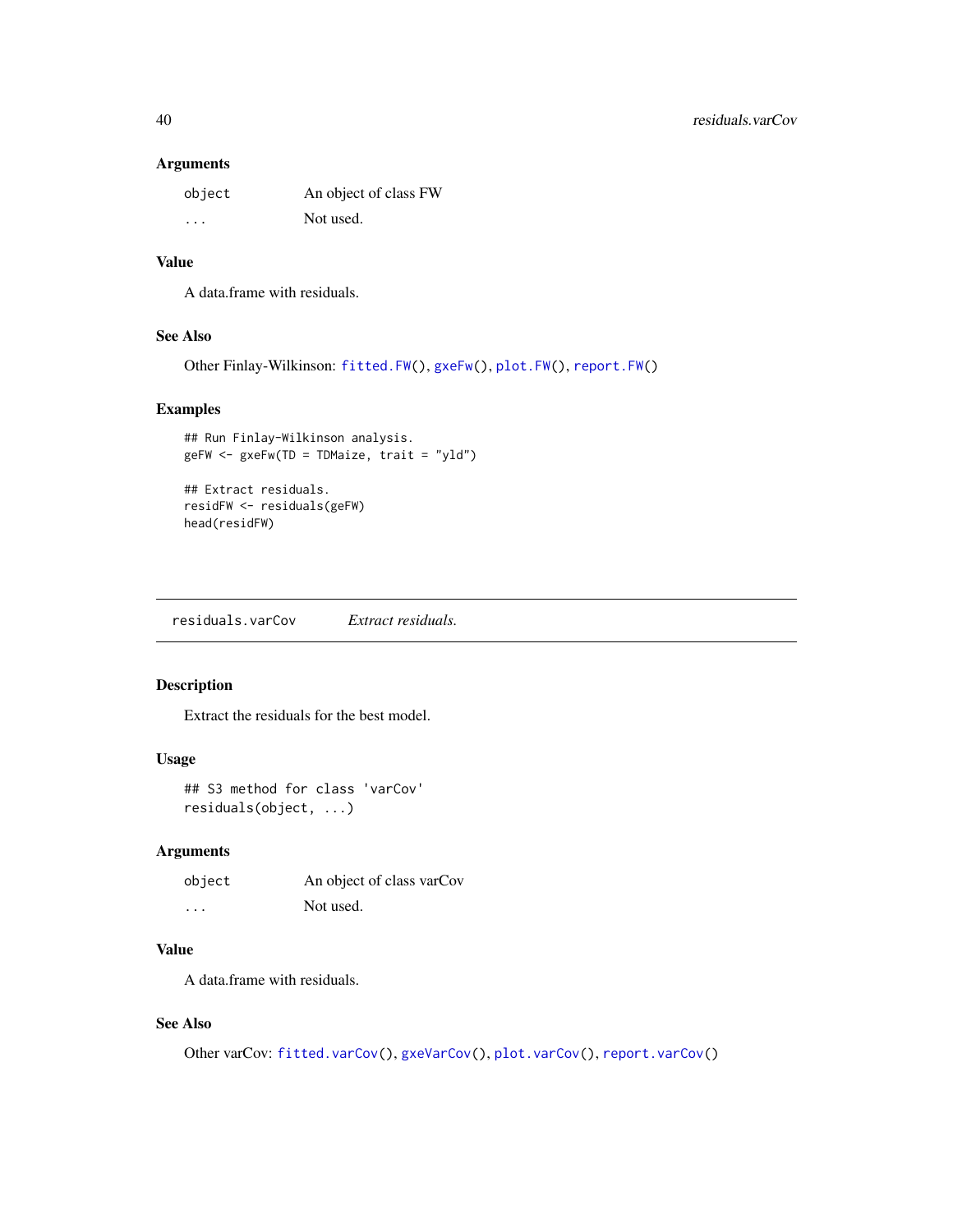#### <span id="page-40-0"></span>TDMaize 41

### Examples

```
## Select the best variance-covariance model using asreml for modeling.
if (requireNamespace("asreml", quietly = TRUE)) {
 geVarCov <- gxeVarCov(TD = TDMaize, trait = "yld", engine = "asreml")
 ## Extract residuals from the model.
 residVarCov <- residuals(geVarCov)
 head(residVarCov)
 }
```
TDMaize *Field data for a maize experiment in Tlaltizapan, Mexico*

#### Description

A dataset converted into a TD object containing data corresponding to an F2 maize reference population from CIMMYT maize drought breeding program, which was derived from the cross of a drought-tolerant line (P1) with a drought susceptible line (P2) as described in detail by Ribaut et al. (1996, 1997).

DNA from 211 F2 plants was extracted to produce information for 132 co-dominant markers on 10 linkage groups. Phenotypic evaluations were performed on 211 F2:3 families, each one derived from an original F2 plant. The families were evaluated under different water and nitrogen regimes during 1992, 1994 and 1996. In the winter of 1992 three water regimes were imposed on the trials: well watered (WW), intermediate stress (IS) and severe stress (SS). In the winter of 1994, only the IS and SS trials were available. Nitrogen availability varied in the 1996 trials, with two low nitrogen treatments (LN, in winter and summer) and one high-nitrogen treatment (HN in summer). In each of the trials, five traits were evaluated but only grain yield is included in the data.

#### Usage

TDMaize

## Format

A TD object, a list containing 8 data.frames, each with the following columns:

trial trial, a combination of water regime, year and nitrogen treatment

genotype genotype

yld grain yield in tons

## Source

<https://link.springer.com/article/10.1007/BF00221905>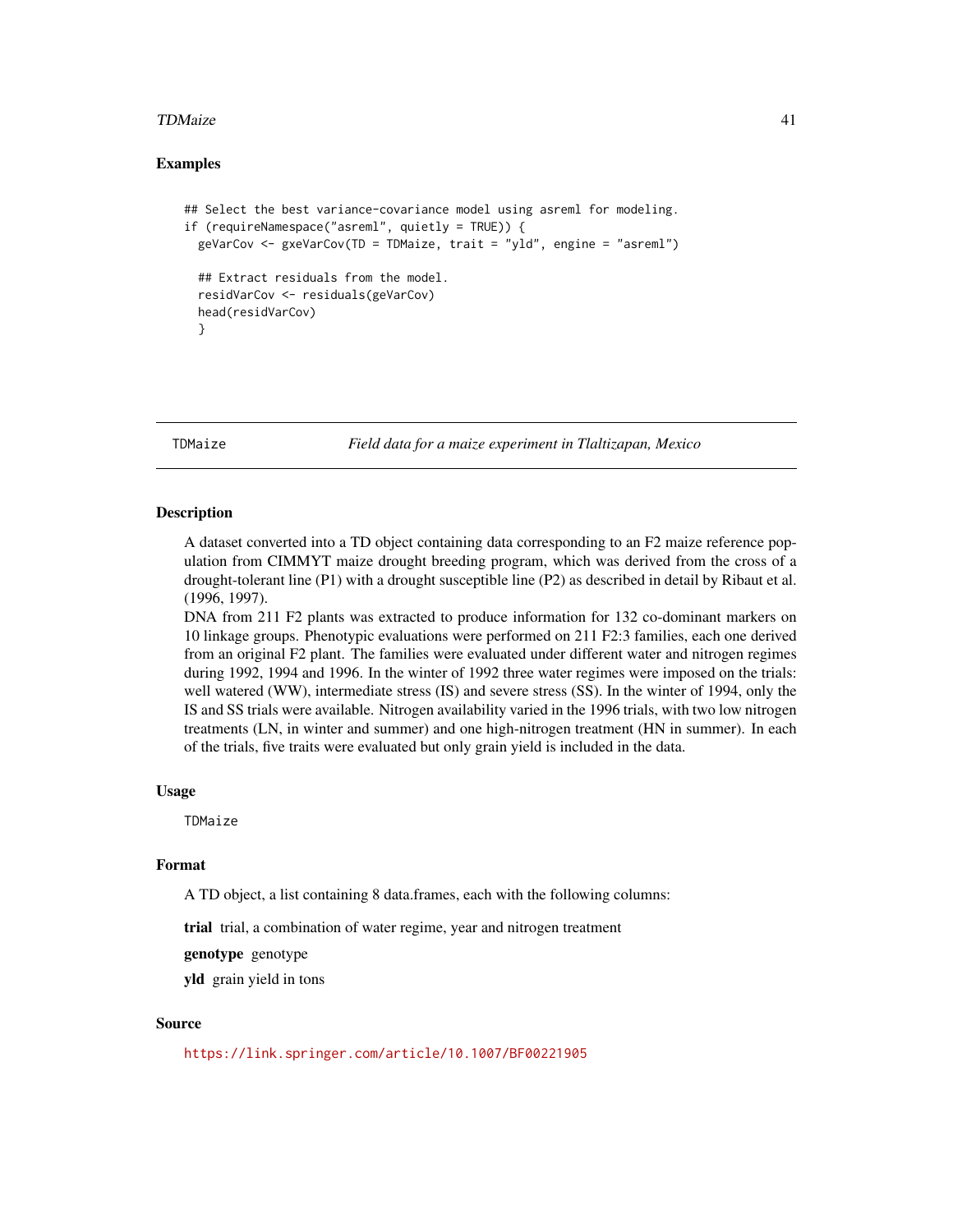#### References

Ribaut JM, Hoisington DA, Deutsch JA, Jiang C, Gonzalez de Leon D (1996) Identification of quantitative trait loci under drought conditions in tropical maize.1. Flowering parameters and the anthesis-silking interval. Theor Appl Genet 92:905–914

Ribaut JM, Jiang C, Gonzalez de Leon D, Edmeades GO, Hoisington DA (1997) Identification of quantitative trait loci under drought conditions in tropical maize.2. Yield components and markerassisted selection strategies. Theor Appl Genet 94:887–896

<span id="page-41-1"></span>vc *Extract variance components*

#### Description

Extract variance components from an object of class varComp.

#### Usage

vc(varComp)

## Arguments

varComp An object of class varComp.

### Value

A data.frame with variance components and standard errors for the random components in the fitted model.

## See Also

```
Other Mixed model analysis: CRDR(), correlations(), diagnostics(), gxeVarComp(), herit(),
plot.varComp(), predict.varComp()
```
#### Examples

```
## Fit a mixed model.
geVarComp <- gxeVarComp(TD = TDMaize, trait = "yld")
```
## Extract variance components. vc(geVarComp)

<span id="page-41-0"></span>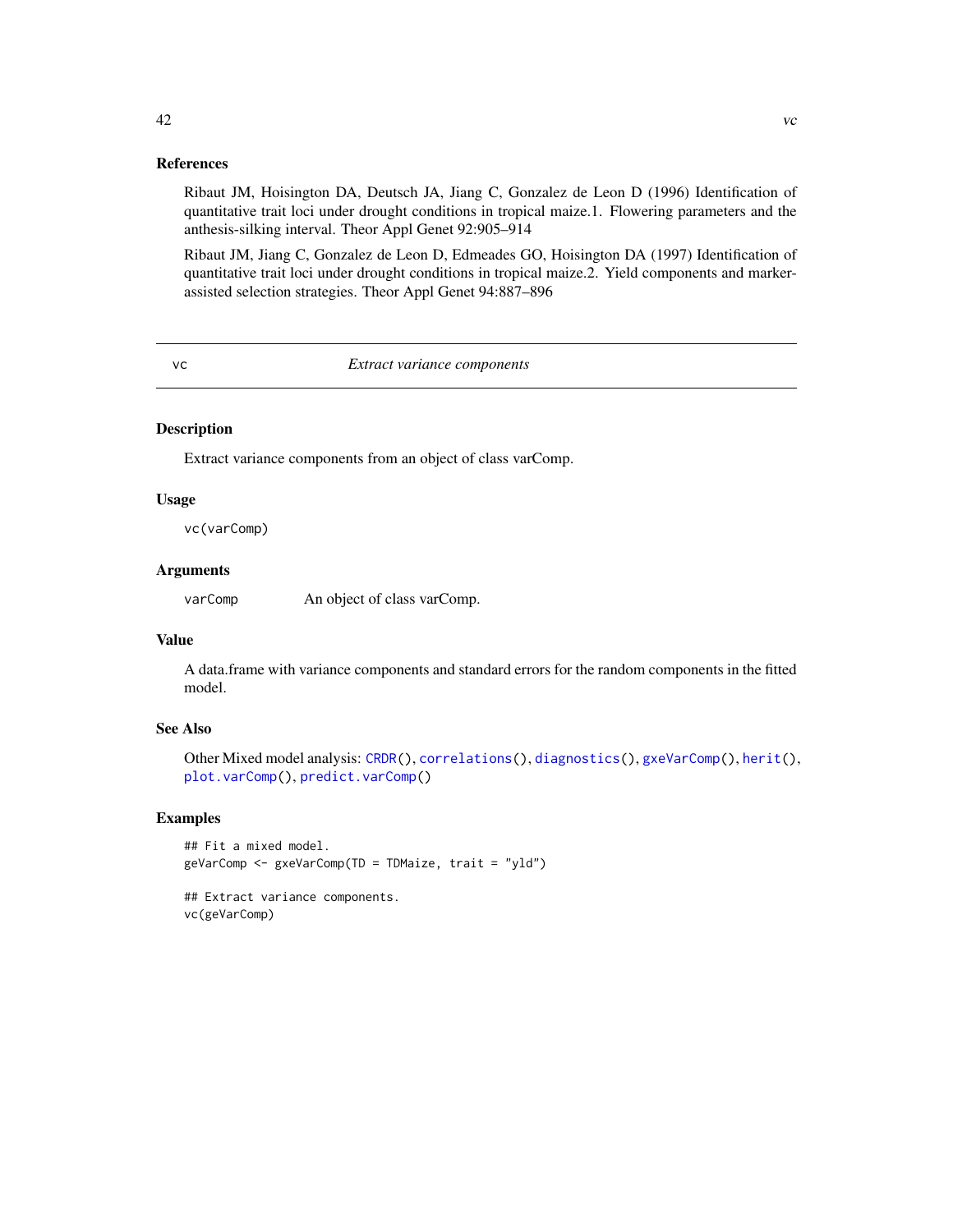# <span id="page-42-0"></span>Index

∗ AMMI fitted.AMMI, [7](#page-6-0) gxeAmmi , [9](#page-8-0) plot.AMMI , [25](#page-24-0) report.AMMI , [35](#page-34-0) residuals.AMMI , [39](#page-38-0) ∗ Finlay-Wilkinson fitted.FW, [8](#page-7-0) gxeFw , [11](#page-10-0) plot.FW , [27](#page-26-0) report.FW , [36](#page-35-0) residuals.FW , [39](#page-38-0) ∗ Mixed model analysis correlations , [3](#page-2-0) CRDR , [4](#page-3-0) diagnostics , [5](#page-4-0) gxeVarComp , [18](#page-17-0) herit , [22](#page-21-0) plot.varComp, [31](#page-30-0) predict.varComp , [34](#page-33-0) vc , [42](#page-41-0) ∗ datasets dropsPheno , [5](#page-4-0) TDMaize , [41](#page-40-0) ∗ mega environments gxeMegaEnv , [15](#page-14-0) plot.megaEnv , [29](#page-28-0) predict.megaEnv , [33](#page-32-0) ∗ stability gxeStability, [16](#page-15-0) plot.stability , [30](#page-29-0) report.stability , [37](#page-36-0) ∗ varCov fitted.varCov , [8](#page-7-0) gxeVarCov , [20](#page-19-0) plot.varCov , [32](#page-31-0) report.varCov, [38](#page-37-0) residuals.varCov , [40](#page-39-0)

AMMI , *[10](#page-9-0)*

correlations , [3](#page-2-0) , *[4](#page-3-0) , [5](#page-4-0)* , *[20](#page-19-0)* , *[23](#page-22-0)* , *[31](#page-30-0)* , *[34](#page-33-0)* , *[42](#page-41-0)* CRDR , *[3](#page-2-0)* , [4](#page-3-0) , *[5](#page-4-0)* , *[20](#page-19-0)* , *[23](#page-22-0)* , *[31](#page-30-0)* , *[34](#page-33-0)* , *[42](#page-41-0)* diagnostics , *[3](#page-2-0) , [4](#page-3-0)* , [5](#page-4-0) , *[20](#page-19-0)* , *[23](#page-22-0)* , *[31](#page-30-0)* , *[34](#page-33-0)* , *[42](#page-41-0)* dropsPheno, [5](#page-4-0) fitted.AMMI , [7](#page-6-0) , *[11](#page-10-0)* , *[26](#page-25-0)* , *[35](#page-34-0)* , *[39](#page-38-0)* fitted.FW , [8](#page-7-0) , *[13](#page-12-0)* , *[28](#page-27-0)* , *[36](#page-35-0)* , *[40](#page-39-0)* fitted.varCov , [8](#page-7-0) , *[22](#page-21-0)* , *[32](#page-31-0)* , *[38](#page-37-0)* , *[40](#page-39-0)* FW , *[12](#page-11-0)* gxeAmmi , *[7](#page-6-0)* , [9](#page-8-0) , *[26](#page-25-0)* , *[35](#page-34-0)* , *[39](#page-38-0)* gxeFw, [8](#page-7-0), [11](#page-10-0), [28](#page-27-0), [36](#page-35-0), [40](#page-39-0) gxeGGE , [13](#page-12-0) gxeMegaEnv , [15](#page-14-0) , *[29](#page-28-0)* , *[33](#page-32-0)* gxeStability , [16](#page-15-0) , *[31](#page-30-0)* , *[37](#page-36-0)* gxeVarComp , *[3](#page-2-0) – [5](#page-4-0)* , [18](#page-17-0) , *[23](#page-22-0)* , *[31](#page-30-0)* , *[34](#page-33-0)* , *[42](#page-41-0)* gxeVarCov , *[9](#page-8-0)* , [20](#page-19-0) , *[32](#page-31-0)* , *[38](#page-37-0)* , *[40](#page-39-0)* herit , *[3](#page-2-0) – [5](#page-4-0)* , *[19](#page-18-0) , [20](#page-19-0)* , [22](#page-21-0) , *[31](#page-30-0)* , *[34](#page-33-0)* , *[42](#page-41-0)* multMissing , [23](#page-22-0) plot.AMMI , *[7](#page-6-0)* , *[11](#page-10-0)* , [25](#page-24-0) , *[35](#page-34-0)* , *[39](#page-38-0)* plot.FW , *[8](#page-7-0)* , *[13](#page-12-0)* , [27](#page-26-0) , *[36](#page-35-0)* , *[40](#page-39-0)* plot.megaEnv , *[16](#page-15-0)* , [29](#page-28-0) , *[33](#page-32-0)* plot.stability , *[17](#page-16-0)* , [30](#page-29-0) , *[37](#page-36-0)* plot.varComp , *[3](#page-2-0) – [5](#page-4-0)* , *[20](#page-19-0)* , *[23](#page-22-0)* , [31](#page-30-0) , *[34](#page-33-0)* , *[42](#page-41-0)* plot.varCov , *[9](#page-8-0)* , *[22](#page-21-0)* , [32](#page-31-0) , *[38](#page-37-0)* , *[40](#page-39-0)* prcomp , *[10](#page-9-0)* , *[15](#page-14-0)* predict.megaEnv , *[16](#page-15-0)* , *[29](#page-28-0)* , [33](#page-32-0) predict.varComp , *[3](#page-2-0) – [5](#page-4-0)* , *[19](#page-18-0) , [20](#page-19-0)* , *[23](#page-22-0)* , *[31](#page-30-0)* , [34](#page-33-0) , *[42](#page-41-0)* princomp , *[26](#page-25-0)*

report.AMMI , *[7](#page-6-0)* , *[11](#page-10-0)* , *[26](#page-25-0)* , [35](#page-34-0) , *[39](#page-38-0)* report.FW , *[8](#page-7-0)* , *[13](#page-12-0)* , *[28](#page-27-0)* , [36](#page-35-0) , *[40](#page-39-0)* report.stability , *[17](#page-16-0)* , *[31](#page-30-0)* , [37](#page-36-0) report.varCov , *[9](#page-8-0)* , *[22](#page-21-0)* , *[32](#page-31-0)* , [38](#page-37-0) , *[40](#page-39-0)* residuals.AMMI , *[7](#page-6-0)* , *[11](#page-10-0)* , *[26](#page-25-0)* , *[35](#page-34-0)* , [39](#page-38-0) residuals.FW , *[8](#page-7-0)* , *[13](#page-12-0)* , *[28](#page-27-0)* , *[36](#page-35-0)* , [39](#page-38-0) residuals.varCov , *[9](#page-8-0)* , *[22](#page-21-0)* , *[32](#page-31-0)* , *[38](#page-37-0)* , [40](#page-39-0)